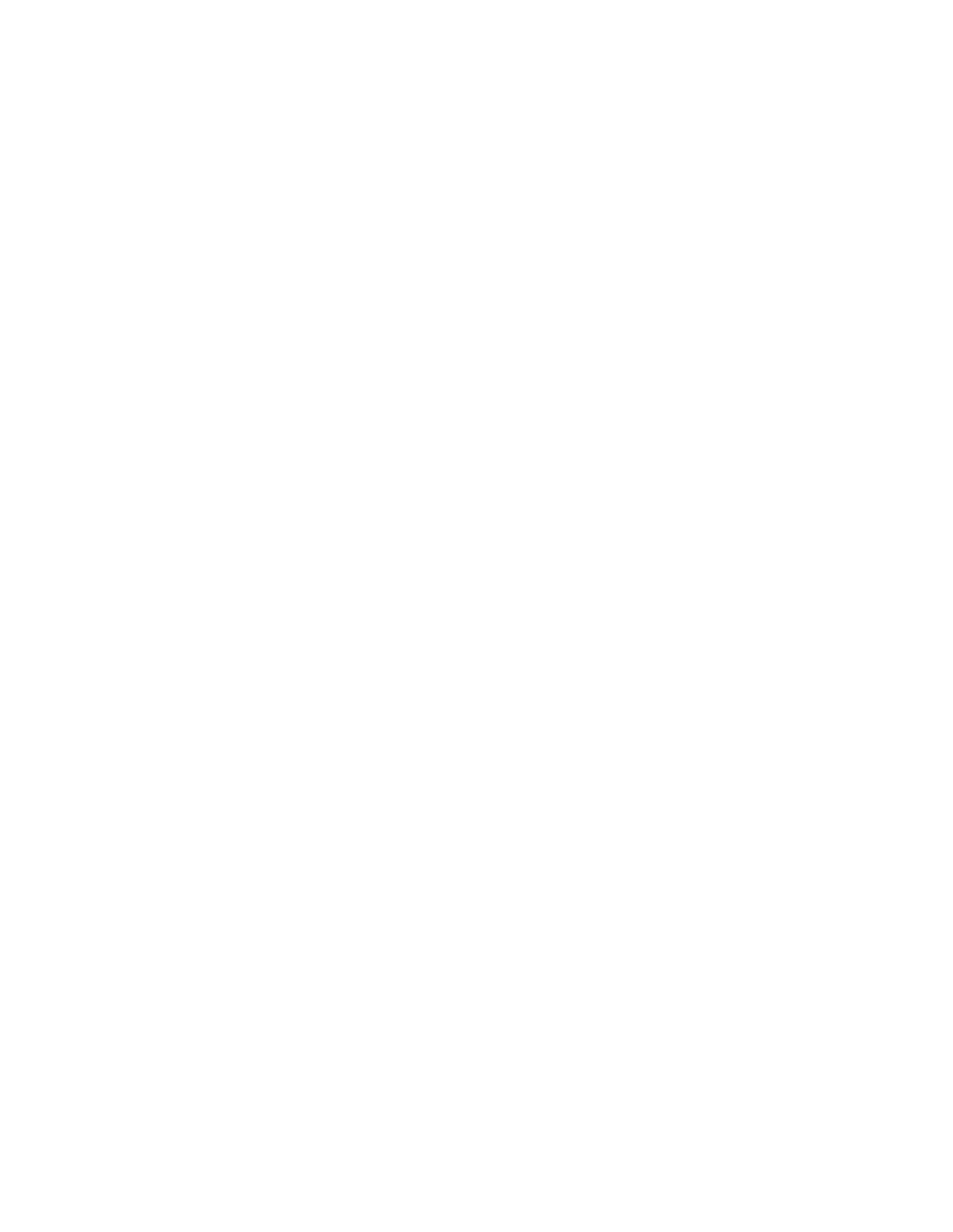# TABLE of CONTENTS

| 2008 Affordable Housing Programs                                                |  |
|---------------------------------------------------------------------------------|--|
|                                                                                 |  |
| State Apartment Incentive Loan                                                  |  |
| Elderly Housing Community Loan                                                  |  |
| Multifamily Mortgage Revenue Bonds                                              |  |
| Low Income Housing Tax Credits                                                  |  |
| <b>HOME Investment Partnerships</b>                                             |  |
| Florida Affordable Housing Guarantee Program                                    |  |
|                                                                                 |  |
|                                                                                 |  |
| First Time Homebuyer Program                                                    |  |
| Down Payment Assistance                                                         |  |
| Homeownership Pool Program                                                      |  |
|                                                                                 |  |
|                                                                                 |  |
| State Housing Initiatives Partnership                                           |  |
| Predevelopment Loan Program                                                     |  |
| Affordable Housing Catalyst Program                                             |  |
| Homeownership Assistance for Local Governments that Reduce or Waive Impact Fees |  |
| Preservation Bridge Loan Program                                                |  |
|                                                                                 |  |
|                                                                                 |  |
| Hurricane Housing Recovery Program                                              |  |
| <b>HOME Again</b>                                                               |  |
| <b>Tenant Based Rental Assistance</b>                                           |  |
|                                                                                 |  |
|                                                                                 |  |
| Community Workforce Housing Innovation Pilot Program                            |  |
|                                                                                 |  |
| 2008 Demographics & Program Charts                                              |  |
|                                                                                 |  |
|                                                                                 |  |
|                                                                                 |  |
|                                                                                 |  |
|                                                                                 |  |
|                                                                                 |  |
|                                                                                 |  |
|                                                                                 |  |
|                                                                                 |  |
|                                                                                 |  |
|                                                                                 |  |
|                                                                                 |  |
|                                                                                 |  |
|                                                                                 |  |
|                                                                                 |  |
|                                                                                 |  |
|                                                                                 |  |
|                                                                                 |  |
|                                                                                 |  |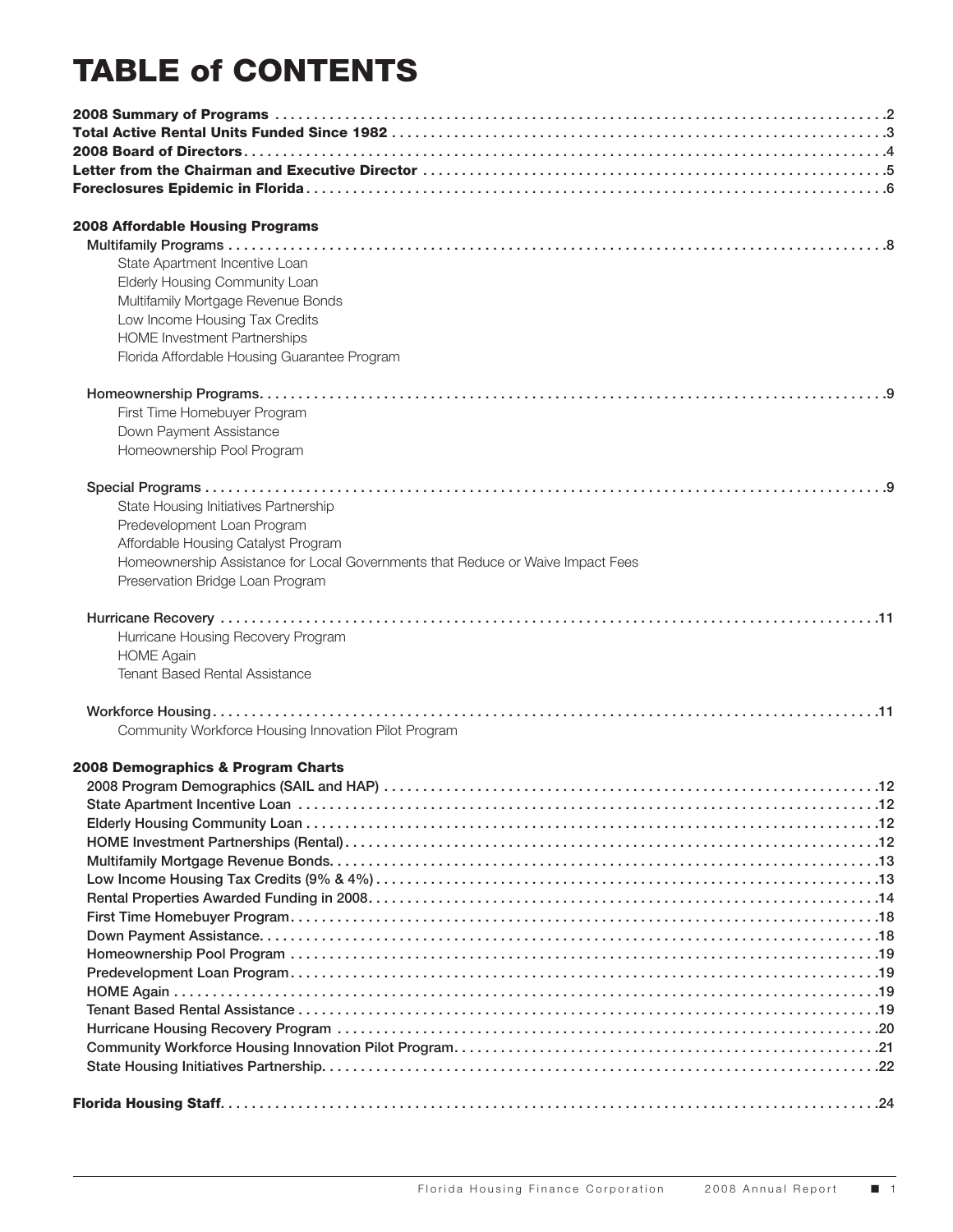

## 2008 SUMMARY of PROGRAMS

| <b>Homeownership Programs</b>                       | <b>Total Units</b> | <b>Set-Aside Units</b> |
|-----------------------------------------------------|--------------------|------------------------|
| Total Units Funded in 2008 <sup>1</sup>             |                    | $12,800$ 12,800        |
| First Time Homebuyer Program                        |                    |                        |
| Down Payment Assistance                             |                    |                        |
| HAP Down Payment Assistance <sup>2</sup>            |                    |                        |
| Homeownership Assistance for Moderate Income (HAMI) |                    |                        |
| Homeownership Pool Program (HOP) <sup>3</sup>       |                    |                        |
| CWHIP <sup>2</sup>                                  |                    |                        |
| <b>HOME Again</b>                                   |                    |                        |
| State Housing Initiatives Partnership (SHIP) 2, 4   |                    |                        |
| Hurricane Housing Recovery Program (HHRP) 2, 5      |                    |                        |
| Predevelopment Loan Program (PLP) <sup>2</sup>      |                    |                        |
| <b>Rental Programs</b>                              | <b>Total Units</b> | <b>Set-Aside Units</b> |
| Total Units Funded in 2008 <sup>1</sup>             |                    |                        |
| Multifamily Mortgage Revenue Bonds (MMRB)           |                    |                        |
| Low Income Housing Tax Credits (9%)                 |                    |                        |
| Low Income Housing Tax Credits (4%)                 |                    |                        |
| State Apartment Incentive Loan (SAIL) <sup>2</sup>  |                    |                        |
| ELI Supplemental Loan <sup>2</sup>                  |                    | 1,7141,714             |
| Elderly Housing Community Loan (EHCL) <sup>2</sup>  |                    |                        |
| CWHIP <sup>2</sup>                                  |                    |                        |
| <b>HOME Investment Partnerships</b>                 |                    |                        |
| State Housing Initiatives Partnership (SHIP) 2, 4   |                    |                        |
| Hurricane Housing Recovery Program (HHRP) 2, 5      |                    |                        |
| Predevelopment Loan Program (PLP) <sup>2</sup>      |                    |                        |

### *Notes:*

<sup>1</sup> The number of units is equivalent to the number of households served. Total Units Funded does not include PLP units because these units have received *only predevelopment funding. In order to serve lower income households, resources from more than one program are sometimes combined. Therefore, grand*  totals for rental and homeownership programs are lower due to program overlap. If funding was provided this year for units already funded in a recent prior *year, these units were not counted in this year's grand totals.*

*2 This program is funded by revenues from documentary stamp taxes.*

*3 This program is funded from both home and documentary stamp taxes.*

*4 SHIP information is from the most recently closed year (2005-06). Pursuant to Florida Law, local governments have three years to expend funds. On the rental side, local governments often use SHIP funds as local contribution for rental developments financed with Florida Housing's programs. We estimate that approximately half of SHIP rental units actually overlap other rental programs in this summary.*

*5 HHRP information is from the most recent annual reports from participating local governments. Like the SHIP program, local governments have three years to*  expend funds. Like SHIP, local governments are contributing HHRP funds to develop rental units financed with Florida Housing's programs. We estimate that *approximately half of HHRP rental units overlap other rental programs in this summary.*

*\* While the Affordable Housing Guarantee Program continues to guarantee more than 25,000 units throughout Florida, no new units were guaranteed in 2008.*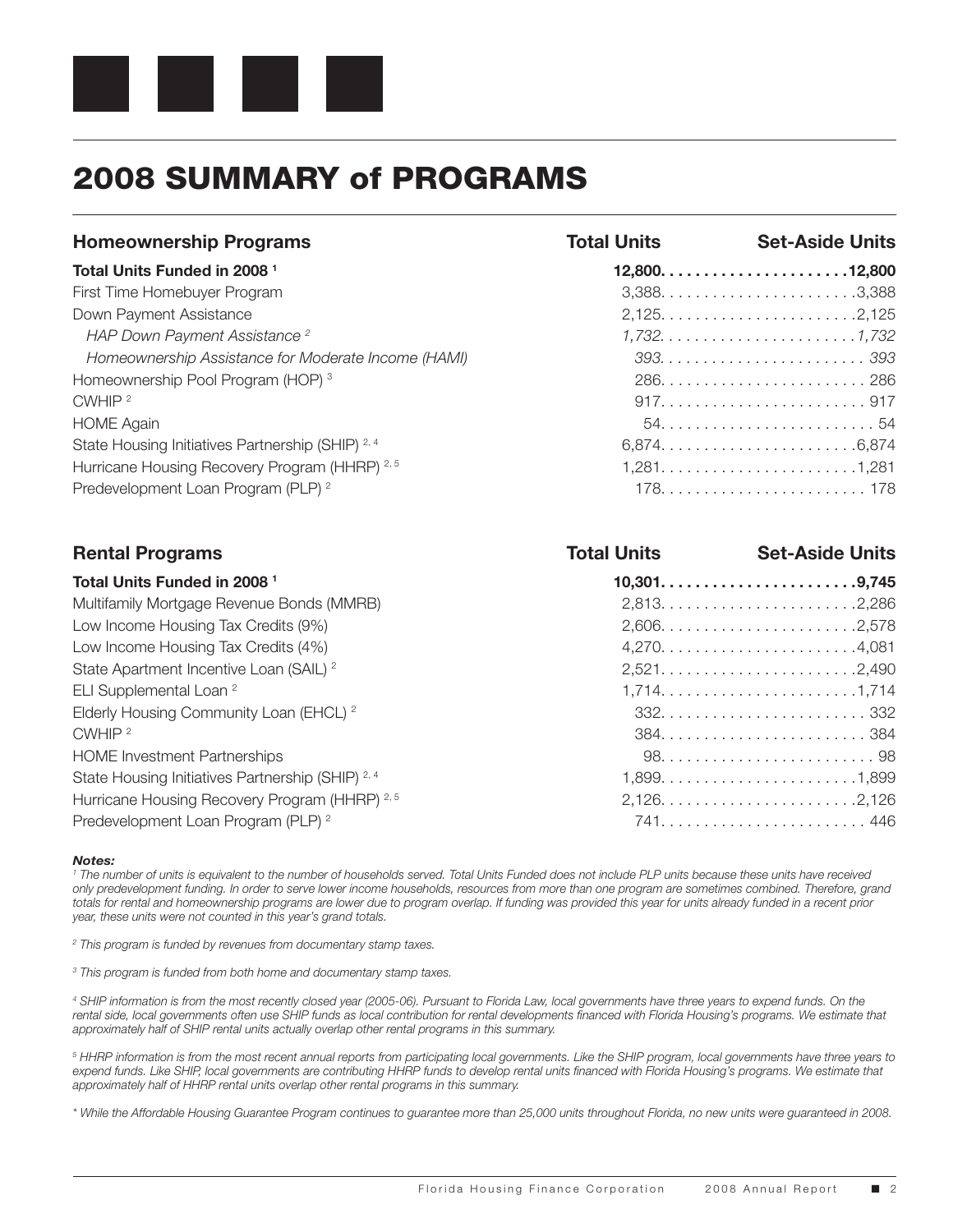

## TOTAL ACTIVE UNITS FUNDED by FLORIDA HOUSING SINCE 1982

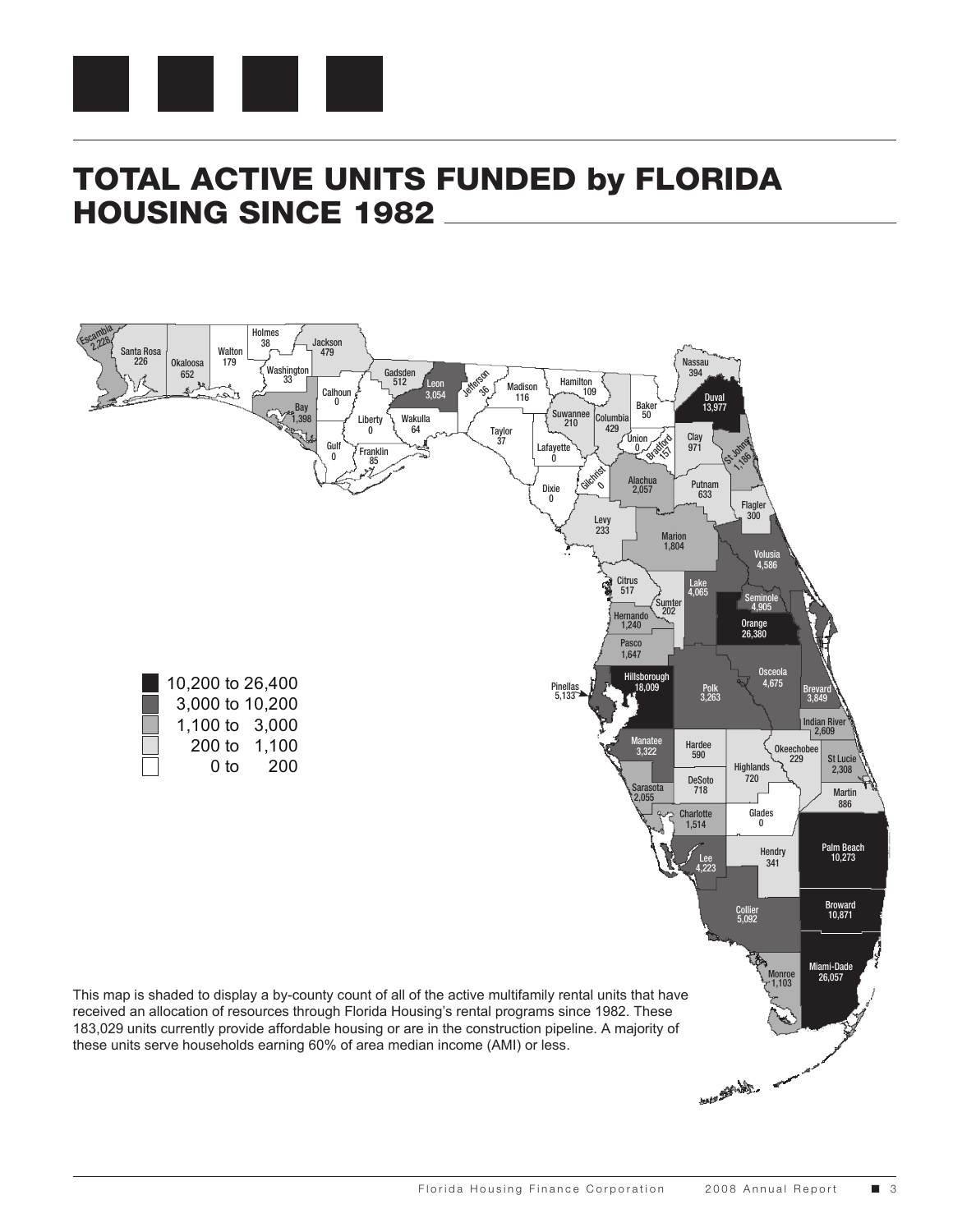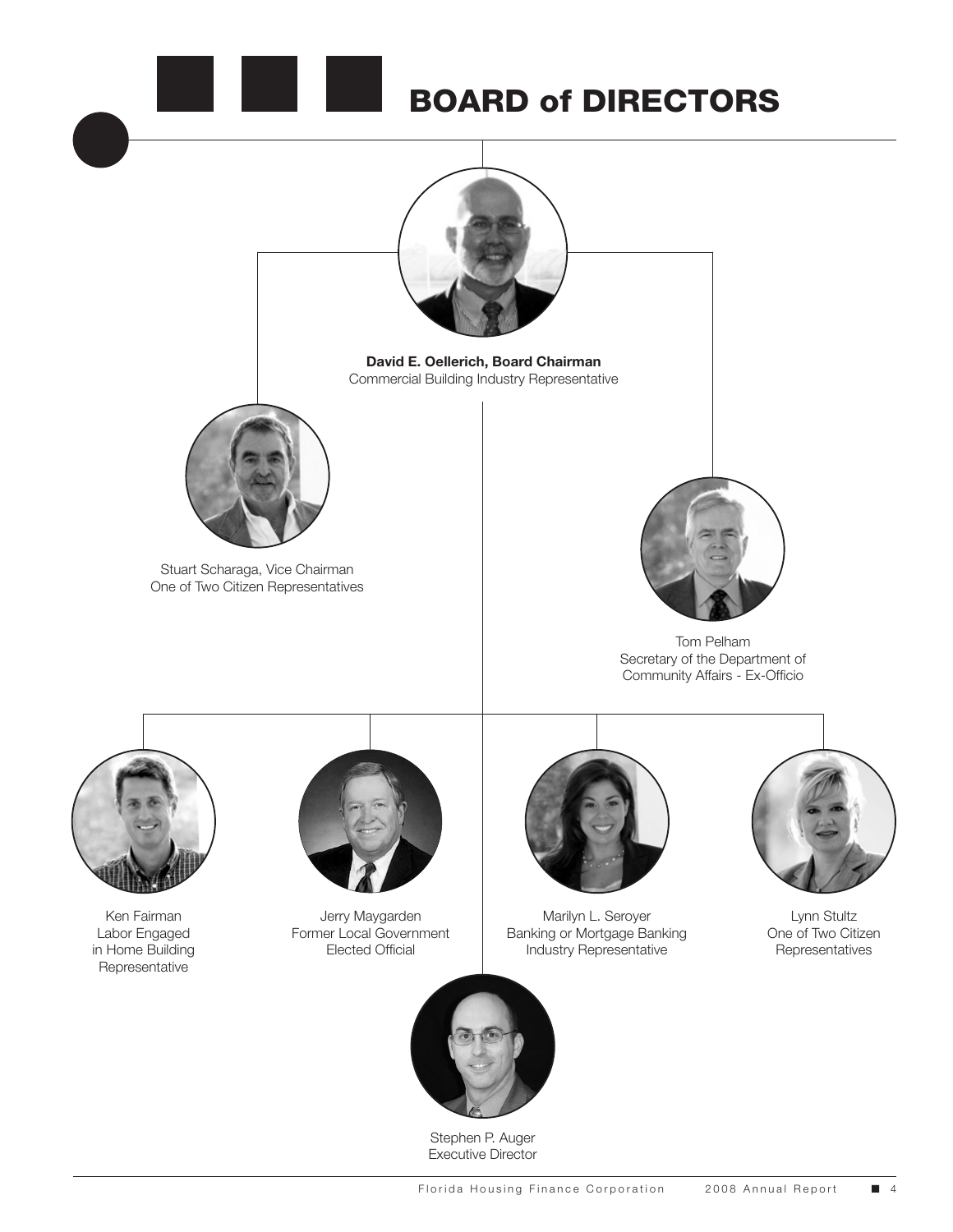## LETTER FROM THE CHAIRMAN and EXECUTIVE DIRECTOR

Florida faced ongoing challenges in 2008 as the state and nation experienced an economic downturn. Housing markets continued to decline, foreclosures increased and the financial markets upon which our affordable housing financing tools rely experienced severe disruption. In spite of these difficulties, Florida Housing programs continued to offer help to Florida and her citizens in a variety of ways.

While many financial institutions have severely restricted lending opportunities for Floridians in search of their first home, Florida Housing's First Time Homebuyer program experienced almost record highs in 2008 in terms of volume. The performance of loans like these in our portfolio far surpasses that of conventional lenders. Through effective homebuyer education, a responsible loan product and careful analysis to ensure borrowers can afford their loans, Florida Housing's program has helped many Floridians achieve the dream of homeownership on a foundation that allows them to maintain that dream through difficult times.

Our multifamily resources were more sought after this year than ever before, underscoring the difficulty of obtaining private sector capital for affordable housing. This emphasizes the importance of Florida Housing's role in filling private-sector gaps so that much needed affordable housing continues to be created and maintained for Florida's workforce.

We also were able to administer a unique funding process this year for developments that will serve Floridians with special needs. These units will serve populations such as youth aging out of foster care, and homeless and disabled veterans. We're proud to be able to play such a direct role in providing housing for these Floridians and we look forward to incorporating what we learn into our more mainstream funding processes.

2008 marked the incorporation of green building concepts and designs into our mainstream funding programs. It is a small step toward solving a bigger problem; but, along with our stakeholders, we are committed to making our state a better place for current and future generations of Floridians. We cannot be more excited to play our part.

As foreclosure rates rose in Florida, we acknowledged this epidemic by offering several resources to Floridians last year. We continue to bring federal resources into the state, working with our partner counseling agencies and Florida Legal Services to provide foreclosure counseling and legal assistance. At our Web site, *www.floridahousing.org*, homeowners will find foreclosure prevention resources, including information about foreclosure prevention workshop dates, links to counseling and much more.

As we bid farewell to two of our long-standing board members—Zully Ruiz and Sandra Terry, whose contributions, hard work and dedication to the mission of Florida Housing were invaluable—we also welcomed new board members Marilyn Seroyer of Boca Raton and Jerry Maygarden of Pensacola. Both bring a wealth of knowledge and experience to the Board, and will be instrumental in helping us in the years to come.

The economic challenges facing our nation and state present significant hurdles for all of us. The state budget situation remains difficult, but we are looking to the financial markets to move slowly toward a more favorable position for our work. Through all of this, Florida Housing will continue to work diligently to further our mission and to play a role in the economic recovery of our great state.

We're grateful for all of our partners and the work we've accomplished together, and we look forward to a productive 2009.



**David E. Oellerich, Chairman** Florida Housing Finance Corporation

**Stephen P. Auger, Executive Director** Florida Housing Finance Corporation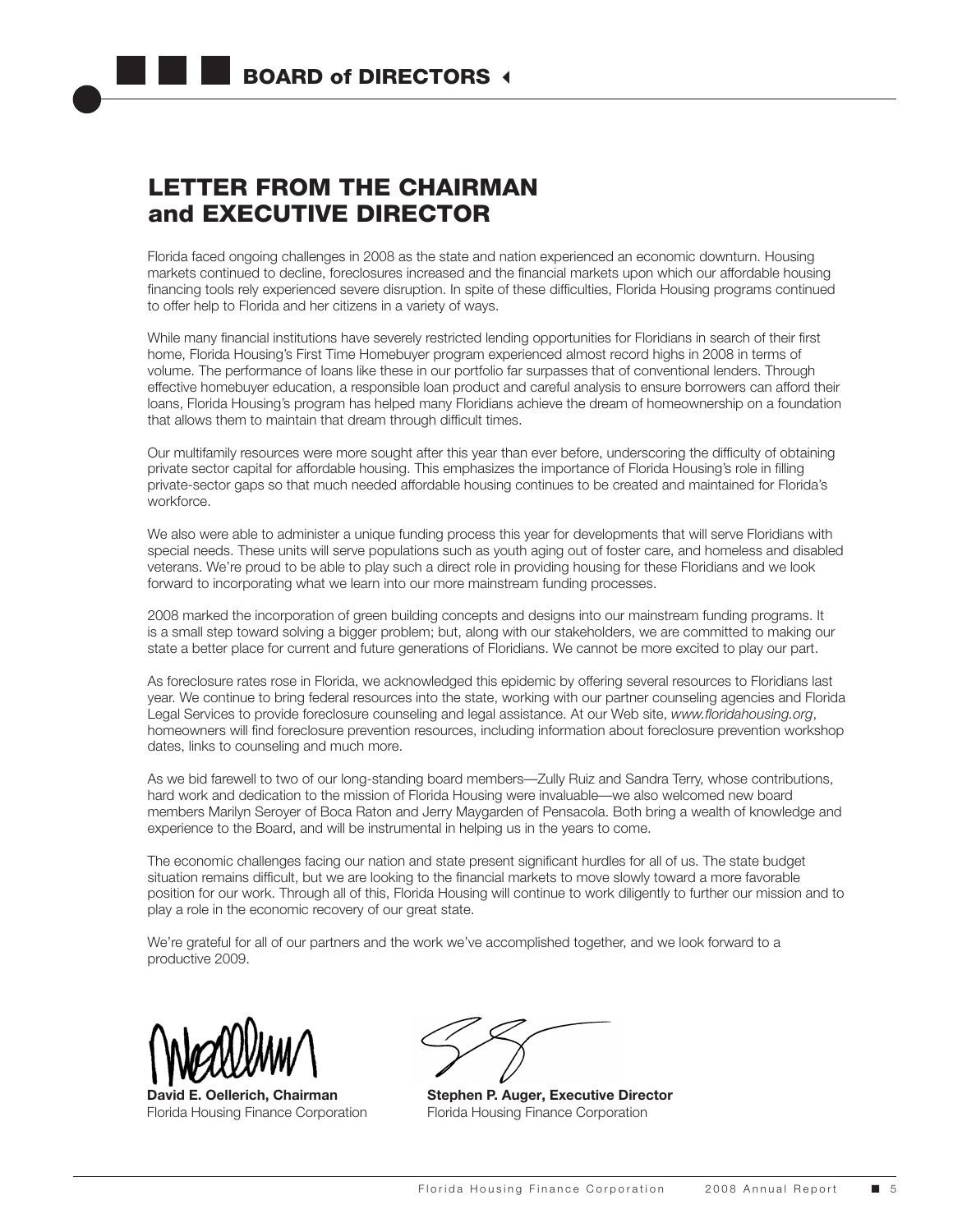# FORECLOSURES: AN EPIDEMIC in FLORIDA

For the second year in a row, Florida ended 2008 ranking second after California in foreclosure filings nationally. According to RealtyTrac, more than 385,000 properties in Florida received foreclosure filings last year, an increase of 133 percent from 2007. These figures were exacerbated by the fact that Florida's unemployment rate rose 3.5 percent during the same period.

Foreclosures are devastating to families and communities. Families lose their homes and their assets, and their ability to rent apartments or get jobs is jeopardized by the impact of foreclosure on their credit record. Communities throughout Florida are experiencing the results of foreclosure in a variety of ways—property values have dropped significantly, the glut of foreclosed homes on the market has negatively impacted the building trades, and neighborhoods are facing increased crime and code violations due to increased vacant properties. Everyone suffers when a home is foreclosed: the family, the surrounding neighborhood, the local government and the lender. Our goal is to help homeowners who can be helped stay in their homes, limit the deterioration of neighborhoods across the state and contribute to Florida's overall economy.

At the end of 2007, Congress recognized the need for additional housing counseling services for homeowners at risk of foreclosure by providing \$180 million for the National Foreclosure Mitigation Counseling Program. A total of 60 counseling providers in Florida received \$4,873,600 to assist more than 23,161 homeowners during 2008. Florida Housing assisted in this process by serving as an intermediary for 19 housing counselors who have provided foreclosure prevention and intervention services to more than 2,500 homeowners to date, with 1,000 more to be served during 2009.

Even so, the capacity of Florida's housing counselors to address the existing need is insufficient. Florida's housing counselors would need to work 24/7 to provide services to all the families facing foreclosure. More counselors must be recruited and trained to meet the needs of Florida's families. Recognizing this, in 2008 Florida Housing provided three regional trainings throughout the state for new housing counselors and technical assistance to organizations developing housing counseling programs. We will provide four additional trainings during the first part of 2009 to continue this effort.

Congress has continued to support this important work by providing a second round of housing counseling funding as part of the Housing and Economic Recovery Act (HERA) passed on July 30, 2008. Intermediaries providing housing counseling in Florida received an additional \$9,461,134 to serve 39,000 more families at risk of foreclosure. Florida Housing's portion, \$2,279,470, will allow 26 counseling providers to serve almost 7,000 families (out of the 39,000 to be served). In addition, Florida Housing in partnership with Florida Legal Services received an award of \$1,545,000 to provide legal assistance to more than 2,700 homeowners at risk of foreclosure.

Housing counseling is a critical component of any foreclosure solution. Providing homeowners a clear understanding of the options available to them increases the likelihood that the resolution or avoidance of a foreclosure will be successful. In 2009, Florida Housing will continue to explore ways to increase and improve the counseling services available to Florida's homeowners, and to partner with other organizations working in this arena.

### FLORIDA HOUSING—PART OF THE SOLUTION

Florida Housing Finance Corporation has never participated in subprime lending. We make low-interest, fixed-rate mortgages and purchase assistance available to homebuyers within a defined income bracket (see the homeownership program descriptions elsewhere in this report), and require documentation of the borrower's income and credit before loan closing. In addition, we require homebuyers to attend homebuyer education classes and we encourage interested homebuyers who don't have acceptable credit to obtain credit counseling that will help prepare them for homeownership. As of December 31, 2008, 2.43 percent of the 14,603 active loans originated by Florida Housing were in foreclosure, compared to the state average of 7.32 percent of all loans in foreclosure as of the third quarter of 2008.

Florida Housing recognizes that not all Floridians are candidates for homeownership. Our affordable housing programs provide a range of housing types, both rental and homeownership, to ensure that all residents have decent, affordable housing options that are appropriate for them.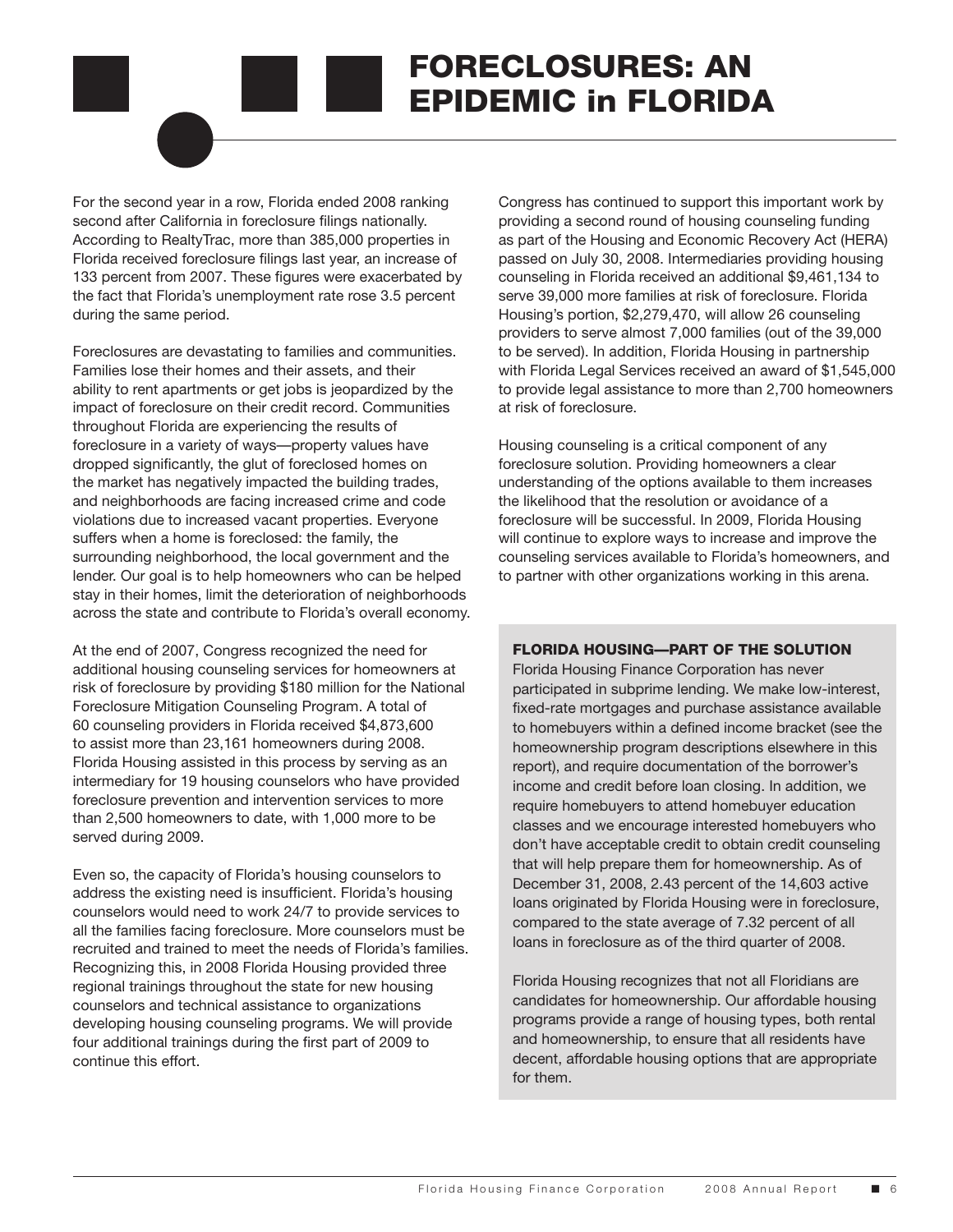## WHERE FORECLOSURE COUNSELING is AVAILABLE IN FLORIDA

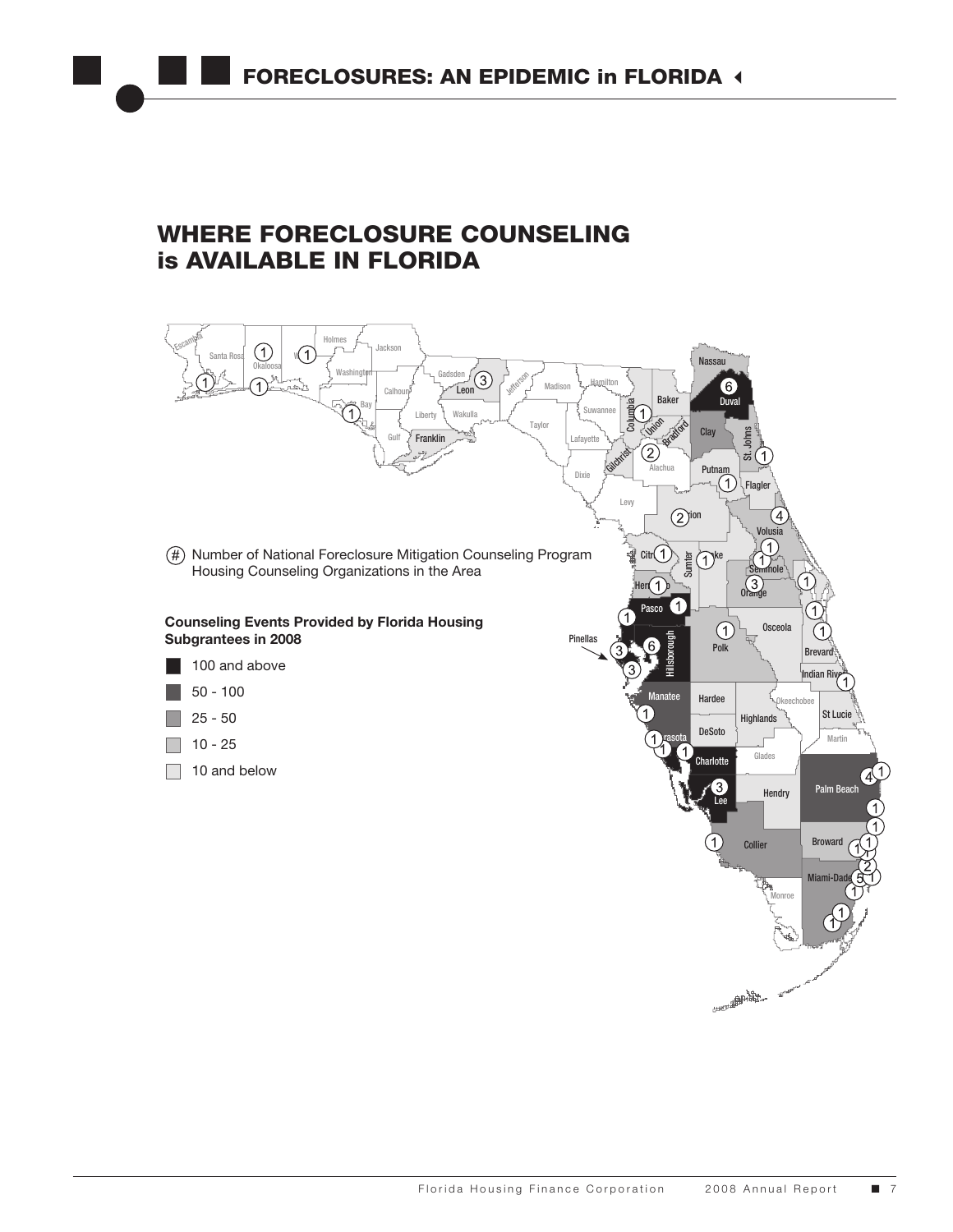## 2008 AFFORDABLE HOUSING PROGRAMS

## MULTIFAMILY PROGRAMS

### STATE APARTMENT INCENTIVE LOAN

The State Apartment Incentive Loan (SAIL) program provides low-interest loans on a competitive basis to developers of affordable rental housing each year. SAIL funds provide gap financing that allows developers to obtain the full financing needed to construct affordable multifamily units. SAIL dollars are available to public entities, and non-profit and for-profit organizations for the construction or substantial rehabilitation of multifamily units. Special consideration is given to properties that target specific demographic groups such as the elderly, homeless people, farmworkers and commercial fishing workers.

### PROGRAM Summary

- 4**\$95,521,744 was provided toward the construction of affordable housing developments.**
- 4**2,521 total units were awarded funding.**
- 4**Of the total units, 2,490 will be set aside as affordable.**

### ELDERLY HOUSING COMMUNITY LOAN

A portion of SAIL funds is set aside to fund the **Elderly Housing** Community Loan (EHCL) program. This program provides loans up to \$750,000 to make substantial improvements to existing affordable elderly rental housing. The EHCL program generally has one competitive funding cycle each year and the application period is open for a minimum of 45 days. These funds are available for the purpose of making sanitation repairs or improvements required by federal, state or local regulation codes, and for life-safety or security-related improvements.

### PROGRAM Summary

- 4**\$1,676,806 in total funding was provided.**
- 4**332 total units will benefit from the program.**

### MULTIFAMILY MORTGAGE REVENUE BONDS

The Multifamily Mortgage Revenue Bond (MMRB) program uses both taxable and tax-exempt bonds to provide below market rate loans to non-profit and for-profit developers who set aside a certain percentage of their apartment units for low-income families. Proceeds from the sale of these bonds are used to construct or acquire and rehabilitate multifamily rental properties. The Bond program's application scoring and ranking criteria encourage increased set-asides for low-income households. Special consideration is given to properties that target specific geographic areas.

### PROGRAM Summary

- 4**\$218,330,000 was provided toward affordable housing development.**
- 4**2,813 total units were awarded funding; of the total units, 2,286 will be set aside as affordable.**

### FLORIDA AFFORDABLE HOUSING GUARANTEE

The Florida Affordable Housing Guarantee program encourages affordable housing lending by issuing guarantees on mortgages of bond-financed affordable housing, thereby creating a security mechanism that allows issuers of mortgage revenue bonds to sell affordable housing loans in the primary and secondary markets. It also encourages affordable housing lending activities that would not otherwise have taken place. Most of the transactions in this portfolio are partially guaranteed by the U.S. Department of Housing and Urban Development (HUD) Risk Sharing Program.

### PROGRAM Summary

- 4**Total units in the Guarantee Program portfolio, as of December 31, 2008, were 25,344 comprised as follows:**
	- **• Risk Sharing with U.S. HUD: 16,918**
	- **• Non-Risk Sharing: 8,426**

### HOME INVESTMENT PARTNERSHIPS

The **HOME Investment Partnerships (HOME)** program provides non-amortizing, low-interest rate loans to developers of affordable housing who acquire, rehabilitate or construct housing for lowincome families. Loans are offered through the annual Universal Cycle at the simple interest rate of 0% to non-profit applicants and 1.5% to for-profit applicants. Florida Housing's HOME program is designed for smaller developments.

### PROGRAM Summary

- 4**\$11,656,472 in total funding was provided.**
- 4**98 total units were funded; of the total units, 98 will be set aside as affordable.**

### LOW INCOME HOUSING TAX CREDIT

The competitive (9%) and non-competitive (4%) Low Income **Housing Tax Credit (Housing Credits)** program provides for-profit and non-profit organizations with equity based on a dollar-for-dollar reduction in federal tax liability for investors in exchange for the acquisition rehabilitation and new construction of affordable rental housing. Special consideration is given to properties that target specific demographic groups such as the elderly, homeless people and farmworkers. Consideration is also given to properties that target specific geographic areas such as the Florida Keys, rural areas and urban infill areas.

### PROGRAM Summary

- 4**Competitive (9%) Housing Credits allocated were \$41,109,951; a total of 2,606 units were funded (2,578 will be set aside as affordable).**
- 4**Non-competitive (4%) Housing Credits allocated were \$22,566,239; a total of 4,270 total units were funded (4,081 will be set aside as affordable).**

## HOMEOWNERSHIP PROGRAMS

### FIRST TIME HOMEBUYER PROGRAM

Florida Housing's First Time Homebuyer (FTHB) program offers 30-year, fixed-rate first mortgage loans originated by trained and approved lenders throughout the State of Florida. The program is offered to all borrowers who meet income, purchase price and other program guidelines, and can otherwise qualify for a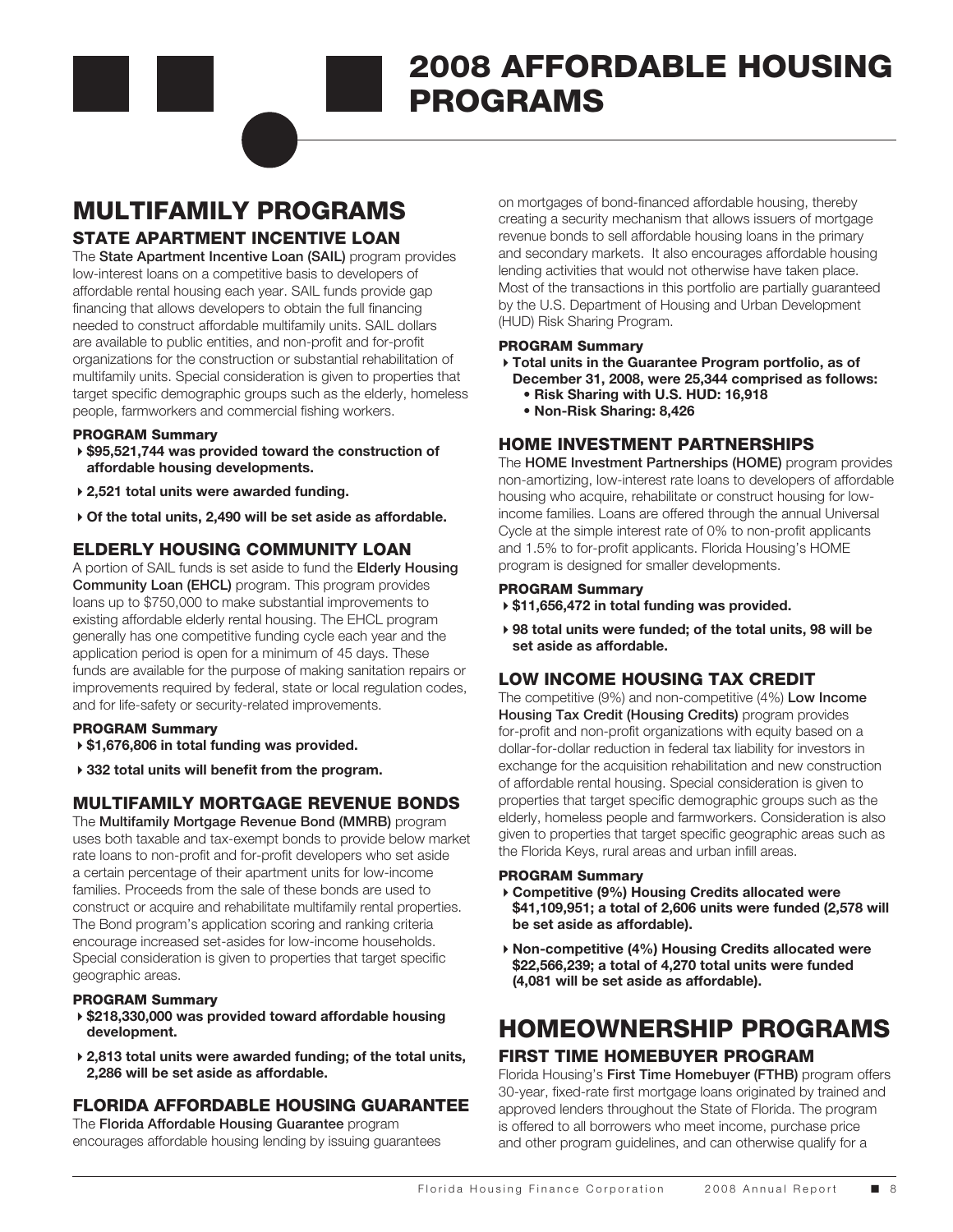loan. Borrowers who qualify for this first mortgage program are automatically qualified for one of our down payment assistance programs.

### PROGRAM Summary

4**3,388 first-time homebuyers purchased homes using \$406,783,998 of tax-exempt bond proceeds.**

### DOWN PAYMENT ASSISTANCE

In an effort to assist low- to moderate-income individuals achieve homeownership, the FTHB program offers borrowers an assortment of down payment assistance options. The assistance comes in the form of a grant, or a 0% interest or low fixed-rate second mortgage. Only one Florida Housing down payment program can be used by the borrower and only in conjunction with the FTHB program first mortgage products.

### PROGRAM Summary

4**\$22,812,114 in total down payment assistance was provided.**

### Homeownership Assistance Program (HAP)

Up to \$10,000 is available through the HAP to assist first-time homebuyers with down payment and closing costs. HAP loans are 0% interest, nonamortizing second mortgage loans, which means the homebuyer does not make any monthly payments. Instead, the loan is repaid if the homebuyer sells the home, transfers ownership, satisfies or refinances the first mortgage, or ceases to occupy the home. This program targets applicants whose incomes are at or below 100% of AMI, adjusted for family size.

### **PROGRAM Summary**

▶ 1,732 households received a total of \$17,235,742 in assistance through this program.

### Homeownership Assistance for Moderate Income (HAMI)

Up to \$5,000 is available to assist first-time homebuyers with down payment and closing costs through the HAMI program. This program enables borrowers with moderate incomes to receive down payment and closing cost assistance. Unlike the HAP, HAMI is an amortized loan that is offered at a low fixed interest rate with level monthly payments for a 10-year term. First-time homebuyers may be eligible for this loan if their incomes exceed the limits of the HAP loans, but do not exceed the maximum annual income limits for the FTHB program.

### **PROGRAM Summary**

▶ 393 households received a total of \$1,923,524 in assistance through this program.

### Cash Assistance

First-time homebuyers may also be eligible for down payment and closing cost assistance through the Cash Assistance option. In this case, the eligible consumer opts for a slightly higher interest rate on their first mortgage and up to 4% of the first mortgage amount will be applied toward down payment and closing costs.

### **PROGRAM Summary**

 4677 households received a total of \$3,652,848 in assistance through this program.

### HOMEOWNERSHIP POOL PROGRAM

Florida Housing Finance Corporation's Homeownership Pool (HOP) program is designed to be a non-competitive and ongoing program, with developers reserving funds for eligible homebuyers to provide down payment assistance on a first-come, first-served basis.

### **Eligible Participants**

4*Developers: The HOP program is available to non-profit and for-profit organizations, Community Housing Development Organizations (CHDOs), and counties and eligible municipalities that are recipients of SHIP funding and United States Department of Agriculture - Rural Development (USDA-RD) funding.*

*HOP funds are available for use in conjunction with new construction, and they also may be used in conjunction with substantial rehabilitation by eligible local governments that are recipients of SHIP funding.*

4*Homebuyers: Eligible homebuyers are those whose adjusted income does not exceed 80% AMI. Through this program, they can receive a 0% deferred second mortgage loan for the lesser of 25% of the purchase price of the home or \$70,000, or the amount necessary to meet underwriting criteria (with the exception of eligible homebuyers with disabilities and eligible homebuyers at 50% AMI or below, who may receive up to 35% of the purchase price or \$80,000).*

### PROGRAM Summary

- 4**286 households were assisted.**
- 4**\$11,721,678 in loans were closed.**

## SPECIAL PROGRAMS

### STATE HOUSING INITIATIVES PARTNERSHIP

The State Housing Initiatives Partnership (SHIP) program provides funds to local governments on a population-based formula as an incentive to produce and preserve affordable housing for very low-, low-, and moderate-income families. These funds are derived from the collection of documentary stamp tax revenues, which are deposited into the Local Government Housing Trust Fund. SHIP funds are distributed on an entitlement basis to all 67 counties and 52 Community Development Block Grant (CDBG) entitlement cities in Florida. The minimum allocation per county is \$350,000. SHIP dollars may be used to fund emergency repairs, new construction, rehabilitation, down payment and closing cost assistance, impact fees, construction and gap financing, mortgage buy-downs, acquisition of property for affordable housing, matching dollars for federal housing grants and programs, and homeownership counseling. Each participating local government may use up to 10% of its SHIP funds for administrative expenses.

### PROGRAM Summary

- 4**In 2005-06, \$130,726,637 was distributed to local governments.\***
- 4**Local government homeownership activities totaled \$163,808,060, with 6,874 homeownership units assisted.\*\***
- 4**Local government rental housing activities totaled \$16,473,946, with 1,899 rental housing units assisted.**

*\*SHIP information is from the most recently closed year (Fiscal Year 2005-06). Pursuant to Florida law, local governments have three years to expend funds. In 2005-06, only 49 entitlement cities were eligible for SHIP funds. Totals for rental and homeownership funding are higher than the total distribution from the state because local governments use program income, recaptured funds, and other SHIP income to fund housing.*

*\*\*Amount includes funds expended from program income and recaptured funds.*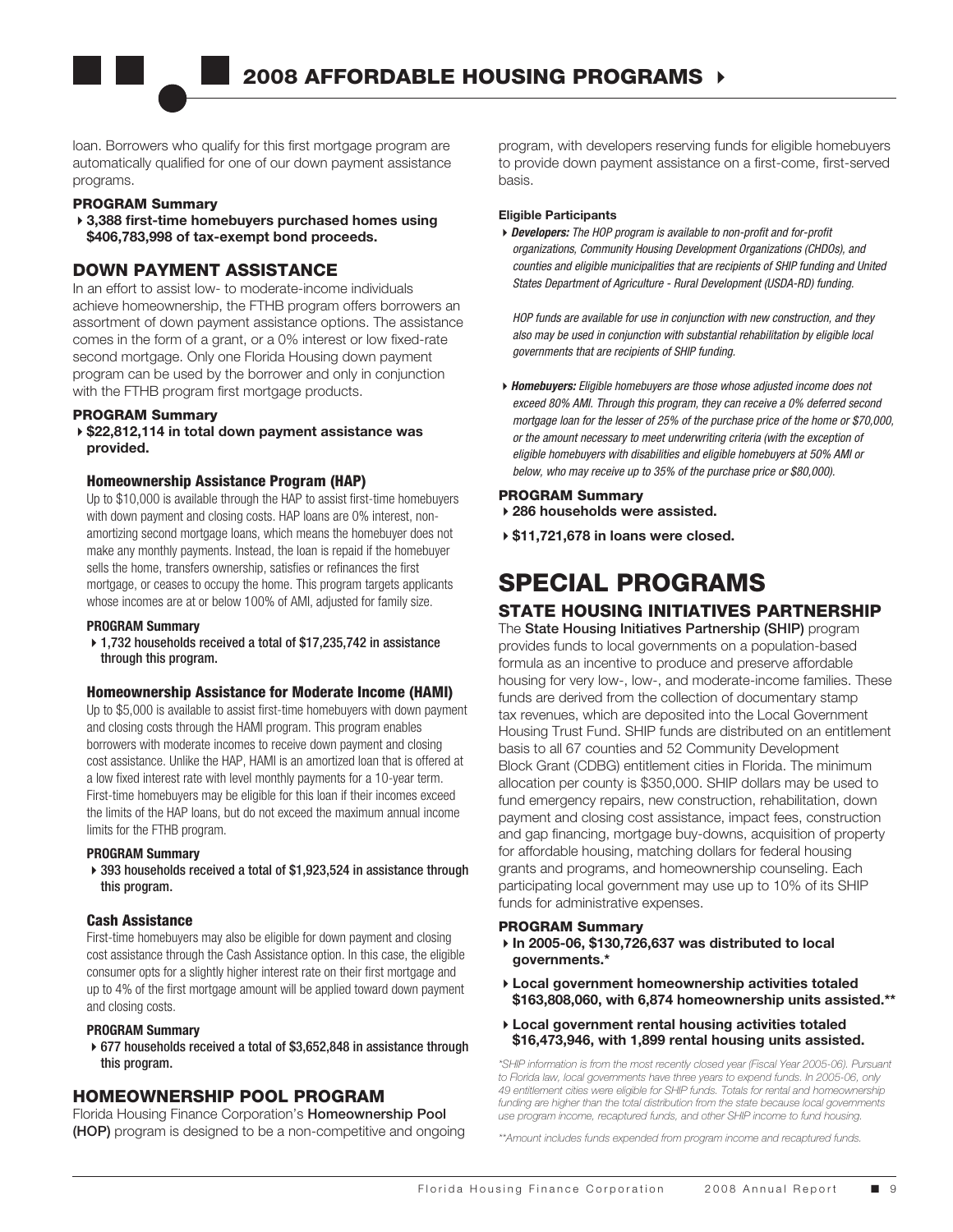### PREDEVELOPMENT LOAN PROGRAM

The Predevelopment Loan Program (PLP) assists nonprofit and community-based organizations, local governments, and public housing authorities with planning, financing and developing affordable housing. Eligible organizations may apply for a loan of up to \$750,000 for predevelopment activities such as rezoning, title searches, legal fees, administrative costs, soil tests, engineering fees, appraisals, feasibility analyses, audit fees, earnest money deposits, insurance fees, commitment fees, administrative costs, marketing expenses, and acquisition expenses. Technical assistance is also provided at no charge.

#### PROGRAM Summary

- 4**\$1,430,925 was provided toward predevelopment activities associated with homeownership development, equalling 178 single family units (all 178 units are to be set aside as affordable).**
- 4**\$6,799,452 was provided toward predevelopment activities associated with rental housing, equalling 741 rental units (446 to be set aside as affordable).**

### AFFORDABLE HOUSING CATALYST PROGRAM

The **Affordable Housing Catalyst Program** provides on-site and telephone technical assistance and training on the State Housing Initiatives Partnership (SHIP) program, the HOME program, and other affordable housing programs. This technical assistance is targeted to non-profits and government entities, and includes training on forming local and regional public/private partnerships, working effectively with lending institutions, implementing regulatory reform, training for boards of directors, implementing rehabilitation and emergency repair programs, developing volunteer programs, assisting with the design and establishment of fiscal and program tracking systems, and compliance requirements of state and federally funded housing programs. Workshops are conducted throughout the year at locations around the state.

### HOMEOWNERSHIP ASSISTANCE FOR LOCAL GOVERNMENTS THAT REDUCE OR WAIVE IMPACT FEES

The 2008 Legislature appropriated \$20 million<sup>1</sup> in one-time funds for homeownership assistance in counties and municipalities which have: "reduced impact fees within the 12 months prior to the effective date of this act, or reduce impact fees subsequent to the effective date of this act, by a minimum of 25% for a period not less than 18 months, or which impose no impact fees entirely for homeownership purposes." (General Appropriations Act for Fiscal Year 2008-09, Section 5, 1616)

The objective of the funding is to incentivize a jurisdiction to reduce impact fees on new construction to stimulate construction and to reduce the amount of excess housing stock in the state. The appropriation is intended to be expended for homeownership assistance within a short time frame.

After holding two public workshops to solicit comments, Florida Housing decided to administer the funds through the framework of the SHIP program. Local governments were given an opportunity to submit a request for funding supported by evidence that the jurisdiction qualifies for the funding based on

a minimum reduction in impact fees of 25% for a period not less than 18 months, or that the jurisdiction imposes no impact fees entirely for homeownership purposes. The funding will be distributed in early 2009.

*1 In the 2009 Special Legislative Session, this appropriation was reduced to \$10 million.*

### PRESERVATION BRIDGE LOAN PROGRAM

The 2008 Legislature appropriated \$10 million<sup>1</sup> for a preservation rehabilitation pilot program in Pasco, Palm Beach, and Orange counties targeting rental housing that receives or has received funding from any federal or state housing funding program. The legislative proviso dictated that, to the maximum extent feasible, the funding shall be leveraged by intermediaries at least 4:1.

Florida Housing determined that, as part of a comprehensive multifamily preservation effort, the funding should be used to create a preservation bridge loan program. As conceived, the program would offer three-year bridge loans to provide acquisition financing, as well as the time to stabilize and position a property for more favorable permanent financing. The program would provide upfront funding to assist with the outright purchase of a property, and as loans were repaid, the funds would recycle to other preservation transactions.

Traditional bridge loans are available in the market place, but the short term nature and flexibility of traditional bridge loans come with the price of higher interest rates, which could not be supported by rents from properties serving lower income tenants.

In the summer of 2008, Florida Housing carried out public discussions with stakeholders to explore how to implement the pilot. In the fall, we issued an Invitation to Negotiate to intermediaries to establish and administer such a program. As outlined in the legislation, our goal was to leverage the \$10 million appropriation at 4:1, and we required proposals to include information on how private lender funds would be brought into the program.

Florida Housing expects to have contracts signed with an intermediary, and the pilot up and running in mid-2009. That would mean this funding would be available to projects in these three counties at that time.

*1 In the January 2009 Special Legislative Session, this funding was cut to \$5 million.*

# HURRICANE RECOVERY

## HURRICANE HOUSING RECOVERY

The Hurricane Housing Recovery Program (HHRP) was established to enable local governments impacted by the 2004 hurricanes to develop and implement long-term affordable housing strategies for their communities. The Governor's 2005 Hurricane Housing Work Group identified 28 counties that would be eligible for funding through this program. Those counties were classified in three tiers based on the level of damage each sustained from the hurricanes. The tiers were used to determine funding levels for each county. Local governments developed and submitted hurricane housing assistance plans to Florida Housing that outlined how their funding would be expended; funds were made available on July 1, 2005. Local governments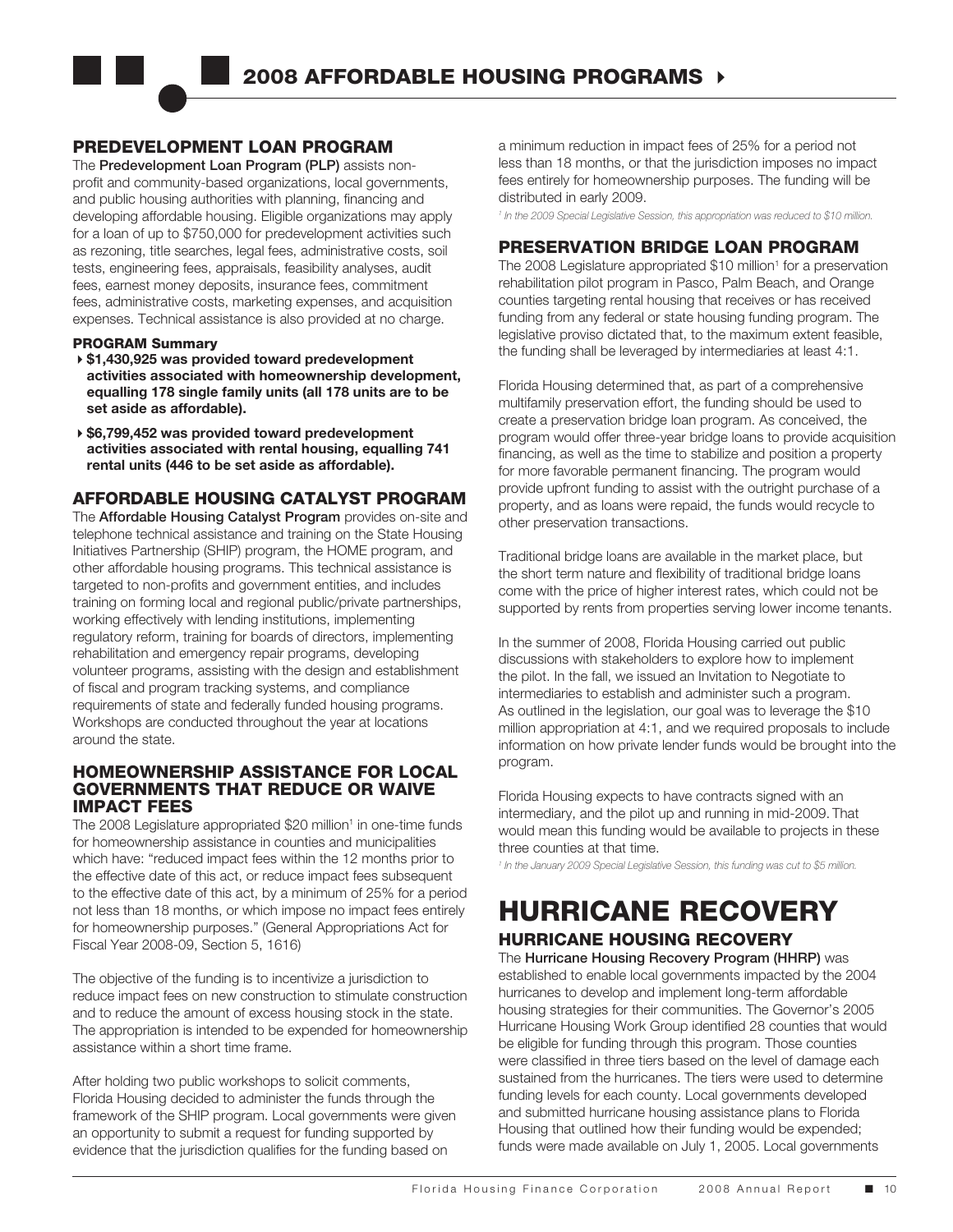were scheduled to complete the expenditure of the HHRP funds in 2008. However, some local governments have requested expenditure extensions to complete developments.

### The program is much like the SHIP program. Eligible activities included the following:

- Repair and replacement of site-built housing;
- Land acquisition;
- Construction and development financing;
- Purchase assistance for site-built and post-1994 manufactured homes where the wind load rating is sufficient for the location;
- The acquisition of building materials for home repair and construction;
- Housing re-entry assistance, such as security deposits, utility deposits, temporary storage of household furnishings and rental assistance; and
- Community collaboration activities to develop affordable housing.

### PROGRAM Summary

- **HHRP was developed to assist households with incomes up to 120% of the AMI; 15% of program funds were reserved for extremely low-income households.**
- **\$207,480,000 in total funds were allocated.**
- **To date, \$144,022,190 has been expended and encumbered for homeownership units, and \$51,095,366 has been expended and encumbered for rental units.**
- **According to reports from local governments on expended and encumbered funds, the total HHRP funds should assist in constructing and rehabilitating approximately 10,000 units.**

### HOME AGAIN

In response to the devastating 2004 hurricane season, Florida Housing created the **HOME Again** program, providing funding statewide to help hurricane-impacted homeowners with the repair, reconstruction or replacement of their damaged homes. The allocation focused on the most intensively storm-impacted areas of the state, and provided local governments and nonprofit organizations home repair or replacement funding—on a reimbursement basis—on behalf of homeowners in communities that were declared state or federal disaster areas.

The program provided up to \$50,000 per home to homeowners whose gross annual incomes did not exceed 80% of AMI, living in single-family detached housing, a condominium unit or townhome, or manufactured housing. In 2008, all available funding was awarded to successful applicants, many of whom also have provided rehabilitation assistance to homeowners in their local communities.

### PROGRAM Summary

- 4**\$17,950,000 in total funds have been encumbered.**
- 4**\$13,084,818 has been disbursed to date.**
- 4**290 hurricane-impacted homes have been repaired or replaced.**

### TENANT-BASED RENTAL ASSISTANCE

Florida Housing set aside nearly \$22 million from its Federal HOME program toward temporary rental assistance for emergency housing in response to the devastation caused by hurricanes Charley, Frances, Ivan and Jeanne. HOME TenantBased Rental Assistance (TBRA) funds were granted to qualifying Public Housing Authorities (PHAs) that administer the HUD Section 8 Housing Choice Voucher Program. TBRA has been a critical resource to provide decent, safe and sanitary housing to eligible families with preference given to those that have been displaced by the hurricanes.

Eligible households have included those who have incomes at or below 80% of AMI, adjusted for family size, as established by HUD. For each fiscal year, at least 90 percent of the eligible households assisted through HOME TBRA must be at or below 60% of AMI. Rental assistance is limited to an initial 12-month period, but in no event will assistance be extended beyond an additional one year.

### PROGRAM Summary

- 4**\$21,630,000 has been encumbered to date.**
- 4**\$17,200,404 has been disbursed as of December 31, 2008.**

### WORKFORCE HOUSING COMMUNITY WORKFORCE HOUSING INNOVATION PILOT PROGRAM

In 2006 and 2007, the Florida Legislature passed housing bills focused on addressing some of the affordable housing challenges the state faced during that time frame. A total of \$112.4 million was appropriated for an affordable housing pilot program—the Rep. Mike Davis Community Housing Workforce Innovation Pilot (CWHIP) program. The purpose of CWHIP was to promote the creation of public-private partnerships to finance, build, and manage workforce housing and required the coordinated efforts of all levels of government, as well as private sector developers, financiers, business interests, and service providers.

CWHIP was funded for two years (2006 and 2007) and these funds were awarded through a competitive process to publicprivate entities seeking to build affordable housing for Florida's workforce.

### PROGRAM Summary

4**Florida Housing opened the application cycle for the 2007 CWHIP appropriation of \$62.4 million on December 31, 2007. For the second round of funding, Florida Housing received 49 applications and funded 15 developments. A total of 917 homeownership units and 384 rental units were funded in 2008, totaling 1,301 units.**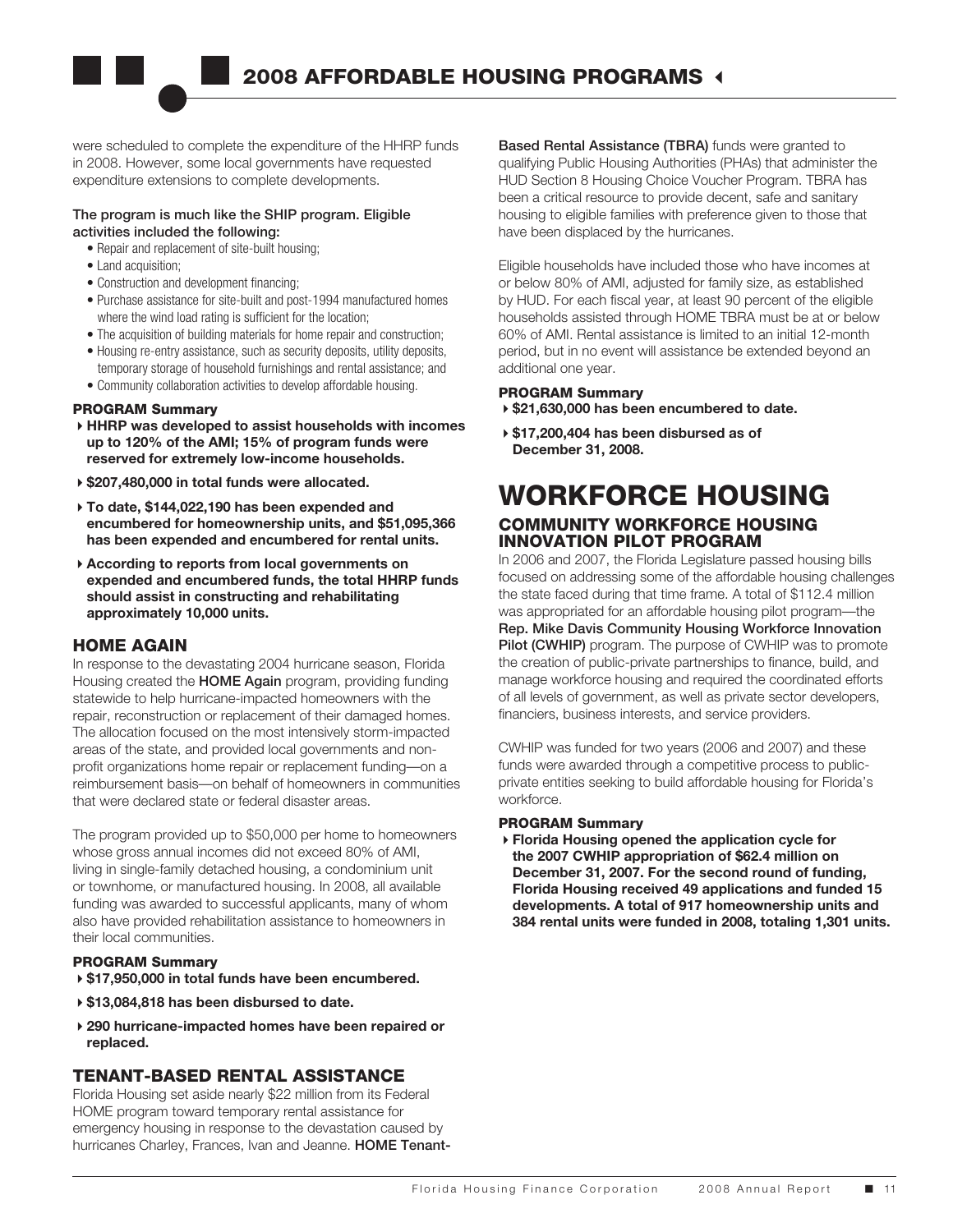

## 2008 DEMOGRAPHICS and PROGRAM CHARTS

### 2008 Program Demographics  $\frac{1}{2008}$  2008 Multifamily Programs  $\frac{1}{2008}$

### State Apartment Incentive Loan (SAIL)\*

**Number of people served in 2008** (all existing units) .............. 95,517

| <b>By Age</b>        |  |
|----------------------|--|
|                      |  |
|                      |  |
|                      |  |
|                      |  |
| <b>D., Ethnisity</b> |  |

| <b>DY EURINGILY</b> |  |
|---------------------|--|
|                     |  |
|                     |  |
|                     |  |
|                     |  |

#### By Specific Target

#### Average Amount of Rent Charged Based on Unit Size

*\*SAIL demographic information is based on reports from 270 out of 296 developments. These are all of the currently leased SAIL developments funded over the life of the program. This is a snapshot of residents as of November 15, 2008.*

### SAIL for 2008 Only

| Average estimated development cost per unit \$167,258 |  |
|-------------------------------------------------------|--|

#### **Geographic Distribution**

| <b>County Size</b> | <b>Allocation Amount</b> | Set-Aside Units |
|--------------------|--------------------------|-----------------|
|                    |                          |                 |
|                    |                          |                 |
|                    |                          |                 |

### Homeownership Assistance Program (HAP)

### Down Payment Assistance in 2008

|--|--|

| <b>By Household size</b> | <b>By Age</b> |
|--------------------------|---------------|
|                          |               |
|                          |               |
|                          |               |

| By Income                       | <b>By Ethnicity</b>                 |
|---------------------------------|-------------------------------------|
|                                 | Caucasian 967                       |
|                                 | Caucasian & Hispanic194             |
|                                 | Caucasian & African American 10     |
|                                 | African American485                 |
| Average sales price\$121,831    | African American & Hispanic18       |
| Average HAP loan amount \$9,951 |                                     |
|                                 | $\cdots$ $\cdots$ $\cdots$ $\cdots$ |

| <b>By Ethnicity</b>             |  |
|---------------------------------|--|
| Caucasian 967                   |  |
| Caucasian & Hispanic194         |  |
| Caucasian & African American 10 |  |
| African American485             |  |
| African American & Hispanic18   |  |

Average HAP loan amount ......... \$9,951 Asian....................... 26 Asian & Caucasian . . . . . . . . . . . . 2 Other....................... 30

### State Apartment Incentive Loan (SAIL)

| County         | Development                                        | <b>Funding Amount Total Units Set-Aside Units</b> |       |                     |
|----------------|----------------------------------------------------|---------------------------------------------------|-------|---------------------|
| Bay            | Independence Village\$1,691,744 2424               |                                                   |       |                     |
| <b>Brevard</b> | Malabar Cove II <sup>1</sup> \$2.000.000 7272      |                                                   |       |                     |
| <b>Broward</b> | Gardens at Driftwood 1\$7,000,000 120  120         |                                                   |       |                     |
| Collier        |                                                    |                                                   |       |                     |
| Columbia       |                                                    |                                                   |       |                     |
| Duval          | Savannah Springs II <sup>2</sup> \$4,700,000 96 96 |                                                   |       |                     |
| Escambia       | Pensacola Veteran Housing\$850,000 3030            |                                                   |       |                     |
| Flagler        |                                                    |                                                   |       |                     |
| Hardee         |                                                    |                                                   |       |                     |
| Hernando       | Emerson Oaks <sup>2</sup> \$5,000,000 9696         |                                                   |       |                     |
| Highlands      |                                                    |                                                   |       |                     |
| Hillsborough   | Cross Creek <sup>2</sup> \$5,000,000256256         |                                                   |       |                     |
|                | Kensington Garden \$5,000,000 312312               |                                                   |       |                     |
|                | Remington Park <sup>2</sup>                        |                                                   |       | $$5,000,000$ 220220 |
|                | Sabal Ridge <sup>2</sup> \$5,000,000 108108        |                                                   |       |                     |
| Miami-Dade     | Shepherd's Court <sup>1</sup>                      |                                                   |       | $$2,200,000$ 8080   |
| Monroe         | Poinciana Royale <sup>1</sup>                      |                                                   |       | $$3,500,000$ 5050   |
| Orange         | Fountains at Millenia IV                           |                                                   |       | $$5,000,000$ 100100 |
|                | Marbella Cove                                      |                                                   |       | $$4,500,000$ 10486  |
| Pasco          | Meetinghouse at Zephyrhills                        |                                                   |       | $$6,400,000$ 160160 |
| Pinellas       | Columbian <sup>1</sup>                             |                                                   |       | $$4.320.000$ 188188 |
|                | Pinellas Hope II                                   |                                                   |       | $$3,000,000$ 5050   |
| Polk           |                                                    |                                                   |       |                     |
|                |                                                    |                                                   |       |                     |
| Seminole       |                                                    |                                                   |       |                     |
|                |                                                    |                                                   |       |                     |
| Volusia        |                                                    |                                                   |       |                     |
| <b>TOTALS</b>  |                                                    | \$95,521,744                                      | 2.521 | 2.490               |

*1 This development received supplemental funding in 2008 to finance a portion of its units for households with extremely low incomes.*

*2 These are developments funded as a result of 2007 litigation.*

### Elderly Housing Community Loan (EHCL)

| County         | Development                                  | <b>Funding Amount Total Units Set-Aside Units</b> |     |     |
|----------------|----------------------------------------------|---------------------------------------------------|-----|-----|
| Orange<br>Polk | Winter Haven Baptist Manor\$265,306 125  125 |                                                   |     |     |
| <b>TOTALS</b>  |                                              | \$1.676.806                                       | 332 | 332 |

### HOME Investment Partnerships

| County        | Development                  | <b>Funding Amount Total Units Set-Aside Units</b> |    |    |
|---------------|------------------------------|---------------------------------------------------|----|----|
| Highlands     |                              |                                                   |    |    |
|               | Sleepy Hollow\$6,347,8004848 |                                                   |    |    |
|               |                              |                                                   |    |    |
| <b>TOTALS</b> |                              | \$11,656,472                                      | 98 | 98 |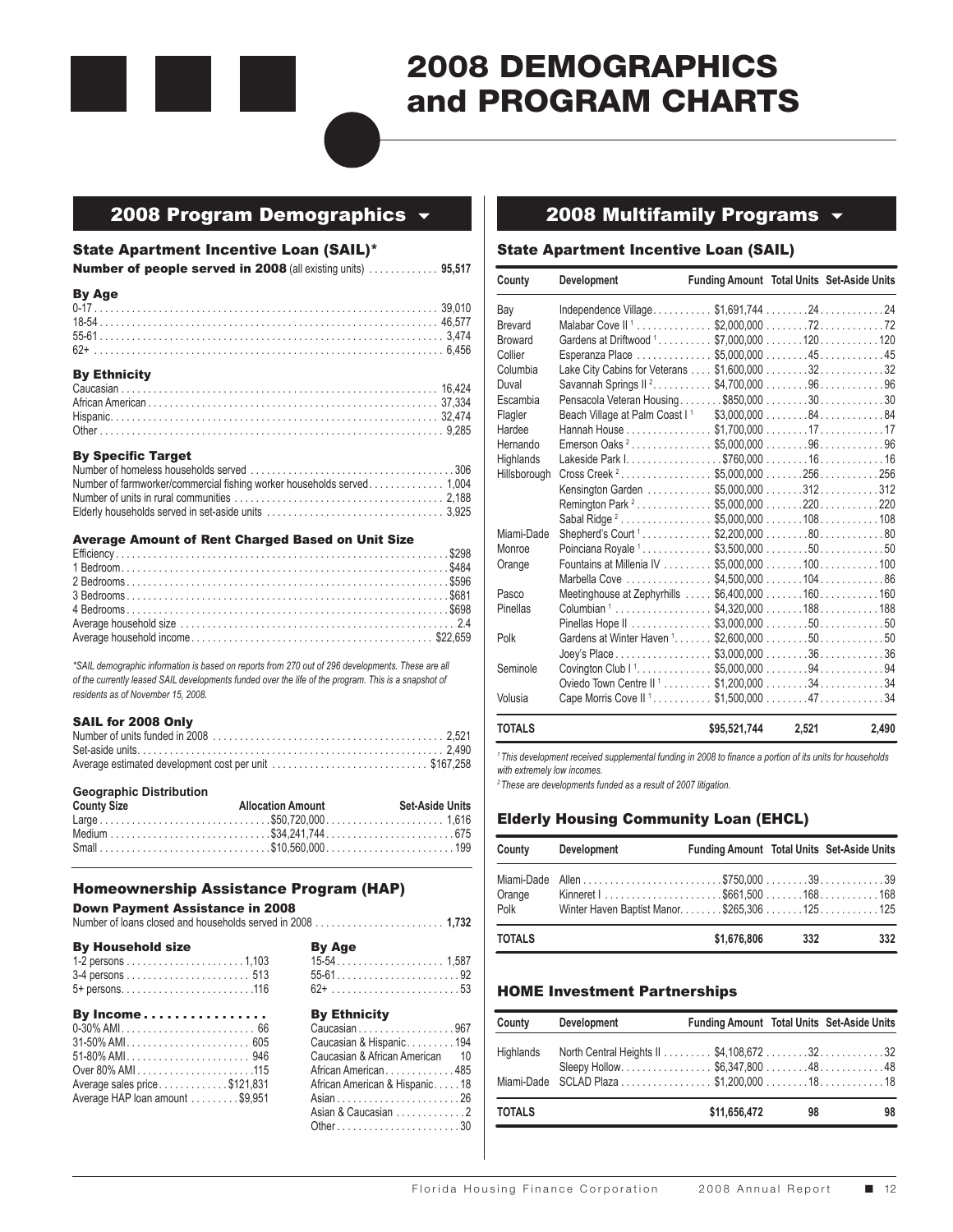

### **2008 Multifamily** continued  $\rightarrow$  **2008 Multifamily** continued  $\rightarrow$

### Multifamily Mortgage Revenue Bonds (MMRB)

| County         | Development                                       | <b>Funding Amount Total Units Set-Aside Units</b> |       |
|----------------|---------------------------------------------------|---------------------------------------------------|-------|
| <b>Broward</b> | Fairway Pointe \$21,000,000 238 238               |                                                   |       |
|                | Gardens at Driftwood \$14,000,000 120 120         |                                                   |       |
| Duval          | Mallard Cove \$11,500,000 16032                   |                                                   |       |
|                | Otter Run \$13,450,000 192 39                     |                                                   |       |
|                | Savannah Springs II <sup>1</sup> \$8,500,000 9696 |                                                   |       |
| Escambia       | Blue Angel Cove \$10,970,000 148126               |                                                   |       |
| Hernando       |                                                   |                                                   |       |
|                | Emerson Oaks <sup>1</sup> \$8,500,000 9696        |                                                   |       |
| Hillsborough   | Cross Creek <sup>1</sup> \$17,500,000256256       |                                                   |       |
|                |                                                   |                                                   |       |
|                | Fountains on Falkenburg I \$10,100,000 106 75     |                                                   |       |
|                |                                                   |                                                   |       |
|                | Sabal Ridge <sup>1</sup> \$9,000,000 108 108      |                                                   |       |
| Okaloosa       | Sound Side\$13,750,000 200160                     |                                                   |       |
| Palm Beach     |                                                   |                                                   |       |
| Pasco          | Gulf Trace I. \$10,680,000 130 111                |                                                   |       |
|                | Meetinghouse at Zephyrhills  \$17,500,000  16075  |                                                   |       |
| Pinellas       | Columbian \$12,085,000 188188                     |                                                   |       |
| Putnam         | College Arms Garden. \$3,815,000 108 92           |                                                   |       |
| <b>TOTALS</b>  |                                                   | \$218,330,000 2,813                               | 2,286 |

<sup>1</sup> These are developments funded as a result of 2007 litigation.

### Low Income Housing Tax Credits - 9%

| County         | Development                                                 | <b>Funding Amount Total Units Set-Aside Units</b> |       |       |
|----------------|-------------------------------------------------------------|---------------------------------------------------|-------|-------|
| Bay            |                                                             |                                                   |       |       |
| <b>Broward</b> | Northwest Gardens \$2,145,000 143 143                       |                                                   |       |       |
| Hillsborough   | Lakewood Pointe I <sup>1</sup> \$2,110,000 144136           |                                                   |       |       |
| Jackson        | Cottondale Village \$308,580 8282                           |                                                   |       |       |
|                |                                                             |                                                   |       |       |
| Lake           | Little Oaks \$255,333 6868                                  |                                                   |       |       |
|                | Plata Lago \$1,334,333 100 100                              |                                                   |       |       |
| Lee            | Renaissance Preserve <sup>2</sup> \$1,510,000 96 96         |                                                   |       |       |
| l eon          |                                                             |                                                   |       |       |
| Marion         | Sutton Place\$1,088,484 130130                              |                                                   |       |       |
| Miami-Dade     |                                                             |                                                   |       |       |
|                | Magnolia Landing 1. \$2,561,000 156 156                     |                                                   |       |       |
|                | Metro \$2,430,000 90 90                                     |                                                   |       |       |
|                | Orchid Grove <sup>2</sup> \$1,520,000 80 80                 |                                                   |       |       |
|                | Shepherd's Court 2\$2,012,3308080                           |                                                   |       |       |
|                |                                                             |                                                   |       |       |
| Monroe         | Poinciana Royale <sup>2</sup> \$1,250,0005050               |                                                   |       |       |
| Okaloosa       | Pinnacle Reserve\$980.0009292                               |                                                   |       |       |
| Palm Beach     | Emerald Palms <sup>3</sup> \$2,110,000 140 140              |                                                   |       |       |
| Pinellas       | Burlington Senior Residences <sup>1</sup> \$1,559,253 75 75 |                                                   |       |       |
|                | Portland \$1,660,000 6868                                   |                                                   |       |       |
| Polk           |                                                             |                                                   |       |       |
|                |                                                             |                                                   |       |       |
| Saint Lucie    |                                                             |                                                   |       |       |
| Volusia        |                                                             |                                                   |       |       |
|                | Taylor Place 1 <sup>1</sup> \$1,510,00010686                |                                                   |       |       |
| Walton         | Arbours at Shoemaker Place <sup>2</sup> \$1,070,000 80 80   |                                                   |       |       |
|                | Oakdale \$648,399 4848                                      |                                                   |       |       |
| <b>TOTALS</b>  |                                                             | \$41,109,951                                      | 2,606 | 2,578 |

*1 Received a binding commitment for 2009.*

*2 This development received supplemental funding in 2008 to finance a portion of its units for households with extremely low incomes.*

*3 Received a partial allocation in 2008 and a binding commitment for 2009.*

### Low Income Housing Tax Credits - 4%

| County         | Development                             | Funding Amount Total Units Set-Aside Units |       |       |
|----------------|-----------------------------------------|--------------------------------------------|-------|-------|
| Alachua        |                                         |                                            |       |       |
| Brevard        |                                         |                                            |       |       |
|                |                                         |                                            |       |       |
|                |                                         |                                            |       |       |
|                | Oak Meadows \$771,183 120  120          |                                            |       |       |
|                | Timber Trace \$1,015,809 204204         |                                            |       |       |
| <b>Broward</b> |                                         |                                            |       |       |
|                | Driftwood Terrace \$589,081 176 176     |                                            |       |       |
|                | Golden Villas \$707,286 120120          |                                            |       |       |
| Charlotte      | Gulf Breeze \$871,967 171168            |                                            |       |       |
| De Soto        | Arcadia Oaks \$736,665 130 130          |                                            |       |       |
| Escambia       | Johnson Lakes \$581,281160160           |                                            |       |       |
|                |                                         |                                            |       |       |
|                | Silurian Pond \$369,866 7272            |                                            |       |       |
| Hernando       | Mariner's Cay\$860,372160160            |                                            |       |       |
| Hillsborough   | Autumn Place\$577,485120120             |                                            |       |       |
|                |                                         |                                            |       |       |
|                |                                         |                                            |       |       |
|                | Spanish Trace \$674,883 120  120        |                                            |       |       |
|                | St. James Place \$639,468 126 126       |                                            |       |       |
| Lake           |                                         |                                            |       |       |
|                |                                         |                                            |       |       |
|                | Rolling Acres   \$653,967 104  104      |                                            |       |       |
|                |                                         |                                            |       |       |
|                |                                         |                                            |       |       |
| Leon           | Lakes at San Marcos \$800,200 312 234   |                                            |       |       |
| Miami-Dade     | Cutler Riverside \$765,904 200 200      |                                            |       |       |
|                | Riverwalk    \$329,727  123 123         |                                            |       |       |
|                | Valencia Pointe. \$841,970 148 104      |                                            |       |       |
| Orange         |                                         |                                            |       |       |
|                |                                         |                                            |       |       |
|                | Landings at Carver Park\$502,500 5656   |                                            |       |       |
|                | Marbella Cove \$707,451 104104          |                                            |       |       |
|                |                                         |                                            |       |       |
| Pasco          | Hudson Ridge. \$739,676 168 168         |                                            |       |       |
| Seminole       | Oviedo Town Centre I. \$631,258 106 106 |                                            |       |       |
|                |                                         |                                            |       |       |
|                |                                         |                                            |       |       |
|                |                                         |                                            |       |       |
| Volusia        |                                         |                                            |       |       |
| TOTALS         |                                         | \$22,566,239                               | 4,270 | 4,081 |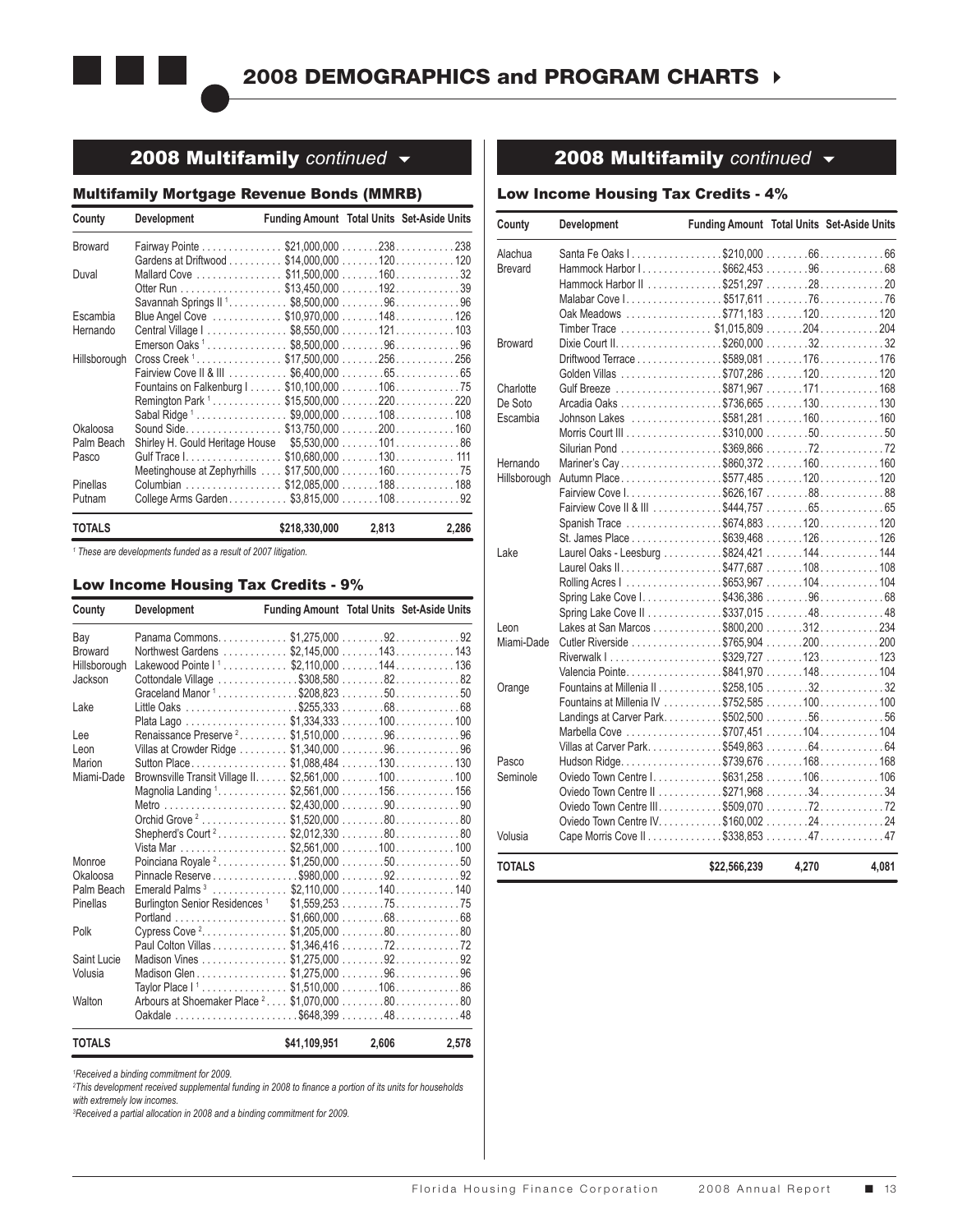

|                     |                                                         |                            | Rental Properties Awarded Funding in 2008 $\rightarrow$ $\rightarrow$ $\rightarrow$ |                        |                         |                      |             |                  |
|---------------------|---------------------------------------------------------|----------------------------|-------------------------------------------------------------------------------------|------------------------|-------------------------|----------------------|-------------|------------------|
| County              | Development                                             | <b>SAIL</b>                | <b>HC 9%</b>                                                                        | <b>HC 4%</b>           | <b>MMRB</b>             | ELI.<br>Supplemental | <b>HOME</b> | <b>RRLP</b>      |
| Alachua             | Santa Fe Oaks I                                         |                            |                                                                                     | \$210,000              |                         |                      |             |                  |
| Bay                 | Independence Village                                    | \$1,691,744                |                                                                                     |                        |                         |                      |             |                  |
|                     | Panama Commons                                          |                            | \$1,275,000                                                                         |                        |                         |                      |             |                  |
| Brevard             | Hammock Harbor I<br>Hammock Harbor II                   | 2007                       |                                                                                     | \$662,453<br>\$251,297 |                         | 2007                 |             |                  |
|                     | Malabar Cove I                                          | 2007                       |                                                                                     | \$517,611              |                         | 2007                 |             |                  |
|                     | Malabar Cove II                                         | \$2,000,000                |                                                                                     | 2007                   |                         | \$680,000            |             |                  |
|                     | Oak Meadows                                             |                            |                                                                                     | \$771,183              |                         |                      |             | 2006             |
|                     | <b>Timber Trace</b>                                     | 2007                       |                                                                                     | \$1,015,809            |                         |                      |             |                  |
| Broward             | Dixie Court II<br>Driftwood Terrace                     |                            |                                                                                     | \$260,000<br>\$589,081 | 2006                    |                      |             | 2006             |
|                     | Fairway Pointe                                          |                            |                                                                                     |                        | \$21,000,000            |                      |             |                  |
|                     | Gardens at Driftwood                                    | \$7,000,000                |                                                                                     |                        | \$14,000,000            | \$1,020,000          |             |                  |
|                     | Golden Villas                                           |                            |                                                                                     | \$707,286              |                         |                      |             | 2006             |
|                     | Northwest Gardens                                       |                            | \$2,145,000                                                                         |                        |                         |                      |             |                  |
| Charlotte           | <b>Gulf Breeze</b><br>Esperanza Place                   | \$5,000,000                |                                                                                     | \$871,967              |                         |                      |             | 2005             |
| Collier<br>Columbia | Lake City Cabins for Veterans                           | \$1,600,000                |                                                                                     |                        |                         |                      |             |                  |
| DeSoto              | Arcadia Oaks                                            |                            |                                                                                     | \$736,665              |                         |                      |             |                  |
|                     | Rosene's Success House                                  |                            |                                                                                     |                        |                         |                      |             |                  |
| Duval               | <b>Ashley Oaks</b>                                      |                            |                                                                                     |                        |                         |                      |             |                  |
|                     | Grace Manor<br>Joshua's Cove                            |                            |                                                                                     |                        |                         |                      |             |                  |
|                     | <b>Mallard Cove</b>                                     |                            |                                                                                     |                        | \$11,500,000            |                      |             |                  |
|                     | Otter Run                                               |                            |                                                                                     |                        | \$13,450,000            |                      |             |                  |
|                     | Savannah Springs II <sup>2</sup>                        | \$4,700,000                |                                                                                     |                        | \$8,500,000             |                      |             |                  |
|                     | Village on Third Street                                 |                            |                                                                                     |                        |                         |                      |             |                  |
| Escambia            | <b>Blue Angel Cove</b>                                  |                            |                                                                                     |                        | \$10,970,000            | \$1,275,000          |             |                  |
|                     | Johnson Lakes<br>Morris Court III                       |                            |                                                                                     | \$581,281<br>\$310,000 | 2006                    |                      |             | $2005\,$<br>2006 |
|                     | Pensacola Veteran Housing                               | \$850,000                  |                                                                                     |                        |                         |                      |             |                  |
|                     | Silurian Pond                                           |                            |                                                                                     | \$369,866              | 2006                    |                      |             | 2006             |
| Flagler             | Beach Village at Palm Coast I                           | \$3,000,000                |                                                                                     |                        |                         | \$765,000            |             |                  |
| Hardee              | Hannah House                                            | \$1,700,000                |                                                                                     |                        |                         |                      |             |                  |
| Hernando            | Central Village I<br>Emerson Oaks <sup>2</sup>          | \$5,000,000                |                                                                                     |                        | \$8,550,000             | \$1,105,000          |             |                  |
|                     | Mariner's Cay                                           | 2007                       |                                                                                     | \$860,372              | \$8,500,000<br>2007     |                      |             |                  |
| Highlands           | Lakeside Park I                                         | \$760,000                  |                                                                                     |                        |                         |                      |             |                  |
|                     | North Central Heights II                                |                            |                                                                                     |                        |                         |                      | \$4,108,672 |                  |
|                     | Sleepy Hollow                                           |                            |                                                                                     |                        |                         |                      | \$6,347,800 |                  |
|                     | Hillsborough Autumn Place                               | 2007                       |                                                                                     | \$577,485              | 2007                    | 2007                 |             |                  |
|                     | Cross Creek <sup>2</sup><br>Fairview Cove I             | \$5,000,000<br>2007        |                                                                                     | \$626,167              | \$17,500,000<br>2007    | 2007                 |             |                  |
|                     | Fairview Cove II & III                                  |                            |                                                                                     | \$444,757              | \$6,400,000             |                      |             |                  |
|                     | Fountains on Falkenburg I                               |                            |                                                                                     |                        | \$10,100,000            |                      |             |                  |
|                     | Kensington Garden                                       | \$5,000,000                |                                                                                     |                        |                         |                      |             |                  |
|                     | Lakewood Pointe I <sup>3</sup>                          |                            | \$2,110,000                                                                         |                        |                         |                      |             |                  |
|                     | Remington Park <sup>2</sup><br>Sabal Ridge <sup>2</sup> | \$5,000,000<br>\$5,000,000 |                                                                                     |                        | 15,500,000<br>9,000,000 |                      |             |                  |
|                     | Spanish Trace                                           | 2005                       |                                                                                     | \$674,883              | 2007                    |                      |             |                  |
|                     | St. James Place                                         | 2007                       |                                                                                     | \$639,468              | 2007                    | 2007                 |             |                  |
| Jackson             | Cottondale Village<br>Graceland Manor <sup>3</sup>      |                            | \$308,580<br>\$208,823                                                              |                        |                         |                      |             |                  |
| Lake                | Laurel Oaks - Leesburg                                  | 2007                       |                                                                                     | \$824,421              |                         |                      |             |                  |
|                     | Laurel Oaks II                                          |                            |                                                                                     | \$477,687              |                         |                      |             |                  |
|                     | Little Oaks                                             |                            | \$255,333                                                                           |                        |                         |                      |             |                  |
|                     | Plata Lago                                              |                            | \$1,334,333                                                                         |                        |                         |                      |             |                  |
|                     | Rolling Acres I<br>Spring Lake Cove I                   | 2007<br>2007               |                                                                                     | \$653,967<br>\$436,386 |                         |                      |             |                  |
|                     | Spring Lake Cove II                                     |                            |                                                                                     | \$337,015              |                         |                      |             |                  |
| Lee                 | Renaissance Preserve                                    |                            | \$1,510,000                                                                         |                        |                         | \$850,000            |             |                  |
|                     |                                                         |                            |                                                                                     |                        |                         |                      |             |                  |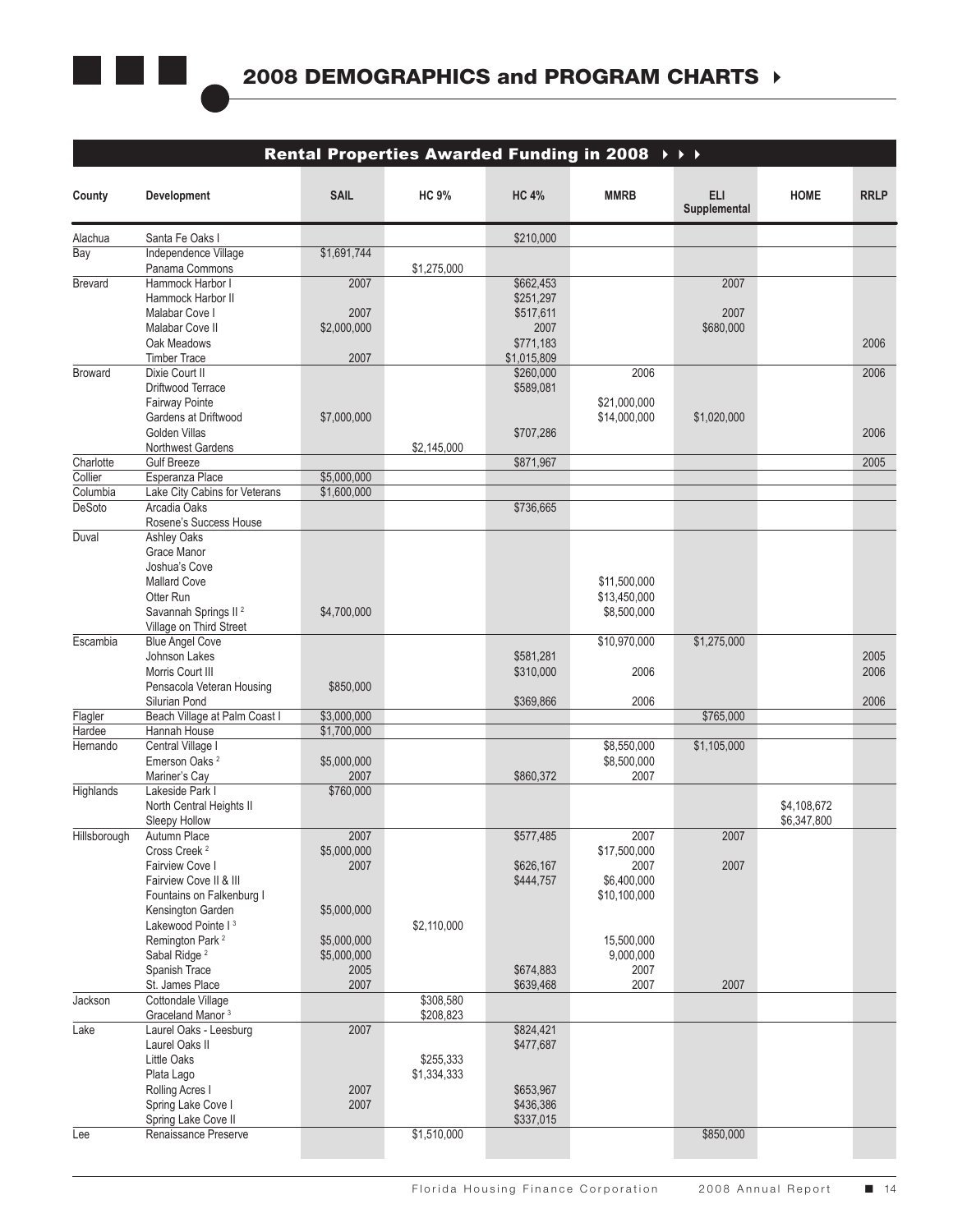

| Rental Properties Awarded Funding in 2008 444                                                                                                    |  |      |
|--------------------------------------------------------------------------------------------------------------------------------------------------|--|------|
| Income Restrictions by Percentage of AMI                                                                                                         |  |      |
| <b>PLP</b><br>Total<br>Set-Aside<br>Local Bonds <sup>1</sup><br>Demographic<br>51-60%<br>Units<br>< 35%<br>36-50%<br>$> 60\%$<br>Target<br>Units |  | EHCL |
| 66<br>66<br>66<br>Family                                                                                                                         |  |      |
| 24<br>24<br>16<br>Homeless<br>8                                                                                                                  |  |      |
| 92<br>92<br>17<br>75<br>Family<br>96<br>68<br>\$8,800,000<br>63<br>$5\overline{)}$<br>Family                                                     |  |      |
| 28<br>$20\,$<br>\$4,000,000<br>20<br>Family                                                                                                      |  |      |
| $76\,$<br>$76\,$<br>68<br>\$7,600,000<br>Family<br>8<br>$72\,$<br>$72$<br>65<br>\$7,600,000<br>$\overline{7}$<br>Family                          |  |      |
| 120<br>120<br>30 <sup>°</sup><br>$90\,$<br>\$10,490,000<br>Family                                                                                |  |      |
| 204<br>204<br>\$14,100,000<br>204<br>Family<br>$\overline{32}$<br>$\overline{32}$<br>$\overline{32}$<br>Family                                   |  |      |
| 176<br>176<br>176<br>Family                                                                                                                      |  |      |
| 238<br>238<br>24<br>214<br>Family<br>120<br>120<br>12<br>108<br>Elderly                                                                          |  |      |
| 30 <sup>°</sup><br>120<br>120<br>$90\,$<br>\$11,000,000<br>Family                                                                                |  |      |
| 143<br>29<br>114<br>143<br>Family                                                                                                                |  |      |
| 168<br>171<br>142<br>26<br>\$14,000,000<br>Family<br>$\overline{45}$<br>36<br>45<br>9<br>Farmworker                                              |  |      |
| 32<br>32<br>24<br>8<br>Homeless                                                                                                                  |  |      |
| 130<br>130<br>\$8,800,000<br>$\overline{130}$<br>Family<br>17<br>$10\,$<br>\$184,000<br>$10$<br>Homeless                                         |  |      |
| 50<br>30 <sup>°</sup><br>30<br>\$500,000<br>Homeless                                                                                             |  |      |
| $80\,$<br>\$750,000<br>48<br>48<br>Elderly                                                                                                       |  |      |
| $96\,$<br>58<br>58<br>\$750,000<br>Elderly<br>$32\,$<br>160<br>$32\,$<br>Family                                                                  |  |      |
| $39\,$<br>192<br>$39\,$<br>Family                                                                                                                |  |      |
| $96\,$<br>$96\,$<br>$38\,$<br>48<br>10<br>Family<br>29<br>\$750,000<br>48<br>29<br>Homeless                                                      |  |      |
| 148<br>126<br>15<br>111<br>Family                                                                                                                |  |      |
| $160\,$<br>160<br>120<br>\$9,000,000<br>40<br>Elderly                                                                                            |  |      |
| $50\,$<br>$50\,$<br>$42\,$<br>8<br>Elderly<br>$30\,$<br>$30\,$<br>$22\,$<br>Homeless<br>8                                                        |  |      |
| $72\,$<br>72<br>$54\,$<br>18<br>Family                                                                                                           |  |      |
| 84<br>84<br>$\overline{50}$<br>9<br>25<br>\$8,000,000<br>Family<br>17<br>17<br>11<br>6<br>Homeless                                               |  |      |
| 121<br>$\overline{103}$<br>12<br>91<br>Family                                                                                                    |  |      |
| 96<br>$96\,$<br>86<br>10<br>Family<br>144<br>160<br>160<br>16<br>Family                                                                          |  |      |
| 16<br>16<br>11<br>5<br>Homeless                                                                                                                  |  |      |
| $32\,$<br>32<br>$25\,$<br>Family<br>48<br>48<br>$38\,$<br>10<br>Family                                                                           |  |      |
| 120<br>12<br>120<br>108<br>Family                                                                                                                |  |      |
| 256<br>256<br>26<br>230<br>Family<br>88<br>88                                                                                                    |  |      |
| 79<br>Family<br>65<br>65<br>58<br>Family                                                                                                         |  |      |
| 106<br>75<br>75<br>Family                                                                                                                        |  |      |
| \$31,700,000<br>312<br>281<br>312<br>31<br>Family<br>136<br>29<br>$107$<br>144<br>Elderly                                                        |  |      |
| 22<br>198<br>220<br>220<br>Family                                                                                                                |  |      |
| 108<br>108<br>97<br>11<br>Family<br>120<br>120<br>120                                                                                            |  |      |
| Family<br>126<br>126<br>13<br>113<br>Family                                                                                                      |  |      |
| 82<br>82<br>74<br>Family<br>8                                                                                                                    |  |      |
| $50\,$<br>$50\,$<br>5 <sup>5</sup><br>45<br>Family<br>\$10,300,000<br>144<br>144<br>130<br>14<br>Family                                          |  |      |
| 108<br>108<br>108<br>\$8,660,000<br>Family                                                                                                       |  |      |
| 68<br>68<br>61<br>Family<br>$\overline{7}$<br>20<br>$80\,$<br>100<br>100                                                                         |  |      |
| Family<br>$98\,$<br>104<br>104<br>\$8,500,000<br>$6\overline{6}$<br>Family                                                                       |  |      |
| 96<br>68<br>63<br>\$8,000,000<br>$5\overline{)}$<br>Family                                                                                       |  |      |
| 48<br>48<br>48<br>\$4,200,000<br>Family<br>96<br>96<br>19<br>77<br>Family                                                                        |  |      |
|                                                                                                                                                  |  |      |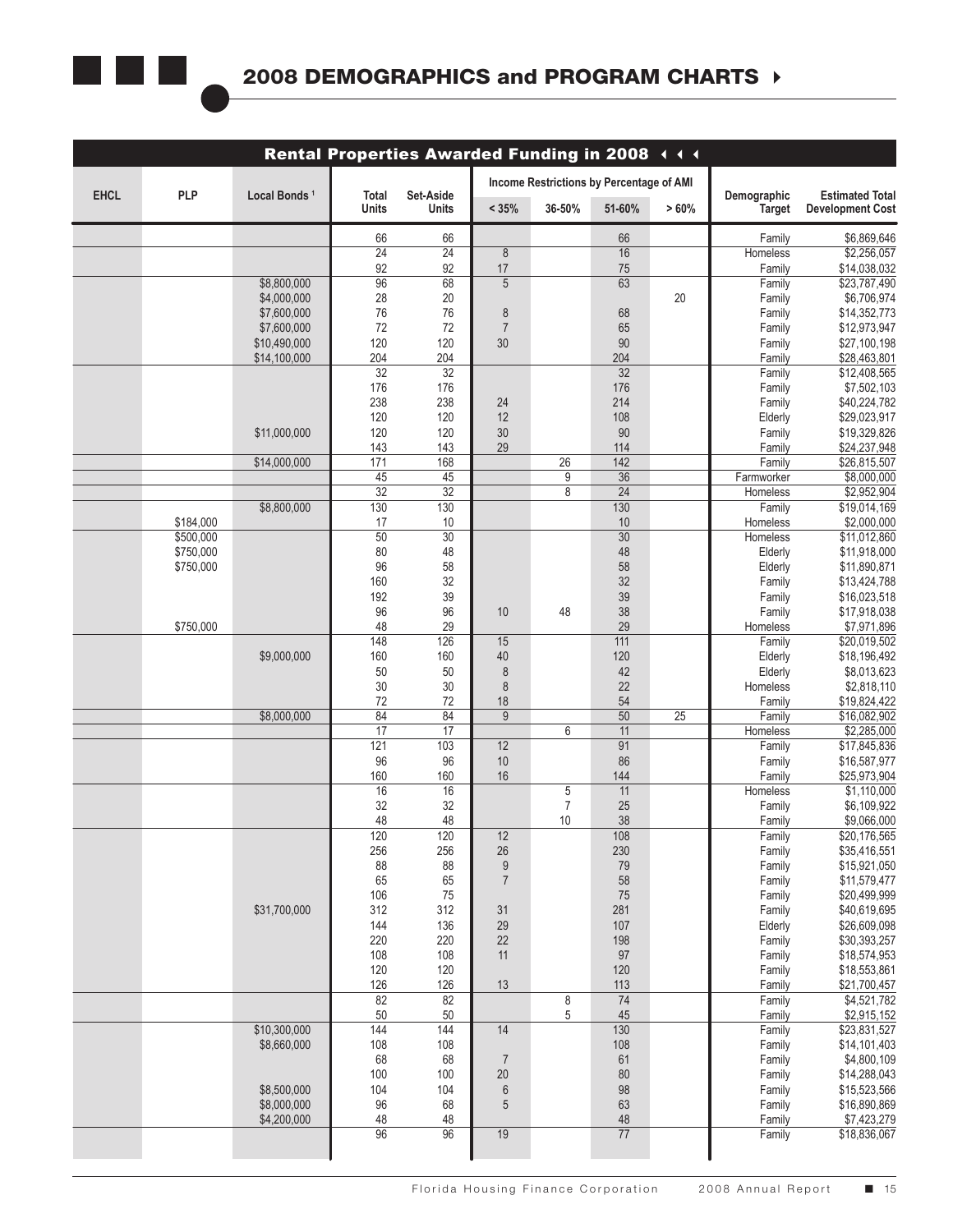

|                       |                                                           |              |                          |              | Rental Properties Awarded Funding in 2008 $\rightarrow \rightarrow \rightarrow$ |                            |              |             |
|-----------------------|-----------------------------------------------------------|--------------|--------------------------|--------------|---------------------------------------------------------------------------------|----------------------------|--------------|-------------|
| County                | Development                                               | SAIL         | <b>HC 9%</b>             | <b>HC 4%</b> | <b>MMRB</b>                                                                     | <b>ELI</b><br>Supplemental | <b>HOME</b>  | <b>RRLP</b> |
| Leon                  | Lakes at San Marcos                                       |              |                          | \$800,200    |                                                                                 |                            |              |             |
|                       | Villas at Crowder Ridge                                   |              | \$1,340,000              |              |                                                                                 |                            |              |             |
| Marion                | <b>Sutton Place</b>                                       |              | \$1,088,484              |              |                                                                                 |                            |              |             |
| Miami-Dade            | Allen                                                     |              |                          |              |                                                                                 |                            |              |             |
|                       | Brownsville Transit Village II                            |              | \$2,561,000              |              |                                                                                 |                            |              |             |
|                       | <b>Cutler Riverside</b>                                   |              |                          | \$765,904    | 2007                                                                            |                            |              |             |
|                       | <b>London Apartments</b><br>Magnolia Landing <sup>3</sup> |              | \$2,561,000              |              |                                                                                 |                            |              |             |
|                       | Metro                                                     |              | \$2,430,000              |              |                                                                                 |                            |              |             |
|                       | Orchid Grove                                              |              | \$1,520,000              |              |                                                                                 | \$680,000                  |              |             |
|                       | <b>Parkview Gardens</b>                                   | 2006         |                          |              | 2006                                                                            |                            |              |             |
|                       | Riverwalk I                                               | 1991         | 1991                     | \$329,727    | 2007                                                                            |                            |              |             |
|                       | <b>SCLAD Plaza</b>                                        |              |                          |              |                                                                                 |                            | \$1,200,000  |             |
|                       | Shepherd's Court                                          | \$2,200,000  | \$2,012,330              |              |                                                                                 | \$680,000                  |              |             |
|                       | Valencia Pointe                                           | 2007         |                          | \$841,970    | 2007                                                                            | 2007                       |              |             |
|                       | Vista Mar                                                 |              | \$2,561,000              |              |                                                                                 |                            |              |             |
| Monroe                | Poinciana Royale                                          | \$3,500,000  | \$1,250,000              |              |                                                                                 | \$425,000                  |              |             |
| Okaloosa              | Pinnacle Reserve                                          |              | \$980,000                |              |                                                                                 |                            |              |             |
|                       | Sound Side<br>Fountains at Millenia II                    |              |                          | \$258,105    | \$13,750,000                                                                    |                            |              |             |
| Orange                | Fountains at Millenia IV                                  | \$5,000,000  |                          | \$752,585    |                                                                                 |                            |              |             |
|                       | <b>Guardian Care Retirement</b>                           |              |                          |              |                                                                                 |                            |              |             |
|                       | Kinneret I                                                |              |                          |              |                                                                                 |                            |              |             |
|                       | Landings at Carver Park                                   |              |                          | \$502,500    |                                                                                 |                            |              |             |
|                       | Marbella Cove                                             | \$4,500,000  |                          | \$707,451    |                                                                                 |                            |              |             |
|                       | <b>Taylor Apartments</b>                                  |              |                          |              |                                                                                 |                            |              |             |
|                       | Villas at Carver Park                                     |              |                          | \$549,863    | 2006                                                                            |                            |              |             |
| Palm Beach            | Emerald Palms <sup>4</sup>                                |              | \$2,110,000              |              |                                                                                 |                            |              |             |
|                       | Shirley H. Gould Heritage House                           |              |                          |              | \$5,530,000                                                                     |                            |              |             |
| Pasco                 | <b>Gulf Trace I</b>                                       |              |                          |              | \$10,680,000                                                                    | \$1,105,000                |              |             |
|                       | Hudson Ridge                                              | 2007         |                          | \$739,676    | 2007                                                                            |                            |              |             |
| Pinellas              | Meetinghouse at Zephyrhills                               | \$6,400,000  |                          |              | \$17,500,000                                                                    | \$1,360,000                |              |             |
|                       | <b>Burlington Senior Residences 3</b><br>Columbian        | \$4,320,000  | \$1,559,253              |              | \$12,085,000                                                                    | \$1,615,000                |              |             |
|                       | Pinellas Hope II                                          | \$3,000,000  |                          |              |                                                                                 |                            |              |             |
|                       | Portland                                                  |              | \$1,660,000              |              |                                                                                 |                            |              |             |
| Polk                  | <b>Cypress Cove</b>                                       |              | \$1,205,000              |              |                                                                                 | \$680,000                  |              |             |
|                       | Gardens at Winter Haven                                   | \$2,600,000  |                          |              |                                                                                 | \$425,000                  |              |             |
|                       | Joey's Place                                              | \$3,000,000  |                          |              |                                                                                 |                            |              |             |
|                       | Manor at West Bartow                                      |              | 2007                     |              |                                                                                 | 2007                       |              |             |
|                       | Paul Colton Villas                                        |              | \$1,346,416              |              |                                                                                 |                            |              |             |
|                       | Ridgewood                                                 |              |                          |              |                                                                                 |                            |              |             |
|                       | Winter Haven Baptist Manor                                |              |                          |              |                                                                                 |                            |              |             |
| Putnam<br>Saint Lucie | College Arms Garden<br><b>Madison Vines</b>               |              | \$1,275,000              |              | \$3,815,000                                                                     |                            |              |             |
| Sarasota              | <b>Loveland Village</b>                                   |              |                          |              |                                                                                 |                            |              |             |
| Seminole              | Covington Club I                                          | \$5,000,000  |                          |              |                                                                                 | \$850,000                  |              |             |
|                       | Oviedo Town Centre I                                      | 2005         |                          | \$631,258    |                                                                                 |                            |              |             |
|                       | Oviedo Town Centre II                                     | \$1,200,000  |                          | \$271,968    |                                                                                 | \$340,000                  |              |             |
|                       | Oviedo Town Centre III                                    | 2007         |                          | \$509,070    |                                                                                 | 2007                       |              |             |
|                       | Oviedo Town Centre IV                                     |              |                          | \$160,002    |                                                                                 |                            |              |             |
| Volusia               | Cape Morris Cove II                                       | \$1,500,000  |                          | \$338,853    |                                                                                 | \$425,000                  |              |             |
|                       | Madison Glen                                              |              | \$1,275,000              |              |                                                                                 |                            |              |             |
|                       | Taylor Place I <sup>3</sup>                               |              | \$1,510,000              |              |                                                                                 |                            |              |             |
| Walton                | Arbours at Shoemaker Place<br>Oakdale                     |              | \$1,070,000<br>\$648,399 |              |                                                                                 | \$680,000                  |              |             |
|                       |                                                           |              |                          |              |                                                                                 |                            |              |             |
| <b>TOTALS</b>         |                                                           | \$95,521,744 | \$41,109,951             | \$22,566,239 | \$218,330,000                                                                   | \$14,960,000               | \$11,656,472 | $-0-$       |

\* When a development has received funding in a prior year, that year is included in the appropriate column. In order to serve lower income households, resources from more than one program are often combined to finance a de

*SAIL = State Apartment Incentive Loan Program; HC 9% = Low income Housing Tax Credit (9%); HC 4% = Low -Income Housing Tax Credit (4%); MMRB = Multifamily Mortgage Revenue Bonds; ELI Supplemental = Extremely Low Income Supplemental funds; HOME = Home Investment Partnerships Program; RRLP = Rental Recovery Loan Program; EHCL = Elderly Housing Community Loan; PLP = Predevelopment Loan Program.*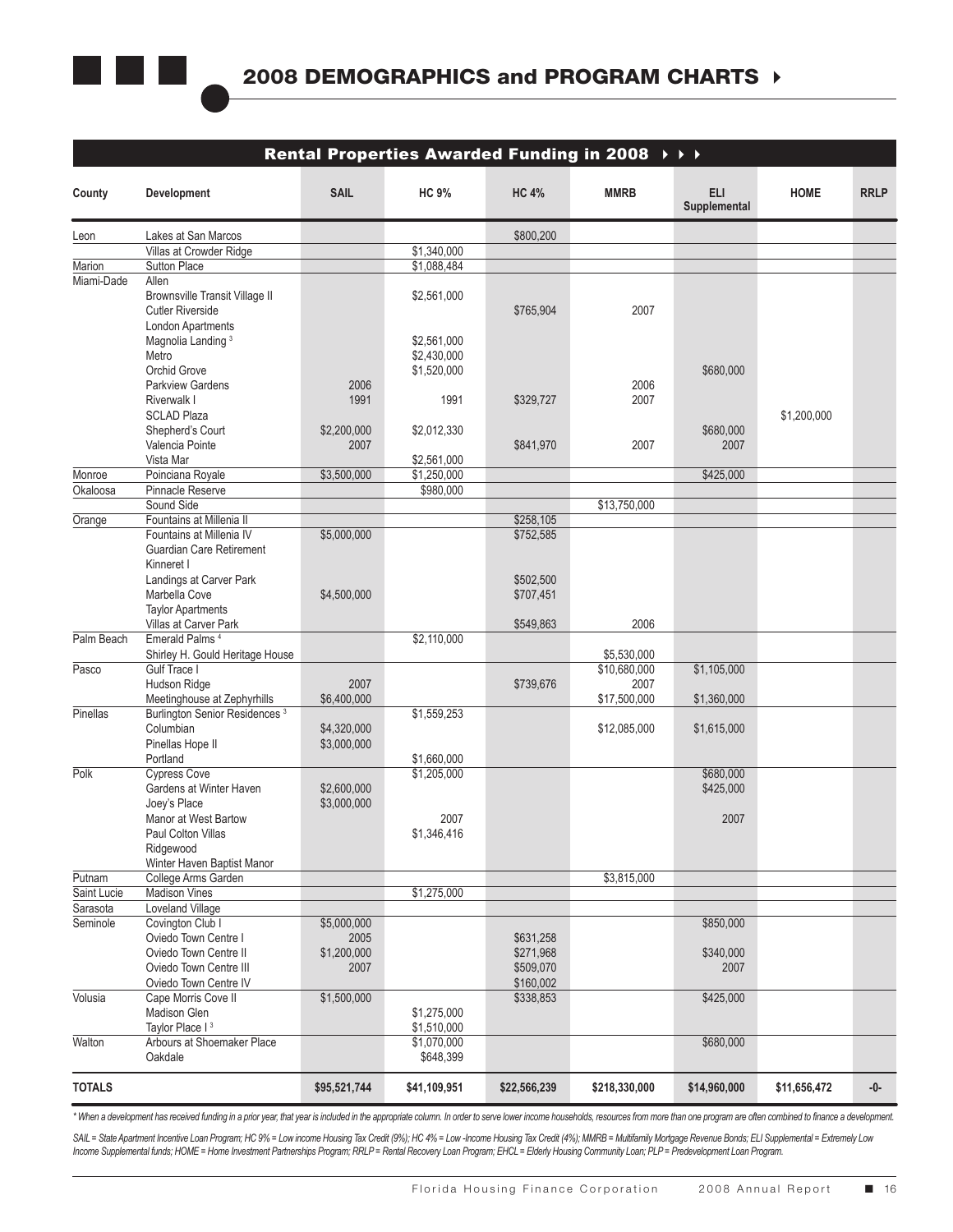

|             |             |                            |                 | Rental Properties Awarded Funding in 2008 444 |                   |                 |                                          |          |                       |                                                   |
|-------------|-------------|----------------------------|-----------------|-----------------------------------------------|-------------------|-----------------|------------------------------------------|----------|-----------------------|---------------------------------------------------|
|             |             |                            |                 |                                               |                   |                 | Income Restrictions by Percentage of AMI |          |                       |                                                   |
| EHCL        | PLP         | Local Bonds <sup>1</sup>   | Total<br>Units  | Set-Aside<br><b>Units</b>                     | < 35%             | 36-50%          | 51-60%                                   | $> 60\%$ | Demographic<br>Target | <b>Estimated Total</b><br><b>Development Cost</b> |
|             |             | \$16,800,000               | 312             | 234                                           |                   |                 | 234                                      |          | Family                | \$34,678,967                                      |
|             |             |                            | $\overline{96}$ | 96                                            | 19                |                 | 77                                       |          | Family                | \$14,140,356                                      |
|             |             |                            | 130             | 130                                           | 13                |                 | 117                                      |          | Family                | \$13,607,220                                      |
| 750,000     |             |                            | 39<br>100       | 39<br>100                                     | 20                |                 | 80                                       | 39       | Elderly<br>Elderly    | \$750,000<br>\$27,539,864                         |
|             |             |                            | 200             | 200                                           |                   |                 | 200                                      |          | Family                | \$23,085,058                                      |
|             | \$500,000   |                            | 31              | 19                                            |                   |                 | $19$                                     |          | Family                | \$9,662,775                                       |
|             |             |                            | 156             | 156                                           | 31                |                 | 125                                      |          | Family                | \$29,161,285                                      |
|             |             |                            | $90\,$<br>80    | 90<br>80                                      | 18<br>16          |                 | $72\,$<br>64                             |          | Family<br>Farmworker  | \$26,754,771<br>\$16,564,527                      |
|             | \$500,000   |                            | 60              | 36                                            |                   |                 | $36\,$                                   |          | Family                | \$18,992,215                                      |
|             |             |                            | 123             | 123                                           |                   | $25\,$          | $98\,$                                   |          | Family                | \$9,295,927                                       |
|             |             |                            | $18$            | 18                                            |                   | 6               | 12                                       |          | Family                | \$3,636,300                                       |
|             |             |                            | 80              | 80                                            | 16                |                 | 64                                       |          | Homeless              | \$22,624,762                                      |
|             |             |                            | 148<br>100      | 104<br>100                                    | 15<br>20          |                 | 89<br>80                                 |          | Family<br>Family      | \$22,686,213<br>\$27,154,147                      |
|             |             |                            | 50              | $50\,$                                        | 10                |                 | 40                                       |          | Family                | \$14,603,425                                      |
|             |             |                            | 92              | 92                                            | 18                |                 | 74                                       |          | Family                | \$13,865,465                                      |
|             |             | \$3,500,000                | 200<br>32       | 160<br>32                                     |                   |                 | 160<br>32                                |          | Family<br>Family      | \$20,445,887<br>\$6,557,847                       |
|             |             | \$9,500,000                | 100             | 100                                           | 10                |                 | 90                                       |          | Family                | \$19,098,179                                      |
|             | \$500,000   |                            | 100             | 60                                            |                   |                 | $60\,$                                   |          | Elderly               | \$13,409,690                                      |
| 661,500     |             |                            | 168             | 168                                           |                   |                 |                                          | 168      | Elderly               | \$661,500                                         |
|             |             | \$9,500,000                | 56<br>104       | 56<br>104                                     | 10                |                 | $56\,$<br>94                             |          | Family<br>Family      | \$12,252,021<br>\$19,160,514                      |
|             | \$750,000   |                            | 100             | 60                                            |                   |                 | 60                                       |          | Family                | \$8,074,486                                       |
|             |             |                            | 64              | 64                                            |                   |                 | 64                                       |          | Elderly               | \$10,818,663                                      |
|             |             |                            | 140             | 140                                           | 28                |                 | 112                                      |          | Family                | \$23,997,620                                      |
|             |             |                            | 101<br>130      | 86<br>111                                     | 13                |                 | 86<br>98                                 |          | Elderly<br>Family     | \$10,251,000<br>\$20,555,963                      |
|             |             |                            | 168             | 168                                           | 17                |                 | 151                                      |          | Family                | \$26,794,961                                      |
|             |             |                            | 160             | 160                                           | 16                |                 | 144                                      |          | Elderly               | \$36,043,324                                      |
|             |             |                            | 75              | 75                                            | 15                |                 | 60                                       |          | Elderly               | \$17,570,702                                      |
|             |             |                            | 188<br>50       | 188<br>50                                     | 19<br>15          |                 | 169<br>$35\,$                            |          | Elderly<br>Homeless   | \$23,959,822<br>\$4,000,000                       |
|             |             |                            | 68              | 68                                            | $\overline{7}$    |                 | 61                                       |          | Family                | \$17,689,227                                      |
|             |             |                            | 80              | 80                                            |                   | 16              | 64                                       |          | Farmworkers           | \$12,625,552                                      |
|             |             | \$4,250,120                | $50\,$<br>36    | $50\,$                                        |                   | $\sqrt{5}$<br>9 | $45\,$<br>$27\,$                         |          | Farmworkers           | \$9,747,151                                       |
|             | \$500,000   |                            | 100             | $36\,$<br>$60\,$                              |                   |                 | 60                                       |          | Homeless<br>Elderly   | \$4,022,488<br>\$13,905,951                       |
|             |             |                            | 72              | 72                                            |                   | 14              | 58                                       |          | Family                | \$13,561,111                                      |
|             | \$615,452   |                            | 33              | 20                                            |                   |                 | 20                                       |          | Family                | \$3,876,893                                       |
| 265,306     |             |                            | 125<br>108      | 125<br>92                                     |                   |                 | 92                                       | 125      | Elderly<br>Family     | \$265,306<br>\$5,721,242                          |
|             |             |                            | 92              | 92                                            | 18                |                 | 74                                       |          | Elderly               | \$14,039,259                                      |
|             | \$500,000   |                            | 26              | 16                                            |                   |                 | 16                                       |          | Disabled              | \$5,973,016                                       |
|             |             | \$9,000,000                | 94              | 94                                            | 10 <sup>1</sup>   |                 | 56                                       | 28       | Family                | \$18,161,827                                      |
|             |             | \$9,000,000<br>\$3,500,000 | 106<br>34       | 106<br>34                                     |                   |                 | 106<br>31                                |          | Family                | \$16,864,636<br>\$6,286,368                       |
|             |             | \$7,500,000                | 72              | 72                                            | $\mathbf{3}$<br>8 |                 | 64                                       |          | Family<br>Family      | \$13,251,856                                      |
|             |             | \$2,500,000                | 24              | 24                                            |                   |                 | 24                                       |          | Family                | \$3,786,665                                       |
|             |             | \$4,500,000                | 47              | 47                                            | $5\overline{)}$   |                 | 42                                       |          | Family                | \$6,935,657                                       |
|             |             |                            | 96              | 96                                            | 19                |                 | 77                                       |          | Elderly               | \$14,039,060                                      |
|             |             |                            | 106<br>80       | 86<br>80                                      | 21                | 16              | 65<br>64                                 |          | Family<br>Family      | \$20,751,315<br>\$11,383,049                      |
|             |             |                            | 48              | 48                                            |                   | 5               | 43                                       |          | Family                | \$7,115,213                                       |
| \$1,676,806 | \$6,799,452 | \$254,300,120              | 11,657          | 10,703                                        | 977               | 228             | 9,093                                    | 405      |                       | \$1,787,787,358                                   |

1 Local Bond developments that also have received Florida Housing financing have been included on this chart because local housing finance authorities provide a major source of multifamily financing throughout the state by mortgage revenue bonds. Developers often combine these local bonds with financing through Florida Housing's programs. 2 These are developments funded as a result of 2007 litigation. 3 Received a binding commitment for 2009 *4 Received a partial allocation in 2008 and a binding commitment for 2009.*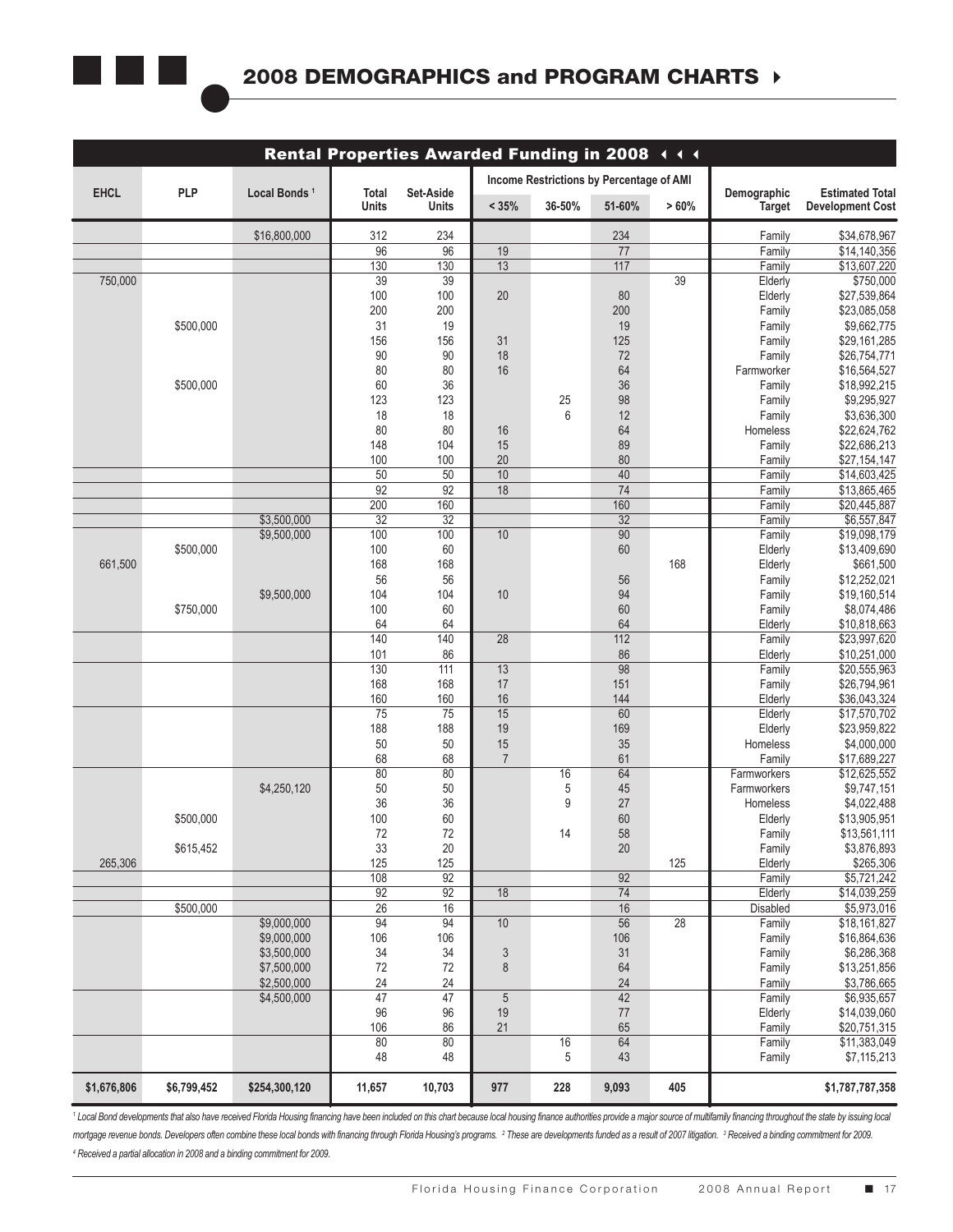

### 2008 Single Family Programs  $\sim$

### Homes Funded Through the First Time Homebuyer Program & Down Payment Assistance in 2008

|                     |                      | <b>Overall Program Performance<sup>1</sup></b> |                            |                     | HAP <sup>2</sup>            |                          | HAMI <sup>3</sup>         |                            |                        |  |  |
|---------------------|----------------------|------------------------------------------------|----------------------------|---------------------|-----------------------------|--------------------------|---------------------------|----------------------------|------------------------|--|--|
| County              | Number<br>of Loans   | First<br>Mortgage                              | Downpayment<br>Assistance  | Number<br>of Loans  | First<br>Mortgage           | Assistance<br>Amount     | <b>Number</b><br>of Loans | First<br>Mortgage          | Assistance<br>Amount   |  |  |
| Alachua             | 57                   | \$5,449,434                                    | \$429,350                  | 41                  | \$3,625,027                 | \$409,350                | 4                         | \$494,493                  | \$20,000               |  |  |
| <b>Baker</b>        | 3                    | \$374,636                                      | \$20,000                   | $\overline{2}$      | \$187,166                   | \$20,000                 |                           |                            |                        |  |  |
| Bay                 | 52                   | \$5,960,271                                    | \$291,000                  | 27                  | \$2,879,662                 | \$266,000                | 5                         | \$633,839                  | \$25,000               |  |  |
| <b>Bradford</b>     | $\overline{7}$       | \$418,489                                      | \$70,000                   | $\overline{7}$      | \$418,489                   | \$70,000                 | ÷,                        |                            |                        |  |  |
| <b>Brevard</b>      | 326                  | \$39,477,797                                   | \$1,666,500                | 152                 | \$15,757,222                | \$1,520,000              | 30                        | \$4,086,085                | \$146,500              |  |  |
| Broward             | 147                  | \$20,993,848                                   | \$795,000                  | 77                  | \$8,879,309                 | \$770,000                | 5                         | \$871,777                  | \$25,000               |  |  |
| Charlotte           | $\overline{4}$       | \$379,942                                      | \$10,000                   | 1                   | \$83,500                    | \$10,000                 | ÷,                        |                            |                        |  |  |
| Citrus              | 11                   | \$900,848                                      | \$25,000                   | $\sqrt{2}$          | \$124,614                   | \$20,000                 | $\mathbf{1}$              | \$79,802                   | \$5,000                |  |  |
| Clay                | 84                   | \$10,100,452                                   | \$604,500                  | 54                  | \$6,099,239                 | \$540,000                | 13                        | \$1,711,879                | \$64,500               |  |  |
| Collier             | 49                   | \$8,120,212                                    | \$290,000                  | 28                  | \$3,681,486                 | \$280,000                | $\overline{\mathbf{c}}$   | \$386,720                  | \$10,000               |  |  |
| Columbia<br>Duval   | 11<br>604            | \$1,314,062                                    | \$55,000                   | $\sqrt{5}$<br>372   | \$591,205                   | \$50,000                 | $\mathbf{1}$<br>66        | \$73,616                   | \$5,000                |  |  |
| Escambia            | 245                  | \$72,758,561<br>\$24,331,607                   | \$4,045,300<br>\$1,244,050 | 97                  | \$40,846,499<br>\$8,424,076 | \$3,716,300<br>\$947,700 | 62                        | \$9,807,946<br>\$7,092,973 | \$329,000<br>\$296,350 |  |  |
| Flagler             | $\overline{7}$       | \$621,766                                      | \$50,000                   | 5                   | \$395,554                   | \$50,000                 | $\overline{a}$            |                            |                        |  |  |
| Franklin            | $\mathbf{1}$         | \$56,573                                       | \$10,000                   | $\mathbf{1}$        | \$56,573                    | \$10,000                 | ÷,                        |                            |                        |  |  |
| Gadsden             | 40                   | \$4,619,012                                    | \$200,000                  | 19                  | \$1,764,961                 | \$190,000                | $\overline{2}$            | \$329,340                  | \$10,000               |  |  |
| Gilchrist           | $\mathbf{1}$         | \$74,617                                       | \$10,000                   | 1                   | \$74,617                    | \$10,000                 | $\overline{a}$            |                            |                        |  |  |
| Glades              | $\mathbf{1}$         | \$134,516                                      |                            |                     |                             |                          |                           |                            |                        |  |  |
| Hendry              | 8                    | \$862,381                                      |                            |                     |                             |                          |                           |                            |                        |  |  |
| Hernando            | 8                    | \$1,019,732                                    | \$21,870                   | 1                   | \$86,062                    | \$10,000                 | 3                         | \$405,195                  | \$11,870               |  |  |
| Hillsborough        | 45                   | \$5,620,689                                    | \$209,500                  | 19                  | \$2,117,009                 | \$190,000                | 4                         | \$514,359                  | \$19,500               |  |  |
| Holmes              | $\sqrt{2}$           | \$154,450                                      | \$15,000                   | $\mathbf{1}$        | \$41,750                    | \$10,000                 |                           | \$112,700                  | \$5,000                |  |  |
| <b>Indian River</b> | 57                   | \$6,067,638                                    | \$360,000                  | 34                  | \$3,122,208                 | \$340,000                | 4                         | \$576,728                  | \$20,000               |  |  |
| Jackson             | $\mathbf{1}$         | \$76,300                                       |                            | ÷,                  |                             |                          |                           |                            |                        |  |  |
| Lake                | 49                   | \$5,693,757                                    | \$395,000                  | 38                  | \$3,860,080                 | \$380,000                | 3                         | \$496,446                  | \$15,000               |  |  |
| Lee                 | 149                  | \$16,724,659                                   | \$718,840                  | 61                  | \$5,434,920                 | \$610,000                | 22                        | \$2,537,408                | \$108,840              |  |  |
| Leon                | 285                  | \$33,430,171                                   | \$1,872,850                | 174                 | \$18,184,707                | \$1,732,750              | 29                        | \$4,046,930                | \$140,100              |  |  |
| Levy                | 6                    | \$454,856                                      | \$35,000                   | 3                   | \$214,083                   | \$30,000                 | $\mathbf{1}$              | \$64,000                   | \$5,000                |  |  |
| Liberty             | $\mathbf{1}$         | \$96,425                                       | \$10,000                   | $\mathbf{1}$        | \$96,425                    | \$10,000                 |                           |                            |                        |  |  |
| Manatee             | 37                   | \$4,336,811                                    | \$250,000                  | 25                  | \$2,722,361                 | \$250,000                |                           |                            |                        |  |  |
| Marion              | 11                   | \$1,305,593                                    | \$45,000                   | $\sqrt{3}$          | \$329,981                   | \$30,000                 | 3                         | \$413,590                  | \$15,000               |  |  |
| Martin              | $\boldsymbol{6}$     | \$698,234                                      | \$40,000                   | $\overline{4}$      | \$391,122                   | \$40,000                 | $\overline{a}$            |                            |                        |  |  |
| Miami-Dade          | 52                   | \$7,781,255                                    | \$224,200                  | 17                  | \$1,861,819                 | \$170,000                | 11                        | \$1,588,639                | \$54,200               |  |  |
| Monroe              | $\mathbf{1}$         | \$246,287                                      |                            | $\overline{7}$      |                             |                          |                           |                            |                        |  |  |
| Nassau<br>Okaloosa  | 10<br>54             | \$1,532,718<br>\$6,994,108                     | \$70,000<br>\$267,760      | 26                  | \$992,281<br>\$2,831,327    | \$70,000<br>\$242,760    | 5                         | \$656,443                  | \$25,000               |  |  |
| Okeechobee          | $\sqrt{5}$           | \$711,111                                      | \$25,000                   | $\overline{2}$      | \$229,079                   | \$20,000                 | $\mathbf{1}$              | \$199,025                  | \$5,000                |  |  |
| Orange              | 136                  | \$18,367,567                                   | \$948,618                  | 83                  | \$10,287,772                | \$828,618                | 24                        | \$3,783,761                | \$120,000              |  |  |
| Osceola             | 37                   | \$4,597,862                                    | \$270,000                  | 26                  | \$3,160,444                 | \$260,000                | $\sqrt{2}$                | \$211,178                  | \$10,000               |  |  |
| Palm Beach          | 99                   | \$13,929,069                                   | \$235,000                  | 20                  | \$2,581,096                 | \$200,000                | $\overline{7}$            | \$980,150                  | \$35,000               |  |  |
| Pasco               | 37                   | \$3,493,690                                    | \$231,200                  | 22                  | \$1,776,331                 | \$217,200                | 3                         | \$284,582                  | \$14,000               |  |  |
| Pinellas            | 81                   | \$9,322,414                                    | \$450,000                  | 39                  | \$3,943,841                 | \$390,000                | 12                        | \$1,391,896                | \$60,000               |  |  |
| Polk                | 39                   | \$5,194,543                                    | \$165,000                  | 15                  | \$1,649,345                 | \$150,000                | 3                         | \$448,302                  | \$15,000               |  |  |
| Putnam              | 16                   | \$1,506,772                                    | \$50,000                   | 4                   | \$264,980                   | \$40,000                 | $\overline{\mathbf{c}}$   | \$173,782                  | \$10,000               |  |  |
| Santa Rosa          | 53                   | \$6,248,967                                    | \$203,000                  | 16                  | \$1,576,900                 | \$160,000                | 10                        | \$1,114,871                | \$43,000               |  |  |
| Sarasota            | 49                   | \$5,427,940                                    | \$304,200                  | 30                  | \$3,178,016                 | \$300,000                | $\mathbf{1}$              | \$102,312                  | \$4,200                |  |  |
| Seminole            | 57                   | \$6,432,515                                    | \$418,564                  | 42                  | \$4,042,791                 | \$408,564                | 2                         | \$424,467                  | \$10,000               |  |  |
| St. Johns           | 104                  | \$13,454,046                                   | \$415,000                  | 32                  | \$3,692,452                 | \$320,000                | 19                        | \$2,890,312                | \$95,000               |  |  |
| St. Lucie           | 125                  | \$15,638,788                                   | \$518,379                  | 49                  | \$4,663,676                 | \$479,000                | 8                         | \$1,063,990                | \$39,379               |  |  |
| Sumter              | $\mathbf{1}$         | \$160,000                                      |                            | $\overline{a}$      |                             |                          |                           |                            |                        |  |  |
| Suwannee            | 2                    | \$142,532                                      | \$20,000                   | $\sqrt{2}$          | \$142,532                   | \$20,000                 |                           |                            |                        |  |  |
| Taylor              | 3                    | \$220,445                                      | \$20,000                   | $\overline{2}$      | \$153,945                   | \$20,000                 |                           |                            |                        |  |  |
| Union               | $\mathbf{1}$         | \$48,237                                       | \$10,000                   | 1                   | \$48,237                    | \$10,000                 |                           |                            |                        |  |  |
| Volusia             | 65                   | \$7,584,378                                    | \$284,585                  | 22                  | \$2,326,483                 | \$217,500                | 14                        | \$1,687,952                | \$67,085               |  |  |
| Wakulla             | 33<br>$\overline{7}$ | \$3,672,166                                    | \$165,000                  | 15                  | \$1,479,694                 | \$150,000                | 3                         | \$417,157                  | \$15,000               |  |  |
| Walton              | 6                    | \$761,068<br>\$687,182                         | \$40,000<br>\$35,000       | $\overline{2}$<br>3 | \$140,299<br>\$275,193      | \$20,000<br>\$30,000     | 4                         | \$528,732                  | \$20,000<br>\$5,000    |  |  |
| Washington          |                      |                                                |                            |                     |                             |                          |                           | \$114,098                  |                        |  |  |
| <b>TOTALS</b>       | 3,388                | \$406,783,998                                  | \$19,159,266               | 1,732               | \$181,788,440               | \$17,235,742             | 393                       | \$52,797,475               | \$1,923,524            |  |  |

<sup>1</sup> These three columns show the cumulative number of loans, first mortgage amounts and down payment assistance provided by the First Time Homebuyer Program complemented by the HAP and HAMI programs<br>in each county. The tot

<sup>2</sup> These three columns show the performance of the Homeownership Assistance Program (HAP) by number of loans closed, the total amount of the first mortgages associated with HAP funding and the total amount of *HAP funding used for down payment assistance in each county.*

<sup>3</sup> These three columns show the performance of the Homeownership Assistance for Moderate Income (HAMI) program by number of loans closed, the total amount of the first mortgages associated with HAMI funding<br>and the total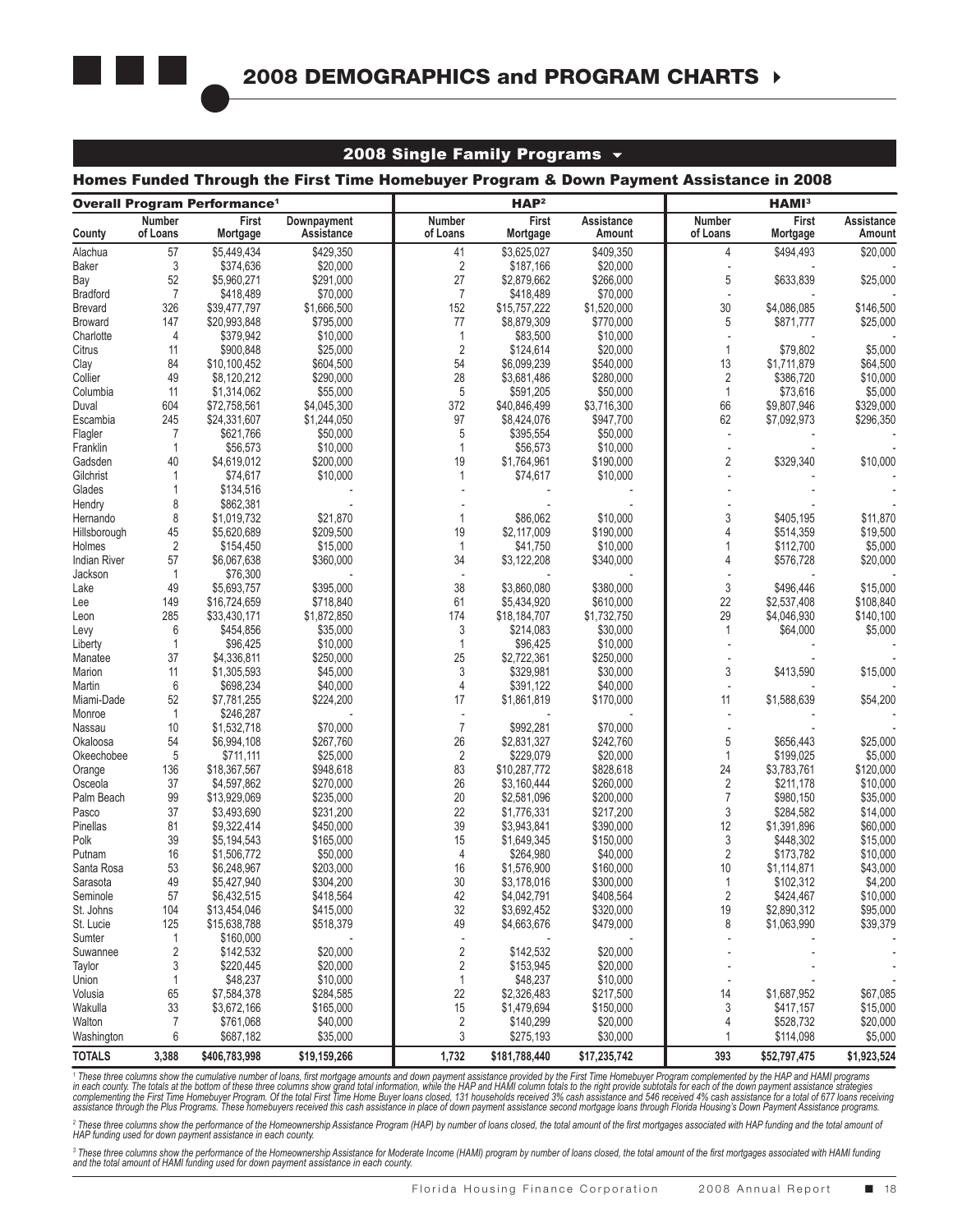

### 2008 Single Family Programs  $\rightarrow$

### Homeownership Pool Program

| County                 | <b>Closed Loans</b> | Number of Homebuyers Served |
|------------------------|---------------------|-----------------------------|
|                        |                     |                             |
| Bay \$812,393          |                     | 17                          |
|                        |                     |                             |
| Broward \$164.491      |                     |                             |
| Calhoun \$41.610       |                     |                             |
| Charlotte  \$57.750    |                     |                             |
| Citrus \$240,823       |                     |                             |
| Clay \$168,589         |                     |                             |
|                        |                     |                             |
| Duval                  |                     |                             |
| Escambia \$378,504     |                     | 10                          |
|                        |                     |                             |
|                        |                     |                             |
|                        |                     |                             |
| Highlands \$73,022     |                     |                             |
|                        |                     |                             |
| Indian River \$117,294 |                     |                             |
|                        |                     |                             |
|                        |                     |                             |
| Miami-Dade \$1,824,738 |                     |                             |
| Okaloosa \$492.710     |                     | 10                          |
|                        |                     |                             |
|                        |                     |                             |
|                        |                     |                             |
|                        |                     |                             |
|                        |                     |                             |
|                        |                     |                             |
|                        |                     |                             |
|                        |                     |                             |
| Volusia                |                     |                             |
|                        |                     |                             |
|                        |                     |                             |
| <b>TOTALS</b>          | \$11,721,678        | 286                         |

*Note: As of December 31, 2008, an additional \$3,869,738 of HOP funds was reserved in the name of 103 additional homebuyers. These loans will be closed in 2009 when construction is completed.*

### 2008 Hurricane Recovery Programs  $\sim$

#### HOME Again

|                |                      | <b>Total Disbursed in 2008</b> |                   |                         | <b>Total Disbursed to Date</b> |
|----------------|----------------------|--------------------------------|-------------------|-------------------------|--------------------------------|
| County         | <b>Total Funding</b> |                                | <b>Households</b> |                         | <b>Households</b>              |
|                | Encumbered           | Funding                        | Served            | Funding                 | Served                         |
| Alachua        | \$900,000            |                                |                   |                         | . 20                           |
| <b>Brevard</b> | \$1.800.000          |                                |                   | $-$ \$1,578,131         | . 33                           |
| Charlotte      | \$2,000,000          |                                |                   |                         | . 37                           |
| DeSoto         | \$2,000,000          |                                |                   |                         | . 33                           |
| Escambia       | \$2,000,000          |                                |                   | \$161,7134\$1,676,301   | . 33                           |
| Hardee         | \$2,000,000          |                                |                   |                         | . 17                           |
| Highlands      | \$900,000            |                                |                   |                         | . 15                           |
| Hillsborough   | \$250,000            |                                |                   |                         | . 1                            |
| Jefferson      | \$300,000            |                                |                   |                         | . 6                            |
| Lee            | \$600,000            |                                |                   |                         | . 11                           |
| Okaloosa       | \$600,000            |                                |                   | $-$ \$254,576           | . 6                            |
| Okeechobee     | \$1.000.000          |                                |                   | \$169.9952\$1,000,000   | . 18                           |
| Polk           | \$1,500,000          |                                |                   | $$280,000$ 5\$1,495,000 | . 27                           |
| Seminole       | \$300,000            |                                |                   | $$62,435$ 3\$62,435     | . 3                            |
| St. Lucie      | \$1,500,000          |                                |                   | $-$ \$1,025,382         | . 26                           |
| Sumter         | \$300,000            |                                |                   | $-$ \$193,637 4         |                                |
| TOTALS         | \$17,950,000         | \$2,016,038                    | 54                | \$13,084,818            | 290                            |

*\* HOME funds are used to fund this temporary disaster program, started in 2005. All funds will be drawn or deobligated by March, 2009. Counties that did not spend any of their original allocation returned the funding and are not included in this table.*

*\* In some cases, municipalities and non-profit organizations in these counties are administering these funds.*

#### Tenant Based Rental Assistance

| County                                                                     | Encumbered           | <b>Disbursed</b>    |
|----------------------------------------------------------------------------|----------------------|---------------------|
|                                                                            |                      |                     |
|                                                                            |                      |                     |
| Broward\$2,164,000                                                         |                      |                     |
|                                                                            |                      |                     |
| Escambia\$50,000                                                           |                      |                     |
|                                                                            |                      |                     |
| Indian River\$500,000                                                      |                      |                     |
|                                                                            |                      |                     |
| Manatee\$3.083.000                                                         |                      |                     |
|                                                                            |                      |                     |
| Miami-Dade\$50,000                                                         |                      |                     |
| Palm Beach\$10,000,000                                                     |                      | \$8,243,418         |
|                                                                            |                      |                     |
|                                                                            |                      |                     |
| Sarasota \$500,000                                                         |                      |                     |
|                                                                            |                      |                     |
|                                                                            |                      |                     |
| Volusia\$500,000                                                           |                      |                     |
| <b>TOTALS</b>                                                              | \$21,630,000         | \$17,200,404        |
| Total Number of Households Served by Income Range<br>0-30% of AMI<br>1.335 | 31-50% of AMI<br>539 | 51-80% of AMI<br>70 |

*\* HOME funds are being used to fund this temporary program. The program was started in 2005. This table shows activities from inception through 2008.*

### 2008 Special Programs  $\sim$

### Predevelopment Loan Program (PLP)

#### Homeownership Loans Approved for Funding in 2008

| County        | <b>Development</b>                           | <b>Fundina</b><br>Amount | Total<br>Units | <b>Set-Aside</b><br><b>Units</b> |
|---------------|----------------------------------------------|--------------------------|----------------|----------------------------------|
| Brevard       |                                              |                          |                |                                  |
| Collier       | Esperanza Place \$376,000 62 62              |                          |                |                                  |
| Orange        | Staghorn Villas\$120,0005858                 |                          |                |                                  |
| Palm Beach    | Atlantic Park Gardens Square \$291,225 20 20 |                          |                |                                  |
|               | Village Centre \$500,0002424                 |                          |                |                                  |
| Seminole      |                                              |                          |                |                                  |
| <b>TOTALS</b> |                                              | \$1.430.925 178          |                | 178                              |

#### Rental Loans Approved for Funding in 2008

| Development<br>County                                         | Amount      | Total<br>Units | Set-Aside<br><b>Units</b> |
|---------------------------------------------------------------|-------------|----------------|---------------------------|
| DeSoto<br>Rosene's Success House \$184,000 17 10              |             |                |                           |
| Duval                                                         |             |                |                           |
| Grace Manor Apartments. \$750,000 80 48                       |             |                |                           |
|                                                               |             |                |                           |
| Village on Third Street \$750,000 48 29                       |             |                |                           |
| Miami-Dade<br>London Apartments \$500,000 31 19               |             |                |                           |
| Parkview Gardens \$500,000 60 36                              |             |                |                           |
| Guardian Care Retirement Community \$500,000 100 60<br>Orange |             |                |                           |
| Taylor Apartments \$750,000 100 60                            |             |                |                           |
| Polk<br>Manor at West Bartow \$500,000 100 60                 |             |                |                           |
| Ridgewood Apartments \$615,452 33 20                          |             |                |                           |
| Loveland Village\$500,0002616<br>Sarasota                     |             |                |                           |
| <b>TOTALS</b>                                                 | \$6,799,452 | 741            | 446                       |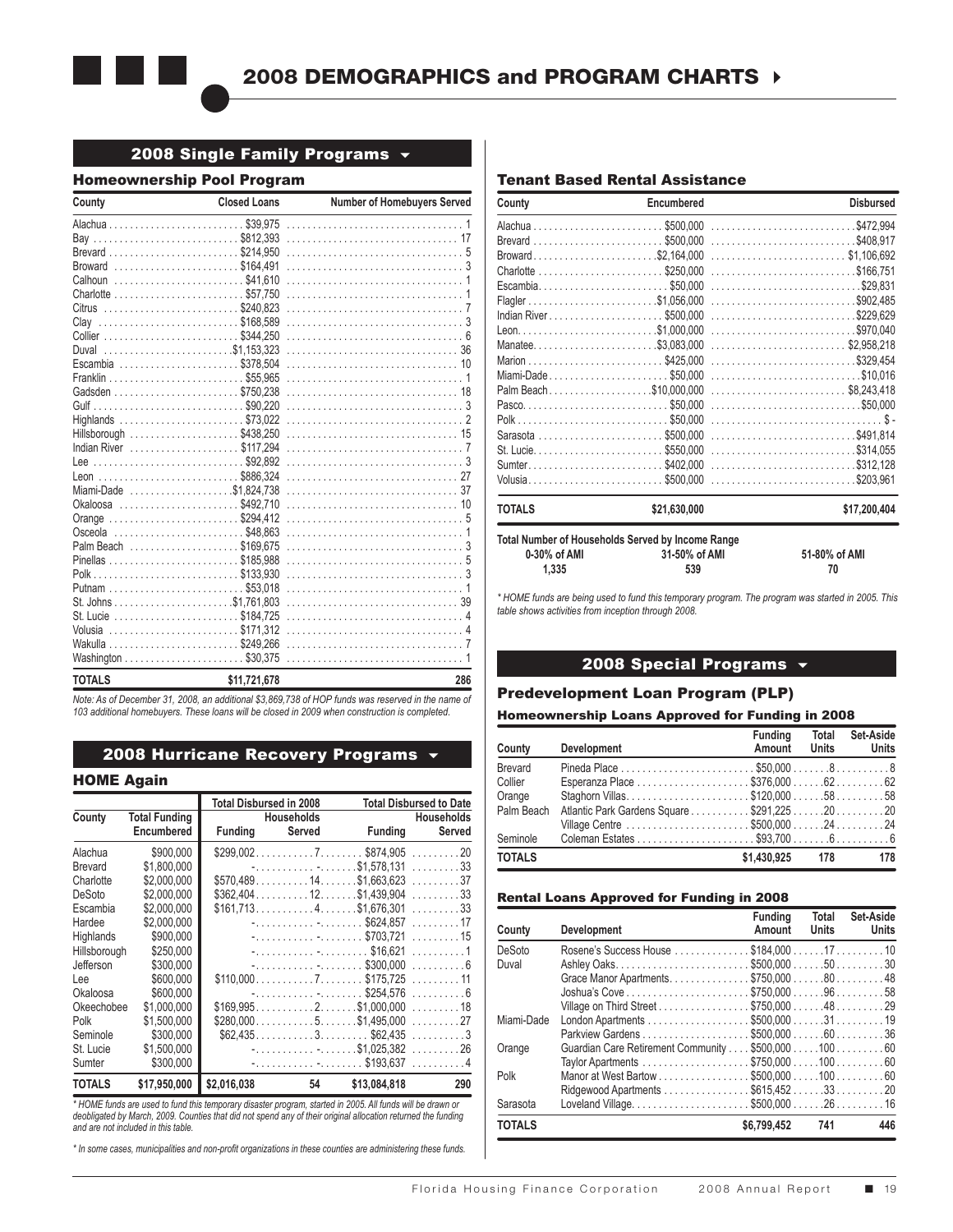

### 2008 Hurricane Recovery Programs  $\sim$

#### Hurricane Housing Recovery Program\*

|                                              |                          |                          |                | <b>Encumbered and Expended Funds*</b> |                | Households Served with Expended Funds** |                 |                |                 |
|----------------------------------------------|--------------------------|--------------------------|----------------|---------------------------------------|----------------|-----------------------------------------|-----------------|----------------|-----------------|
|                                              |                          | Homeownership            |                | Rental                                |                | <b>Extremely Low</b>                    | <b>Very Low</b> | Low            | <b>Moderate</b> |
| <b>Local Government</b>                      | <b>Total Allocation*</b> | <b>Funding</b>           | <b>Units</b>   | Funding                               | <b>Units</b>   | Income                                  | Income          | Income         | Income          |
| <b>Bradford County</b>                       | \$504,633                | \$442,890                | $\overline{7}$ | \$-                                   |                | 3                                       | $\mathbf{1}$    | 3              |                 |
| <b>Brevard County</b>                        | \$11,690,205             | \$6,123,933              | 123            | \$4,527,879                           | 305            | 238                                     | 71              | 69             | 1               |
| City of Cocoa                                | \$1,003,681              | \$908,208                | 32             | \$-                                   |                |                                         | 8               | 15             | 6               |
| City of Titusville                           | \$1,471,765              | \$441,000                | $\overline{7}$ | \$817,831                             | 96             |                                         | 87              | $\overline{a}$ | $6\phantom{a}$  |
| City of Melbourne                            | \$2,449,030              | \$1,779,515              | 39             | \$495,143                             | 74             | 46                                      | 36              | 20             |                 |
| City of Palm Bay                             | \$2,950,181              | \$2,501,678              | 78             | \$73,701                              | 101            |                                         | 142             | 26             | 11              |
| <b>Charlotte County</b>                      | \$19,119,964             | \$9,144,985              | 244            | \$10,237,239                          | 383            | 43                                      | 78              | 71             | 52              |
| <b>DeSoto County</b>                         | \$10,863,526             | \$5,218,150              | 150            | \$4,437,334                           | 107            | 30                                      | 37              | 45             | 27              |
| Dixie County                                 | \$602,452                | \$530,801                | 19             | \$-                                   |                | 4                                       | $\overline{7}$  | 5              | 3               |
| <b>Escambia County</b>                       | \$23,816,315             | \$12,683,466             | 710            | \$9,932,417                           | 1,073          | 376                                     | 289             | 381            | 26              |
| <b>Glades County</b>                         | \$510,592                | \$445,349                | 22             | \$-                                   |                | $\overline{2}$                          | 6               | 9              | 5               |
| <b>Hardee County</b>                         | \$7,899,860              | \$6,821,218              | 200            | \$106,818                             | 87             | 45                                      | 70              | 76             | 53              |
| <b>Hendry County</b>                         | \$649,599                | \$552,160                | 24             | \$-                                   |                | 6                                       | $\overline{2}$  | 9              | $\overline{7}$  |
| <b>Highlands County</b>                      | \$3,102,466              | \$2,730,971              | 148            | \$-                                   | $\frac{1}{2}$  | 20                                      | 29              | 14             | $\mathbf{1}$    |
| <b>Indian River County</b>                   | \$14,563,228             | \$13,820,669             | 472            | \$-                                   | ÷,             | 90                                      | 148             | 137            | 30              |
| Lake County                                  | \$1,030,922              | \$919,363                | 30             | \$-                                   |                | 16                                      | 5               | 5              |                 |
| Lee County                                   | \$3,337,194              | \$1,226,849              | 26             | \$2,337,104                           | 121            | 29                                      | 17              | 35             |                 |
| Levy County                                  | \$510,883                | \$444,506                | 32             | \$-                                   |                | $\overline{7}$                          | 11              | 11             | 3               |
| <b>Marion County</b>                         | \$1,192,495              | \$1,096,651              | 37             | \$-                                   | $\overline{a}$ | 9                                       | 10              | 18             |                 |
| City of Ocala                                | \$202,071                | \$189,924                | 22             | \$-                                   | $\overline{a}$ | 10                                      | 5               | 3              |                 |
| <b>Martin County</b>                         | \$8,806,758              | \$6,791,811              | 309            | \$850,000                             | 16             | 36                                      | 56              | 66             | 24              |
| Okaloosa County                              | \$1,338,847              | \$1,136,085              | 77             | \$-                                   |                | 11                                      | 24              | 33             | 9               |
| Okeechobee County                            | \$7,173,464              | \$5,092,874              | 67             | \$1,868,420                           | 49             | $\mathbf{1}$                            | 25              | 18             | 13              |
| <b>Orange County</b>                         | \$4,510,643              | \$2,864,678              | 250            | \$1,500,000                           | 264            | 123                                     | 165             | 213            | 13              |
| City of Orlando                              | \$1,347,335              | \$128,995                | 4              | \$1,178,443                           | 406            | 148                                     | 136             | 126            |                 |
| Osceola County                               | \$2,832,939              | \$2,074,828              | 21             | \$450.000                             | 30             | 34                                      | 6               | 8              | 3               |
| City of Kissimmee                            | \$2.482.143              | \$1,858,121              | 30             | \$417,732                             | 12             | $\mathbf{1}$                            | ÷,              | $\overline{a}$ |                 |
| Palm Beach County                            | \$4,485,784              | \$2,658,416              | 125            | \$1,624,638                           | 126            | 69                                      | 41              | 65             | 21              |
| City of Boynton Beach                        | \$1,000,000              | \$810,326                | 51             | \$-                                   |                | ÷,                                      | 17              | 21             | 13              |
| City of Delray Beach                         | \$1,000,000              | \$-                      |                | \$1,000,000                           | 23             | 13                                      | $\overline{7}$  | $\overline{2}$ | $\mathbf{1}$    |
|                                              |                          | \$1,824,594              | 43             | \$-                                   |                | 9                                       | 13              | 14             | $\overline{4}$  |
| City of West Palm Beach                      | \$2,050,000              |                          |                |                                       | 511            | 172                                     | 47              |                | 29              |
| Polk County                                  | \$14,712,521             | \$8,949,242              | 212<br>82      | \$4,573,701                           | 5              | 8                                       | 22              | 351<br>33      | 24              |
| City of Lakeland                             | \$2,302,126              | \$2,181,999              | 17             | \$98,132                              | 21             | L.                                      | $\sqrt{2}$      | 10             | 3               |
| City of Winter Haven<br><b>Putnam County</b> | \$697,412                | \$494,354<br>\$1,016,948 | 34             | \$148,000<br>\$-                      |                | 12                                      | 5               | 5              | $\overline{4}$  |
|                                              | \$1,052,106              |                          |                |                                       |                | 92                                      | 172             | 199            |                 |
| Santa Rosa County                            | \$14,573,991             | \$10,620,399             | 347            | \$2,500,000                           | 232            |                                         |                 |                | 50              |
| Seminole County                              | \$2,199,761              | \$1,988,646              | 138            | \$-                                   |                | 31                                      | 50              | 54             |                 |
| St. Lucie County                             | \$7,296,658              | \$8,672,436              | 419            | \$-                                   |                | 5                                       | 45              | 25             | $\mathbf{1}$    |
| City of Port St. Lucie                       | \$7,296,658              | \$5,388,471              | 235            | \$1,441,162                           | 40             | 6                                       | 66              | 85             | 58              |
| City of Fort Pierce                          | \$7,296,657              | \$6,496,432              | 185            | \$254,195                             | 138            | 92                                      | 96              | 77             | 31              |
| <b>Sumter County</b>                         | \$579,639                | \$392,534                | 33             | \$113,477                             | 26             | 20                                      | 20              | 15             | $\overline{4}$  |
| <b>Volusia County</b>                        | \$2,984,100              | \$2,858,061              | 49             | \$-                                   |                | 11                                      | 17              | 13             | 8               |
| City of Daytona Beach                        | \$994,698                | \$733,494                | 116            | \$112,000                             | 80             | 37                                      | 126             | 29             | $\overline{4}$  |
| City of Deltona                              | \$994,698                | \$966,161                | 177            | \$-                                   |                | 13                                      | 61              | 101            | $\sqrt{2}$      |
| <b>TOTALS</b>                                | \$207,480,000            | \$144,022,190            | 5,443          | \$51,095,366                          | 4,326          | 1,918                                   | 2,278           | 2,515          | 550             |

*\* Pursuant to Florida Law, local governments have three years to expend these funds. The homeownership and rental columns include both committed and expended funds. Expended amounts under Homeownership and Rental may include program income and recaptured funds, but do not include administrative funds. This is why these columns do not add up to the allocation total of \$207,480,000.*

\*\* Note that income served information is not yet available for the encumbered units, so these totals are lower than overall homeownership and rental totals. Of these households served, 4,356 are *homeownership units and 2,905 are rental units.*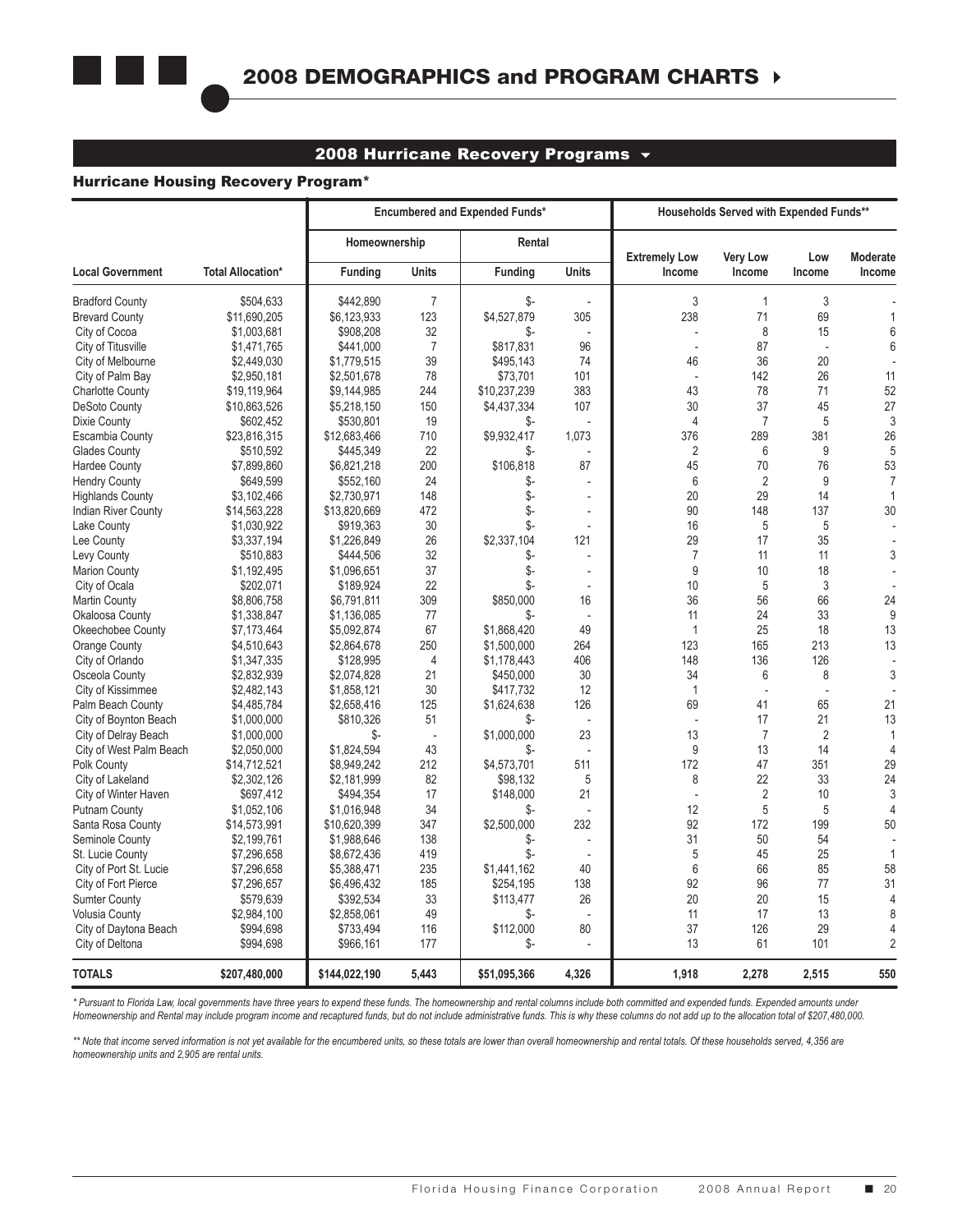### Workforce Housing  $\sim$

### Community Workforce Housing Innovation Pilot (CWHIP) Program

| County         | <b>Development</b>                                             | Tenure        | # of<br><b>Units</b> | <b>Funding</b><br>Amount | <b>Estimated Total</b><br><b>Development</b><br>Cost | <b>Key Partners</b>                                                                                                                                                                                                                                                                       |
|----------------|----------------------------------------------------------------|---------------|----------------------|--------------------------|------------------------------------------------------|-------------------------------------------------------------------------------------------------------------------------------------------------------------------------------------------------------------------------------------------------------------------------------------------|
| <b>Broward</b> | Miramar Town Center                                            | Homeownership | 70                   | \$5,000,000              | \$26,054,392                                         | City of Miramar; Rock/Kim Miramar, LLC                                                                                                                                                                                                                                                    |
| Collier        | <b>Fountain Lakes Residential</b><br>Cooperative               | Homeownership | 147                  | \$5,000,000              | \$30,254,782                                         | City of Naples; School District of Collier County;<br>Sheriff's Office of Collier County; NCH Healthcare<br>System, Inc.; Physicians Regional Medical<br>Center; Fountain Lakes Residential Cooperative<br>Corporation                                                                    |
| Hillsborough   | Bayou Pass Village, Phase III                                  | Homeownership | 160                  | \$5,500,000              | \$27,190,410                                         | Hillsborough County; Florida Home Partnership, Inc.                                                                                                                                                                                                                                       |
| Lee            | Marsh Pointe                                                   | Homeownership | 66                   | \$3,730,000              | \$15,118,470                                         | Housing Authority of the City of Fort Myers; Norstar<br>Development USA, LP                                                                                                                                                                                                               |
| Leon           | All Saints Square                                              | Homeownership | 42                   | \$5,210,000              | \$12,249,536                                         | City of Tallahassee; City-County Community<br>Redevelopment Area; Leon County School Board;<br>Sustainable Energy Corp, One World, Inc, All Saints<br>Square Workforce Housing, LLC; Pivotal Point<br>Enterprises, Inc.; Tallahassee Lenders Consortium;<br>Tallahassee Housing Authority |
| Miami-Dade     | Lowenstein Building Workforce<br>Housing Rental Rehabilitation | Rental        | 76                   | \$5,000,000              | \$11,550,600                                         | City of Miami Beach; Mount Sinai Medical Center                                                                                                                                                                                                                                           |
|                | Solabella                                                      | Homeownership | 50                   | \$5,000,000              | \$11,955,890                                         | Miami-Dade County; City of Miami Gardens; South<br>Florida Regional Planning Council; Legacy Pointe,<br>Inc.; Aventura Hospital                                                                                                                                                           |
|                | Villa Capri                                                    | Homeownership | 50                   | \$5,000,000              | \$11,964,867                                         | Miami-Dade County; Homestead Housing Authority;<br>South Florida Regional Planning Council; Villa<br>Capri, Inc.                                                                                                                                                                          |
|                | Village Center Homes                                           | Homeownership | 32                   | \$3,735,000              | \$7,179,876                                          | Miami-Dade County; Carlisle Group V, Ltd.                                                                                                                                                                                                                                                 |
| Monroe         | Roosevelt C. Sands Jr. Housing<br>Complex                      | Rental        | 44                   | \$5,000,000              | \$13,038,230                                         | City of Key West; Housing Authority of the City of<br>Key West; William P. Horn Architect, PA                                                                                                                                                                                             |
| Orange         | Carver Park Workforce Housing                                  | Homeownership | 21                   | \$2,625,000              | \$5,463,549                                          | Housing Authority of the City of Orlando; Carver<br>Park Workforce Housing, LLC                                                                                                                                                                                                           |
|                | Village at Portofino Meadows                                   | Homeownership | 50                   | \$5,000,000              | \$13,977,285                                         | Orange County; Orange County School Board;<br>University of Central Florida; Prime Homebuilders                                                                                                                                                                                           |
| Palm Beach     | Hammon Park                                                    | Homeownership | 117                  | \$5,500,000              | \$22,635,967                                         | City of Lake Worth; Palm Beach County; School<br>Board of Palm Beach County; Lake Worth<br>Community Redevelopment Agency; New Urban/<br>RFC Lake Worth, LLC, Lake Worth Community<br>Development Corporation; Lake Worth Chamber;<br>Romano Law Group; Living Designs Center             |
|                |                                                                | Rental        | 264                  | \$3,000,000              | \$45,355,714                                         | City of Delray Beach; Delray Beach Housing<br>Authority; Palm Beach County School District;                                                                                                                                                                                               |
|                | Villages at Delray                                             | Homeownership | 52                   | \$1,552,000              | \$11,402,038                                         | Auburn Development, LLC; Delray Beach Chamber<br>of Commerce                                                                                                                                                                                                                              |
| Pasco          | Village Green with Ten Oaks                                    | Homeownership | 60                   | \$5,300,000              | \$13,151,287                                         | Pasco County; School District of Pasco County;<br>General Home Development Corporation of<br>Pinellas; PDC Affordable Housing, LLC; Workforce<br>Housing Ventures, Inc.                                                                                                                   |
|                | <b>Subtotals</b>                                               | Homeownership | 917                  | \$58,152,000             | \$208,598,348                                        |                                                                                                                                                                                                                                                                                           |
|                |                                                                | Rental        | 384                  | \$13,000,000             | \$69,944,544                                         |                                                                                                                                                                                                                                                                                           |
| <b>TOTALS</b>  |                                                                |               | 1,301                | \$71,152,000             | \$278,542,892                                        |                                                                                                                                                                                                                                                                                           |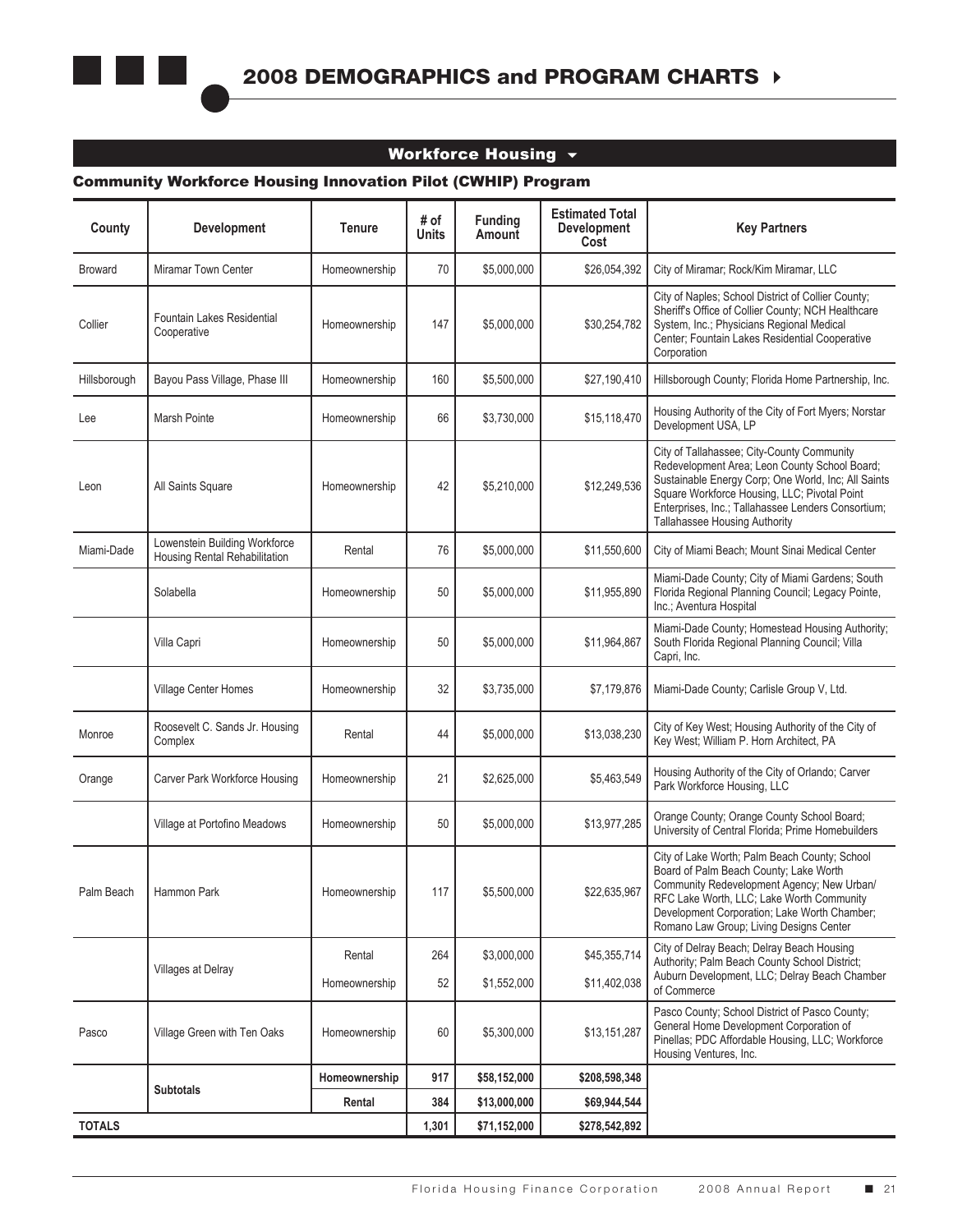

### State Housing Initiatives Partnership (SHIP) Allocation and Distribution of Funds for 2005-06<sup>\*</sup>  $\blacktriangledown$

|                                                    |                                       | Homeownership              |                    | Rental                    |                          |                                               | <b>Income Level Served</b> |                     |                          |
|----------------------------------------------------|---------------------------------------|----------------------------|--------------------|---------------------------|--------------------------|-----------------------------------------------|----------------------------|---------------------|--------------------------|
| Local<br>Government                                | 2005-06 State<br>Annual Distribution" | <b>Total Expenditures</b>  | <b>Total Units</b> | <b>Total Expenditures</b> | <b>Total Units</b>       | <b>Extremely</b> Very Low<br><b>Low Units</b> | Units                      | Low<br><b>Units</b> | Moderate<br><b>Units</b> |
| Alachua County***                                  | \$865,293                             | \$1,056,872                | 62                 | \$8,065                   | 3                        |                                               | 23                         | 28                  | -1                       |
| City of Gainesville                                | \$860,461                             | \$1,080,135                | 88                 | \$5,378                   | 8                        |                                               | 41                         | 47                  | 8                        |
| <b>Baker County</b>                                | \$350,000                             | \$347,685                  | 17                 | \$-                       |                          |                                               | 8                          | 6                   | 3                        |
| <b>Bay County</b>                                  | \$886,900                             | \$1,507,823                | 88                 | \$-                       | $\overline{a}$           |                                               | 29                         | 40                  | 19                       |
| City of Panama City                                | \$272,143                             | \$383,929                  | 21                 | \$-                       | $\overline{\phantom{a}}$ |                                               | 9                          | $\overline{7}$      | 5                        |
| <b>Bradford County</b>                             | \$350,000                             | \$422,334                  | 17                 | \$-                       |                          | 6                                             | 4                          | 6                   | 1                        |
| Brevard County***                                  | \$2,166,520                           | \$2,580,339                | 93                 | \$317,540                 | 331                      | 6                                             | 306                        | 90                  | $\overline{4}$           |
| City of Cocoa                                      | \$120,720                             | \$122,923                  | 4                  |                           | 90                       | 54                                            | $\overline{2}$<br>44       | 1<br>$\overline{7}$ | 1                        |
| City of Melbourne<br>City of Palm Bay              | \$541,914<br>\$642,955                | \$700,442<br>\$926,070     | 15<br>75           | \$43,298                  |                          | $\overline{\phantom{a}}$                      | 31                         | 37                  | $\overline{7}$           |
| City of Titusville***                              | \$312,206                             | \$376,820                  | 10                 | \$-<br>\$-                |                          |                                               | 2                          | 7                   |                          |
| <b>Broward County</b>                              | \$5,549,913                           | \$6,923,806                | 261                | \$297,500                 | 17                       | 3                                             | 89                         | 94                  | 92                       |
| City of Deerfield Beach                            | \$546,319                             | \$616,713                  | 38                 | \$-                       |                          | 7                                             | 7                          | 14                  | 10                       |
| City of Ft. Lauderdale                             | \$1,427,946                           | \$1,822,814                | 20                 | \$-                       | $\overline{a}$           |                                               | $\overline{7}$             | 13                  |                          |
| City of Hollywood                                  | \$1,199,591                           | \$1,834,755                | 60                 | \$-                       | $\overline{\phantom{a}}$ |                                               | 28                         | 27                  | 5                        |
| City of Lauderhill                                 | \$485,617                             | \$549,116                  | 42                 | \$-                       |                          |                                               | 15                         | 23                  | $\overline{4}$           |
| City of Margate                                    | \$456,712                             | \$520,053                  | 30                 | \$-                       | $\overline{a}$           |                                               | 12                         | 14                  | $\overline{4}$           |
| City of Miramar                                    | \$854,167                             | \$844,325                  | 23                 | \$-                       |                          |                                               | 6                          | 8                   | 9                        |
| City of Pembroke Pines***                          | \$1,261,738                           | \$1,405,034                | 37                 | \$-                       |                          |                                               | 11                         | 4                   | $\overline{4}$           |
| City of Plantation                                 | \$709,638                             | \$861,601                  | 23                 | \$-                       | $\overline{\phantom{a}}$ |                                               | 8                          | 12                  | 3                        |
| City of Pompano Beach                              | \$731,317                             | \$833,177                  | 45                 | \$-                       |                          |                                               | 25                         | 10                  | 10                       |
| City of Sunrise                                    | \$745,770                             | \$907,923                  | 60                 | \$-                       | $\overline{\phantom{a}}$ |                                               | 23                         | 34                  | 3                        |
| City of Tamarac                                    | \$484,172                             | \$591,175                  | 22                 | \$-                       |                          |                                               | 9                          | 9                   | $\overline{4}$           |
| Calhoun County                                     | \$350,000                             | \$325,833                  | 17                 | \$-                       |                          | 5                                             | 5                          | 5                   | $\overline{2}$           |
| Charlotte County/Punta Gorda                       | \$1,155,637                           | \$1,845,502                | 70                 | \$225.000                 | 15                       | 11                                            | 21                         | 27                  | 26                       |
| <b>Citrus County</b>                               | \$947,397                             | \$1,346,563                | 78                 | \$-                       |                          |                                               | 26                         | 37                  | 15                       |
| Clay County                                        | \$1,196,606                           | \$1,518,830                | 58                 |                           | $\overline{a}$           | $\overline{\phantom{a}}$                      | 29                         | 23                  | 6                        |
| <b>Collier County/Naples</b>                       | \$2,407,672                           | \$2,892,900                | 150                | \$-                       |                          | 2                                             | 64                         | 82                  | $\overline{2}$           |
| Columbia County                                    | \$452,385                             | \$526,050                  | 78                 | \$-                       | $\overline{a}$           |                                               | 65                         | 5                   | 8                        |
| <b>DeSoto County</b>                               | \$350,000                             | \$566,881                  | 28                 | \$-                       | $\overline{\phantom{a}}$ |                                               | 7                          | 14                  | $\overline{7}$           |
| Dixie County                                       | \$350,000                             | \$324,946                  | 13                 | \$-                       |                          |                                               | 6                          | 6                   | 1                        |
| Duval County/Jacksonville                          | \$6,095,493                           | \$6,060,546                | 369                | \$199,900<br>\$1,150,000  | 16<br>357                | $\overline{\phantom{a}}$                      | 234<br>181                 | 119<br>276          | 32                       |
| Escambia County/Pensacola<br><b>Flagler County</b> | \$2,234,416<br>\$517,248              | \$2,320,347<br>\$660,271   | 124<br>23          | \$-                       |                          | 12<br>1                                       | 8                          | 14                  | 12                       |
| <b>Franklin County</b>                             | \$700,000                             | \$696,275                  | 304                | \$-                       | $\overline{\phantom{a}}$ |                                               | 230                        | 38                  | 36                       |
| <b>Gadsden County</b>                              | \$363,629                             | \$310,532                  | 20                 | \$-                       |                          |                                               | 14                         | 3                   | 3                        |
| <b>Gilchrist County</b>                            | \$350,000                             | \$511,811                  | 16                 |                           | $\overline{\phantom{a}}$ | 1                                             | 8                          | 5                   | $\overline{2}$           |
| <b>Glades County</b>                               | \$350,000                             | \$359,772                  | 12                 | \$-                       |                          | 1                                             | 3                          | 4                   | 4                        |
| <b>Gulf County</b>                                 | \$350,000                             | \$481,017                  | 36                 | \$-                       |                          |                                               | 20                         | 14                  | $\overline{2}$           |
| <b>Hamilton County</b>                             | \$350,000                             | \$334,191                  | 12                 | \$-                       | $\overline{\phantom{a}}$ |                                               | 3                          | 6                   | 3                        |
| <b>Hardee County</b>                               | \$350,000                             | \$406,055                  | 35                 | \$-                       |                          | $\overline{2}$                                | 8                          | 16                  | 9                        |
| <b>Hendry County</b>                               | \$350,000                             | \$395,804                  | 25                 | \$-                       |                          |                                               | 9                          | 9                   | $\overline{7}$           |
| Hernando County***                                 | \$1,066,880                           | \$2,290,439                | 96                 | \$-                       | $\overline{a}$           |                                               | 1                          | 33                  | 26                       |
| <b>Highlands County</b>                            | \$687,945                             | \$746,486                  | 126                | \$-                       |                          |                                               | 58                         | 53                  | 15                       |
| <b>Hillsborough County</b>                         | \$5,688,476                           | \$6,153,422                | 190                | \$2,510,013               | 53                       |                                               | 66                         | 104                 | 73                       |
| City of Tampa                                      | \$2,346,094                           | \$2,613,626                | 75                 | \$1,000,000               | 34                       |                                               | 36                         | 44                  | 29                       |
| <b>Holmes County</b>                               | \$350,000                             | \$419,233                  | 28                 | \$-                       |                          |                                               | 22                         | 5                   | $\mathbf{1}$             |
| Indian River County                                | \$930,319                             | \$1,573,897                | 46                 | \$-                       | ÷,                       |                                               | 21                         | 18                  | $\overline{7}$           |
| Jackson County                                     | \$367,036                             | \$404,539                  | 46                 | \$-                       | ÷,                       |                                               | 33                         | 10                  | 3                        |
| Jefferson County                                   | \$350.000                             | \$483,926                  | 18                 | \$-                       | $\overline{\phantom{a}}$ |                                               | 8                          | 6                   | $\overline{4}$           |
| Lafayette County                                   | \$350,000                             | \$352,407                  | 21                 | \$-                       |                          |                                               | 11                         | 6                   | $\overline{4}$           |
| Lake County                                        | \$1,834,995                           | \$2,927,754                | 103                | \$-                       | $\overline{\phantom{a}}$ | 3                                             | 22                         | 59                  | 19                       |
| Lee County                                         | \$2,404,932                           | \$2,047,058<br>\$1,372,767 | 62<br>52           | \$1,011,492               | 32                       |                                               | 39<br>19                   | 48<br>30            | $\overline{7}$<br>3      |
| City of Cape Coral<br>City of Ft. Myers            | \$961,216<br>\$418,167                | \$661,064                  | 20                 | \$-<br>\$-                | $\overline{a}$           |                                               | 5                          | 6                   | 9                        |
| Leon County                                        | \$692,050                             | \$831,734                  | 37                 | \$-                       |                          |                                               | 9                          | 25                  | 3                        |
| City of Tallahassee                                | \$1,235,128                           | \$1,318,451                | 129                | \$-                       | $\overline{a}$           | 3                                             | 75                         | 50                  | $\mathbf{1}$             |
| Levy County***                                     | \$350,000                             | \$484,080                  | 44                 | \$-                       | ÷,                       | 1                                             | 15                         | 14                  | 10                       |
| <b>Liberty County</b>                              | \$350,000                             | \$312,959                  | 15                 | \$-                       | $\overline{\phantom{a}}$ |                                               | $\overline{7}$             | $\overline{7}$      | $\mathbf{1}$             |
| Madison County                                     | \$350,000                             | \$390,490                  | 28                 | \$-                       | $\overline{\phantom{a}}$ |                                               | 15                         | 6                   | $\overline{7}$           |
|                                                    |                                       |                            |                    |                           |                          |                                               |                            |                     |                          |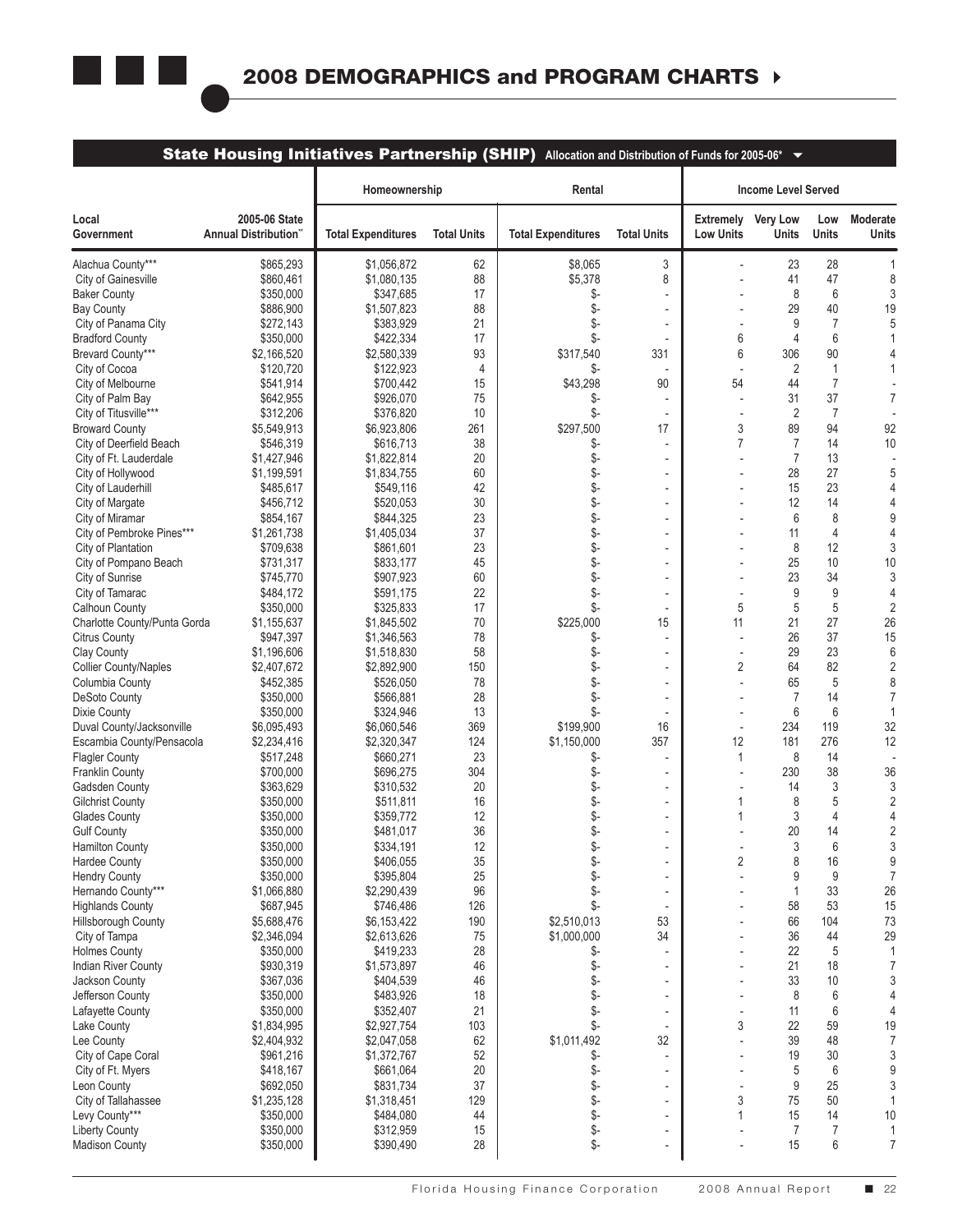

|                                         |                                         |                           | <b>SHIP</b>        | $continued \rightarrow$   |                          |                                      |                                 |                     |                      |
|-----------------------------------------|-----------------------------------------|---------------------------|--------------------|---------------------------|--------------------------|--------------------------------------|---------------------------------|---------------------|----------------------|
|                                         |                                         | Homeownership             |                    | Rental                    |                          | <b>Income Level Served</b>           |                                 |                     |                      |
| Local<br>Government                     | 2005-2006 State<br>Annual Distribution" | <b>Total Expenditures</b> | <b>Total Units</b> | <b>Total Expenditures</b> | <b>Total Units</b>       | <b>Extremely</b><br><b>Low Units</b> | <b>Very Low</b><br><b>Units</b> | Low<br><b>Units</b> | Moderate<br>Units    |
| <b>Manatee County</b>                   | \$1,771,721                             | \$2,340,263               | 80                 | \$30,000                  | 38                       | $\overline{\phantom{a}}$             | 42                              | 46                  | 30                   |
| City of Bradenton                       | \$384,182                               | \$831,429                 | 32                 | \$-                       |                          |                                      | 9                               | 14                  | 9                    |
| <b>Marion County</b>                    | \$1,787,673                             | \$3,273,324               | 68                 | \$-                       | $\overline{\phantom{a}}$ |                                      | 18                              | 30                  | 20                   |
| City of Ocala                           | \$344,316                               | \$351,340                 | 18                 | \$-                       |                          | 5                                    | $\overline{7}$                  | 6                   |                      |
| <b>Martin County</b>                    | \$1,012,260                             | \$984.720                 | 42                 | \$200,000                 | 6                        |                                      | 16                              | 21                  | 11                   |
| Miami-Dade County                       | \$8,638,566                             | \$11,448,057              | 205                | \$1,000,000               | 61                       |                                      | 120                             | 87                  | 59                   |
| City of Hialeah                         | \$1,248,812                             | \$1,398,671               | 38                 | \$-                       |                          | 7                                    | 10                              | 18                  | 3                    |
| City of Miami                           | \$2,030,433                             | \$2,239,881               | 40                 | \$-                       | $\overline{\phantom{a}}$ | 3                                    | 12                              | 18                  | $\overline{7}$       |
| City of Miami Beach***                  | \$490,105                               | \$622,989                 | 16                 | \$-                       |                          |                                      |                                 | 1                   | 5                    |
| City of North Miami                     | \$322,069                               | \$336,247                 | 16                 | \$-                       |                          |                                      | 5                               | 8                   | 3                    |
| Monroe County                           | \$1,174,576                             | \$805,070                 | 20                 | \$466,922                 | 89                       | 5                                    | 15                              | 48                  | 41                   |
| Nassau County                           | \$486,520                               | \$692,973                 | 25                 | \$-                       |                          |                                      | 11                              | 12                  | $\overline{2}$       |
| Okaloosa County/Ft. Walton Beach        | \$1,360,468                             | \$1,430,350               | 89<br>18           | \$77,460                  | 16                       |                                      | 55<br>$\overline{7}$            | 50<br>8             | 3                    |
| Okeechobee County<br>Orange County      | \$350,000<br>\$5,840,038                | \$415,392<br>\$6,925,366  | 293                | \$-<br>\$1,286.664        | 170                      | 13                                   | 229                             | 95                  | 126                  |
| City of Orlando                         | \$1,515,174                             | \$1,609,187               | 56                 | \$199,868                 | 210                      | 28                                   | 74                              | 148                 | 16                   |
| Osceola County                          | \$1,242,278                             | \$1,931,953               | 35                 | \$-                       |                          |                                      | 10                              | 24                  | 1                    |
| City of Kissimmee                       | \$408,370                               | \$389,584                 | $\overline{7}$     | \$-                       |                          |                                      | 4                               | 3                   |                      |
| Palm Beach County***                    | \$6,778,530                             | \$6,471,057               | 199                | \$686,920                 | 74                       |                                      | 30                              | 96                  | 51                   |
| City of Boca Raton                      | \$578,523                               | \$1,075,031               | 26                 | \$-                       |                          | 3                                    | 4                               | 12                  | 7                    |
| City of Boynton Beach                   | \$472,356                               | \$702,025                 | 28                 | \$-                       | $\overline{\phantom{a}}$ | 3                                    | 10                              | 8                   | 7                    |
| City of Delray Beach                    | \$459,760                               | \$515,474                 | 15                 |                           |                          | 3                                    | $\overline{2}$                  | 5                   | 5                    |
| City of West Palm Beach                 | \$708,084                               | \$1,140,038               | 42                 | \$-                       | $\overline{\phantom{a}}$ | $\overline{\phantom{a}}$             | 14                              | 15                  | 13                   |
| Pasco County                            | \$2,838,668                             | \$6,094,883               | 268                | \$1,350                   | $\overline{2}$           | 5                                    | 43                              | 134                 | 88                   |
| <b>Pinellas County</b>                  | \$3,676,555                             | \$3,469,960               | 152                | \$2,208,277               | 20                       | 42                                   | 42                              | 38                  | 50                   |
| City of Clearwater                      | \$799,162                               | \$1,000,819               | 46                 | \$125,000                 | 4                        | 6                                    | 9                               | 29                  | 6                    |
| City of Largo                           | \$527,761                               | \$1,156,699               | 33                 | \$-                       |                          | 1                                    | 5                               | 27                  |                      |
| City of St. Petersburg                  | \$1,832,808                             | \$1,829,471               | 80                 | \$1,263,000               | 22                       |                                      | 32                              | 38                  | 32                   |
| Polk County                             | \$2,984,388                             | \$3,681,714               | 122                | \$1,000                   | $\overline{2}$           |                                      | 35                              | 56                  | 33                   |
| City of Lakeland                        | \$651,851                               | \$780,490                 | 39                 | \$-                       |                          |                                      | 11                              | 17                  | 11                   |
| City of Winter Haven                    | \$202,696                               | \$332,250                 | 12                 | \$-                       | $\overline{a}$           |                                      | 6                               | $\overline{2}$      | $\overline{4}$       |
| <b>Putnam County</b>                    | \$547,976                               | \$759,766                 | 26                 | \$-                       |                          |                                      | $\overline{7}$                  | 12                  | $\overline{7}$       |
| Santa Rosa County                       | \$981,532                               | \$1,101,108               | 84                 | \$-                       |                          |                                      | 27                              | 35                  | 22                   |
| Sarasota County/Sarasota                | \$2,609,944                             | \$4,185,010               | 169                | \$1,180,375               | 144                      | 9                                    | 67                              | 236                 | 1                    |
| Seminole County                         | \$2,930,852                             | \$5,174,127               | 74                 | \$474,573                 | 42                       |                                      | 70                              | 45                  | 1                    |
| St. Johns County                        | \$1,094,180                             | \$1,001,469               | 81                 | \$300,000                 | 22                       |                                      | 50                              | 52                  |                      |
| St. Lucie County                        | \$525,566                               | \$527,155                 | 13                 | \$-                       |                          |                                      | 7                               | 5                   | 1                    |
| City of Ft. Pierce                      | \$284,902                               | \$398,083                 | 48                 | \$-                       | $\overline{\phantom{a}}$ |                                      | 16                              | 22                  | 10                   |
| City of Port St. Lucie                  | \$840,180                               | \$1,090,902               | 44                 | \$-                       |                          | 4                                    | 9                               | 19                  | 12<br>$\overline{4}$ |
| Sumter County                           | \$496,763                               | \$600,941<br>\$458,332    | 17<br>58           | \$4,352                   | 9                        | 8                                    | 8<br>38                         | 6                   |                      |
| Suwannee County<br><b>Taylor County</b> | \$350,000<br>\$350,000                  | \$366,955                 | 21                 | \$-<br>\$-                |                          |                                      | 9                               | 9<br>7              | 11<br>$\overline{2}$ |
| <b>Union County</b>                     | \$350,000                               |                           | 25                 | \$-                       |                          |                                      | 20                              | 4                   | $\mathbf{1}$         |
| <b>Volusia County</b>                   | \$2,463,674                             | \$354,100<br>\$4,653,653  | 138                | \$140,000                 | 10                       |                                      | 41                              | 53                  | 54                   |
| City of Daytona Beach                   | \$472,823                               | \$591,479                 | 40                 | \$60,000                  | 2                        |                                      | 19                              | 16                  | 7                    |
| City of Deltona                         | \$581,530                               | \$633,390                 | 26                 | \$-                       |                          |                                      | 14                              | 11                  | 1                    |
| <b>Wakulla County</b>                   | \$425,000                               | \$394,729                 | 43                 | \$-                       |                          |                                      | 20                              | 9                   | 14                   |
| <b>Walton County</b>                    | \$377,279                               | \$400,964                 | 27                 | \$-                       | $\blacksquare$           |                                      | 21                              | $\overline{2}$      | 4                    |
| <b>Washington County</b>                | \$350,000                               | \$354,870                 | 25                 | \$-                       |                          |                                      | 14                              | $\overline{7}$      | 4                    |
| <b>TOTALS</b>                           | \$130,726,637                           | \$163,808,060             | 6,874              | \$16,473,946              | 1,899                    | 263                                  | 3,486                           | 3,429               | 1,396                |

*\* These SHIP funds are from the most recent closed year (Fiscal Year 2005-06). Pursuant to Florida Law, local governments have three years to expend funds.*

*\*\* Annual distribution amount does not include program income, recaptured funds, carry forward funds or other funds that local governments also use to fund housing through the SHIP program. The homeownership and rental expenditures, when taken together, are higher for this reason.*

\*\*\* These local governments have been approved for expenditure extensions. To ensure that the best estimate of final expenditures and total units are provided, the homeownership and rental expenditure columns for these local governments show data on both expended and encumbered funds (i.e., what a local government has committed the funding for). The number of units shows data for expended funds *only. This provides a good estimate of total final expenditures. Note that income served information is not yet available for the encumbered units, so these totals are lower than overall homeownership and rental totals.*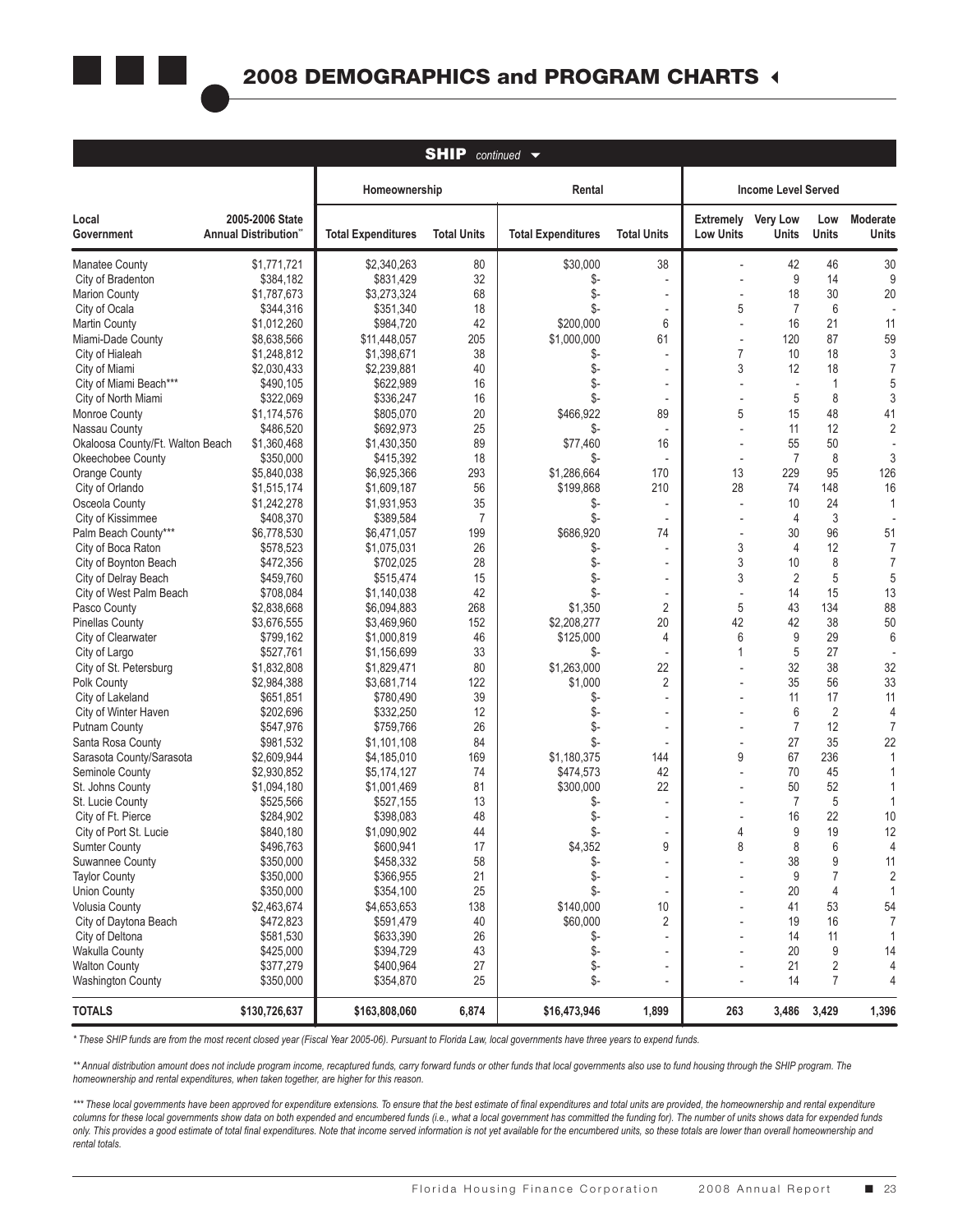# FLORIDA HOUSING STAFF

#### **OFFICE OF THE DIRECTOR**

**Steve Auger . . . . . . . . . . . . . Executive Director** Sheila Freaney. . . . . . . . . . . . . Board Liaison/Executive Assistant

| Susan Parks. Chief Information Officer              |
|-----------------------------------------------------|
| Kevin Tatreau. Director of Program & Asset Analysis |

#### **INTERNAL AUDIT**

| Stephanie Sgouros Inspector General/Ethics Officer |
|----------------------------------------------------|
|                                                    |
|                                                    |

#### **LEGAL/LEGISLATIVE**

| Wellington MeffertGeneral Counsel                     |  |
|-------------------------------------------------------|--|
| Rebecca DeLaRosa Legislative Director                 |  |
| Sean Lacey Legal/Legislative Administrative Assistant |  |

| Robert Pierce. Assistant General Counsel |
|------------------------------------------|
| Matt Sirmans Assistant General Counsel   |
|                                          |
|                                          |

#### **POLICY**

| Bill AldingerSupportive Housing Coordinator                                   |
|-------------------------------------------------------------------------------|
| Odetta MacLeish-White  Affordable Housing<br><b>Study Commission Director</b> |
| Sue Early Special Coordinator,                                                |
| <b>Multifamily Preservation Initiative</b>                                    |
| Robert Dearduff Special Programs Administrator &                              |
| Local Government Liaison                                                      |
| Darlene Raker SHIP Program Manager                                            |
| Terry Auringer SHIP Program Financial Manager                                 |
| Amanda Franklin Special Programs Manager                                      |
| Leslie Warren Special Programs Senior Analyst                                 |

#### **COMMUNICATIONS**

| Cecka Rose Green Communications Director           |
|----------------------------------------------------|
| Taylore Maxey Marketing/Communications Coordinator |
| Jenifer Stern Senior Graphic Designer              |
|                                                    |
| Ryan OrlandoCommunications Specialist              |
| Brandi HuntCommunications Intern                   |

#### **HUMAN RESOURCES**

| Donna Light Human Resources Director         |
|----------------------------------------------|
| Veronica Scott Business Continuity Officer   |
|                                              |
|                                              |
| Rick Jimmerson Facility Manager              |
| Brenda Goodloe Customer Service Specialist   |
| Melissa VanGunda Customer Service Specialist |

| Brenda Goodloe Customer Service Specialist  |  |
|---------------------------------------------|--|
| Melissa VanGundaCustomer Service Specialist |  |
| Glenda Lang Human Resource Specialist       |  |

#### **INFORMATION TECHNOLOGY**

#### Linda Arredondo . . . . . . . . . . . . . .Chief Technology Officer

| Gloria Rounsaville. Application Systems Administrator<br>Victor Carrasquilla Network Support Analyst II<br>Delbra Percy Help Desk Support Analyst |
|---------------------------------------------------------------------------------------------------------------------------------------------------|
| Nathan Sinclair Enterprise Solutions Engineer<br>Hua AldersonDatabase Administrator                                                               |

| Yoshieka Frison Document Imaging Analyst III |
|----------------------------------------------|
| Irene Kitchen Document Imaging Analyst III   |
| Jeffrey Young Document Imaging Analyst I     |
| Judy Linden. Document Imaging Analyst I      |
| JaVonda GainesDocument Imaging Intern        |
| Susan WilsonDocument Imaging Intern          |

#### **FINANCE**

| Barb Goltz Chief Financial Officer               |  |
|--------------------------------------------------|--|
| Juanita Boothe-Thompson Administrative Assistant |  |

| Denise Monzingo Accounting Manager<br>Darlene PuckettSenior Accountant                                                                                                                                                                                      |
|-------------------------------------------------------------------------------------------------------------------------------------------------------------------------------------------------------------------------------------------------------------|
| Melanie Weathers Bond Administrator<br>Edny Sanchez-Gammons Bond Administration Manager<br>Sean DeChane. Bond Administration Intern<br>Ashley Ditmarsen. Bond Administration Intern                                                                         |
| Kenny Derrickson. Bond Fund Administrator<br>Tammy Mixon Bond Fund Senior Accountant<br>Bond Fund Accountant<br>Michelle Connelly. Bond Fund Accountant                                                                                                     |
| Diane CarrLoan Servicing Administrator<br>Robin Fowler Quality Assurance Senior Analyst<br>Diane Rommel Loan Servicing Manager<br>Richard Scott Loan Servicing Manager<br>Loan Servicing Senior Analyst<br>Melanie Housholder Loan Servicing Senior Analyst |

#### **ASSET MANAGEMENT**

| Laura Cox. Director of Asset Management & |
|-------------------------------------------|
| <b>Guarantee Program</b>                  |

| Robin Grantham. Compliance Monitoring Administrator                                                                                                                                                                                                                                                                                                                                |
|------------------------------------------------------------------------------------------------------------------------------------------------------------------------------------------------------------------------------------------------------------------------------------------------------------------------------------------------------------------------------------|
| Janet Peterson Asset Management Systems Manager<br>Matt Jugenheimer Asset Management Manager<br>Barbie Goodson Asset Management Senior Analyst<br>Douglas Brown Asset Management Senior Analyst<br>Marva Bonner Asset Management Senior Analyst<br>Pat Thompson Asset Management Senior Analyst<br>Donna Roberts Asset Management Analyst<br>Meka Spencer Asset Management Analyst |
| Kevin Pichard. Guarantee Program Assistant Director<br>Brian Williams Guarantee Program Senior Asset Manager<br>Tamara Alford Guarantee Program Asset Manager<br>Lindsay Lockhart Guarantee Program Asset Manager<br>Amy Harrison. Guarantee Program Analyst                                                                                                                       |
| Tim Kennedy Special Assets Manager<br>Elissa Fiedler Special Assets Manager<br>Allison Richardson Special Assets Manager                                                                                                                                                                                                                                                           |
| <b>MULTIFAMILY DEVELOPMENT PROGRAMS</b><br>Debarah Plinderman Deputy Development Officer                                                                                                                                                                                                                                                                                           |

Deborah Blinderman . . . . . . . . Deputy Development Officer Blake Carson-Poston . . . . . . . . . Multifamily Program Specialist

| Gayle White    | . Housing Development Manager |
|----------------|-------------------------------|
| Jean Salmonsen | . Housing Development Manager |

|  | Derek Helms Multifamily Loans Administrator     |
|--|-------------------------------------------------|
|  | Karla Brown. Multifamily Loans Manager          |
|  | Jody Bedgood Multifamily Loans Manager          |
|  | Carolyn Hayse Multifamily Loans Manager         |
|  | Heather Boyd. Multifamily Loans Manager         |
|  | Melanie Jordan Multifamily Loans Senior Analyst |

| Candice Allbaugh Housing Credits Administrator |  |
|------------------------------------------------|--|
|                                                |  |
|                                                |  |
| Jade Oliver Housing Credits Senior Analyst     |  |
| Elizabeth Thorp Housing Credits Analyst        |  |
| Mark CarterBousing Credits Specialist          |  |

#### **MULTIFAMILY BONDS**

|                                                                             | Wayne Conner Deputy Development Officer<br>Linda Henderson Administrative Assistant                                                 |  |
|-----------------------------------------------------------------------------|-------------------------------------------------------------------------------------------------------------------------------------|--|
|                                                                             | Len Stirrat Multifamily Bonds Administrator<br>Shannon Rivera Multifamily Bonds Manager<br>David Woodward Multifamily Bonds Manager |  |
|                                                                             | Jan Rayboun Loan Closing Coordinator<br>Tammy Bearden Loan Closing Manager                                                          |  |
| <b>HOMEOWNERSHIP PROGRAMS</b><br>David Westcott. Deputy Development Officer |                                                                                                                                     |  |

|                  | Charles White Single Family Programs Administrator<br>Nyankor Matthew Single Family Manager |
|------------------|---------------------------------------------------------------------------------------------|
| Natalyne Zanders | Single Family Senior Analyst                                                                |

| $\alpha$ and $\alpha$ and $\alpha$ are $\alpha$ and $\alpha$ are $\alpha$ are $\alpha$ are $\alpha$ and $\alpha$ are $\alpha$ and $\alpha$ are $\alpha$ |  |
|---------------------------------------------------------------------------------------------------------------------------------------------------------|--|
| Natalyne Zanders Single Family Senior Analyst                                                                                                           |  |
| Sandy Gaver Single Family Senior Analyst                                                                                                                |  |
| Jennel Johnson Single Family Programs Specialist                                                                                                        |  |
|                                                                                                                                                         |  |

Nicole Gibson . . . . . . . Homeownership Program Administrator Bridget Warring . . . . . . . . . Homeownership Program Manager Donna Phillips . . . . . . . Homeownership Program Senior Analyst Diane Bass. . Homeownership Program Compliance Analyst